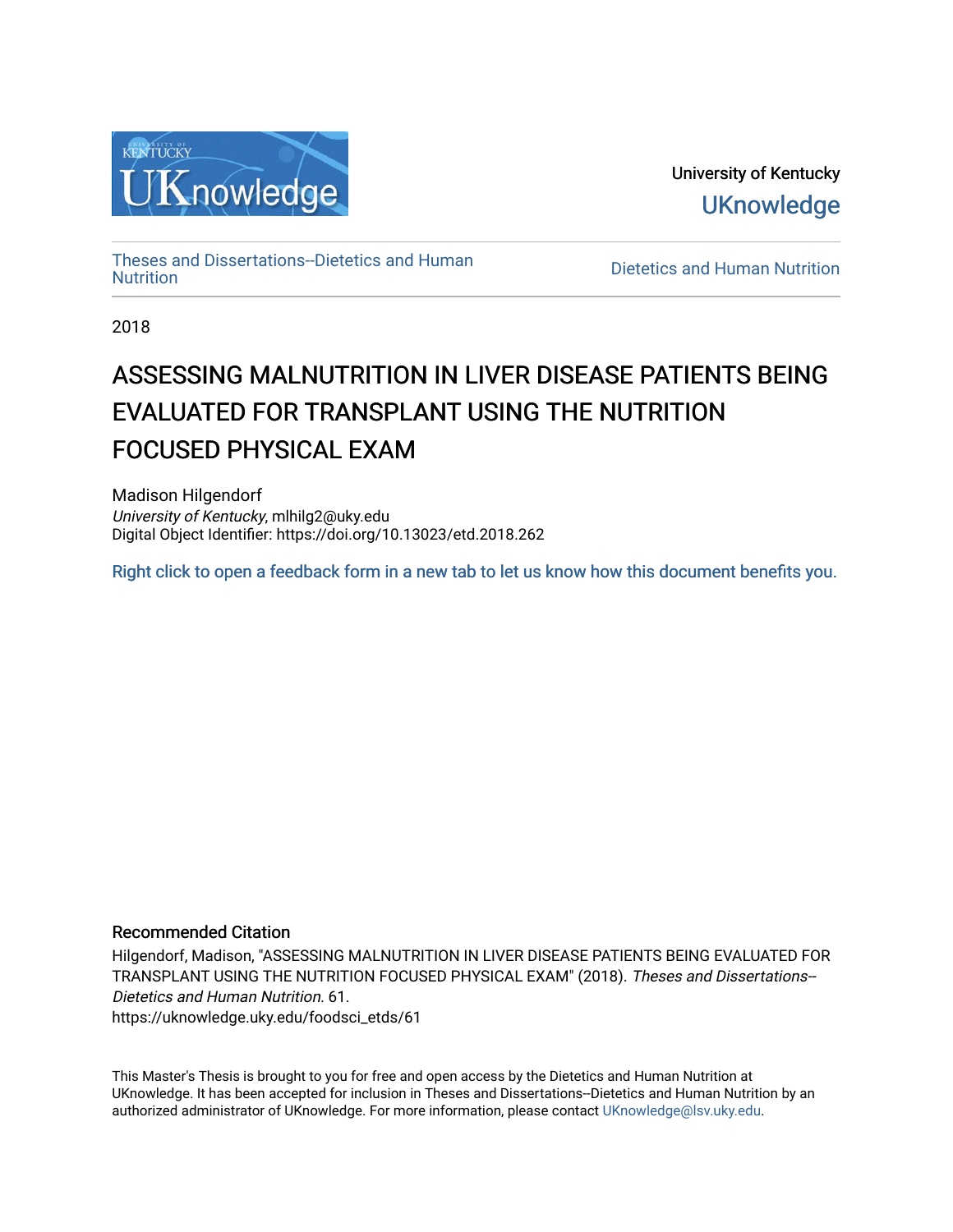### STUDENT AGREEMENT:

I represent that my thesis or dissertation and abstract are my original work. Proper attribution has been given to all outside sources. I understand that I am solely responsible for obtaining any needed copyright permissions. I have obtained needed written permission statement(s) from the owner(s) of each third-party copyrighted matter to be included in my work, allowing electronic distribution (if such use is not permitted by the fair use doctrine) which will be submitted to UKnowledge as Additional File.

I hereby grant to The University of Kentucky and its agents the irrevocable, non-exclusive, and royalty-free license to archive and make accessible my work in whole or in part in all forms of media, now or hereafter known. I agree that the document mentioned above may be made available immediately for worldwide access unless an embargo applies.

I retain all other ownership rights to the copyright of my work. I also retain the right to use in future works (such as articles or books) all or part of my work. I understand that I am free to register the copyright to my work.

### REVIEW, APPROVAL AND ACCEPTANCE

The document mentioned above has been reviewed and accepted by the student's advisor, on behalf of the advisory committee, and by the Director of Graduate Studies (DGS), on behalf of the program; we verify that this is the final, approved version of the student's thesis including all changes required by the advisory committee. The undersigned agree to abide by the statements above.

> Madison Hilgendorf, Student Dr. Sandra Bastin, Major Professor Dr. Alison Gustafson, Director of Graduate Studies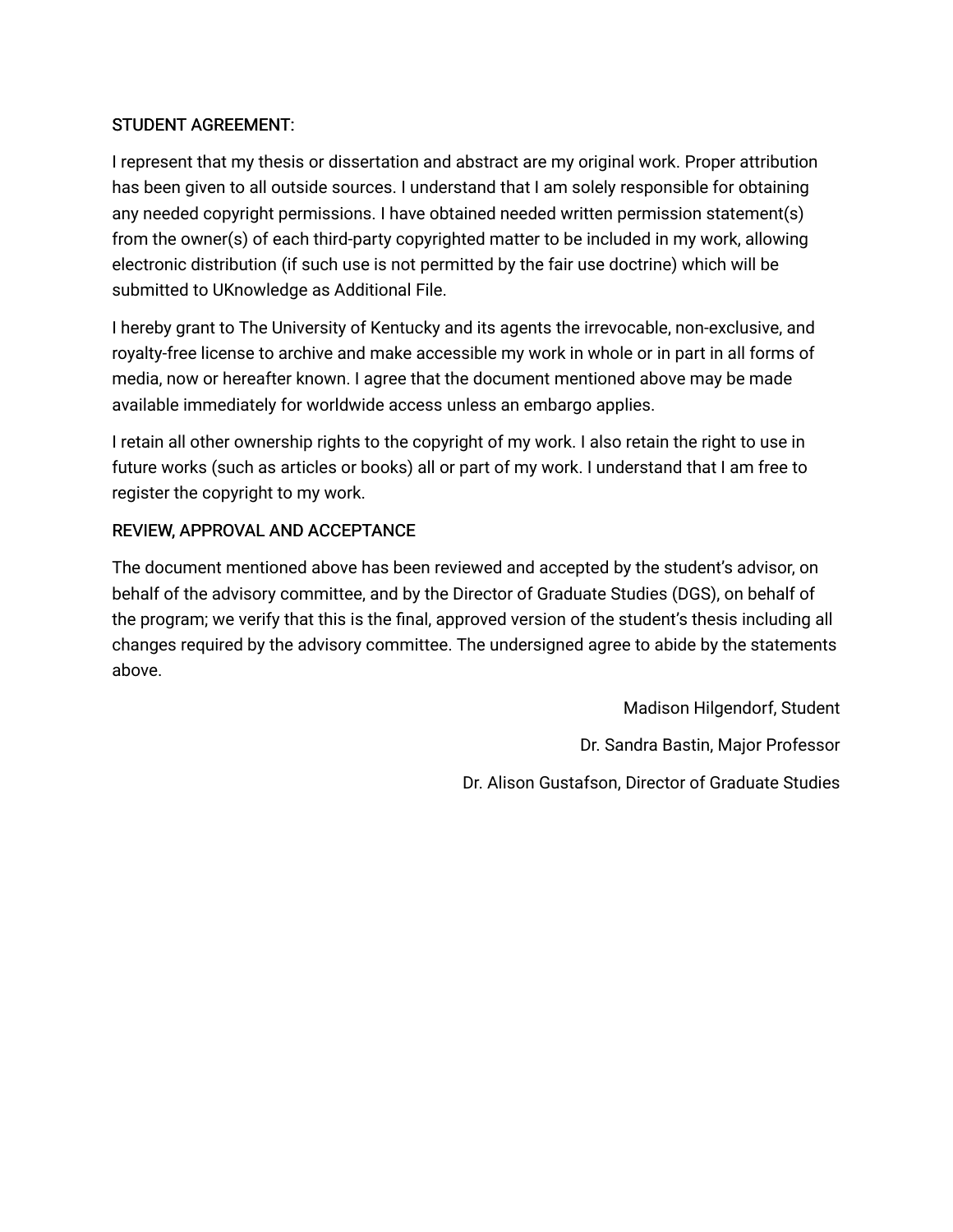# ASSESSING MALNUTRITION IN LIVER DISEASE PATIENTS BEING EVALUATED FOR TRANSPLANT USING THE NUTRITION FOCUSED

PHYSICAL EXAM

\_\_\_\_\_\_\_\_\_\_\_\_\_\_\_\_\_\_\_\_\_\_\_\_\_\_\_\_\_\_\_\_\_\_\_\_\_\_\_\_

THESIS

\_\_\_\_\_\_\_\_\_\_\_\_\_\_\_\_\_\_\_\_\_\_\_\_\_\_\_\_\_\_\_\_\_\_\_\_\_\_\_\_

A thesis submitted in partial fulfillment of the requirements for the degree of Master of Science in Nutrition and Food Systems in the College of Agriculture, Food and Environment at the University of Kentucky.

By

Madison Hilgendorf, M.S., R.D., C.S.O., L.D.

Lexington, Kentucky

Director: Sandra Bastin, Ph.D., R.D., L.D.

Lexington, Kentucky

2018

Copyright© Madison Hilgendorf 2018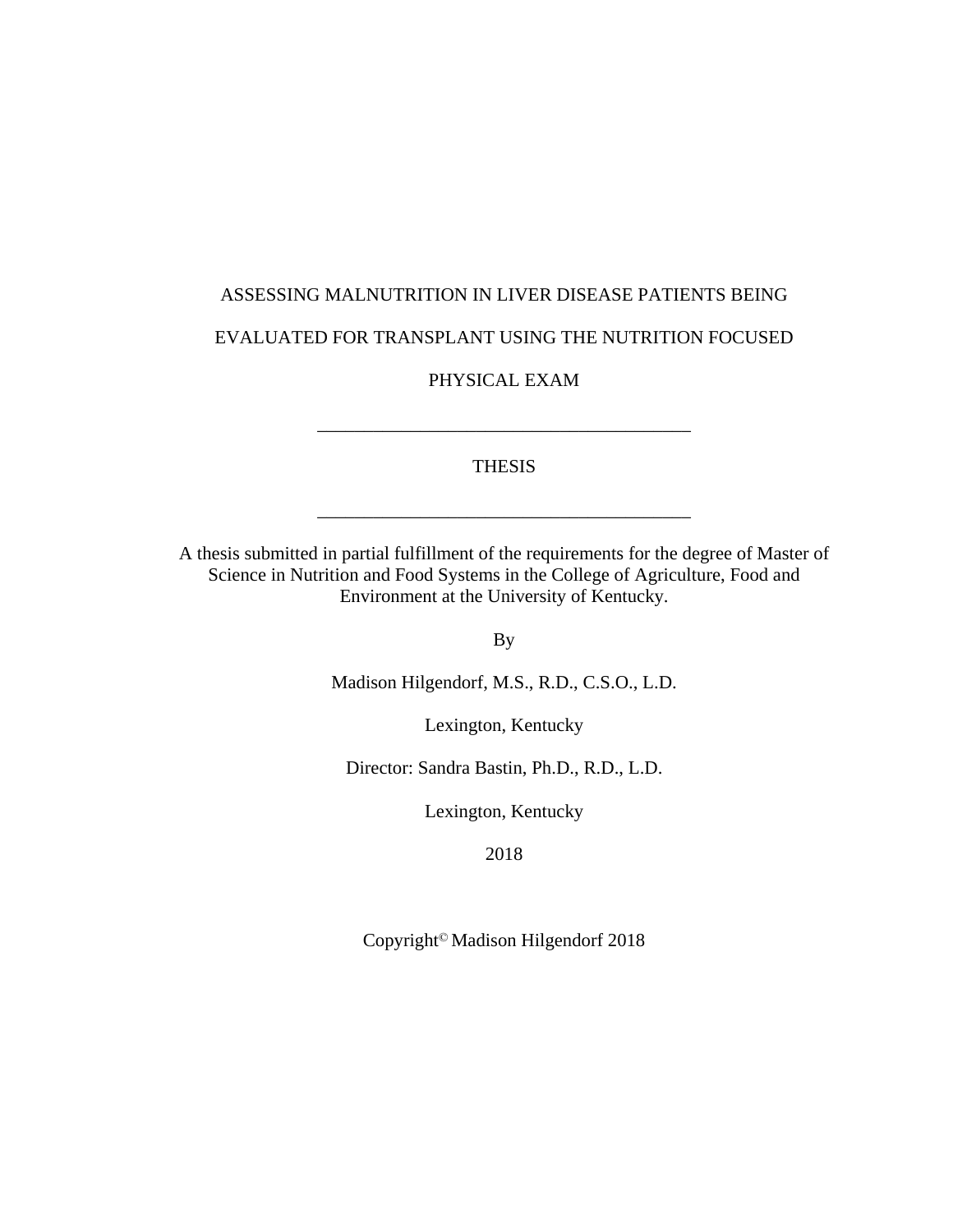#### ABSTRACT OF THESIS

# ASSESSING MALNUTRITION IN LIVER DISEASE PATIENTS BEING EVALUATED FOR TRANSPLANT USING THE NUTRITION FOCUSED

#### PHYSICAL EXAM

Patients with liver disease have an increased risk for malnutrition because of side effects of the disease. The Nutrition Focused Physical Exam (NFPE) was developed for nutrition professionals to aid physicians in a nutrition-based diagnosis of malnutrition. The purpose of this study was to examine the NFPE for its validity in liver disease patients being evaluated for transplant. In addition, the NFPE was used to assess incidence and severity of malnutrition in end stage liver disease patients and compare these results to already developed malnutrition tools such as the Patient Generated-Subjective Global Assessment (PG-SGA), Triceps Skinfolds (TSF), Mid-Arm Circumference (MAC), Lumbar Index, and Total Psoas Muscle Area (TPA). The NFPE was found to be highly correlated with PG-SGA results. There was a weak correlation between the NFPE and the TSF, MAC, and Lumbar Index/TPA, except when comparing the bottom 25% quartile of the Lumbar Index to severe malnutrition using the NFPE. This resulted in a moderate correlation. The odds-ratio for hospital admission based on malnutrition and severe malnutrition were both extremely high (14.571, 18.857 respectively). These preliminary results reinforce the significance of the NFPE and the need for additional studies using this tool.

KEY WORDS: Cirrhosis, Malnutrition, Nutrition Focused Physical Exam, Transplant, PG-SGA

> Madison Hilgendorf July 17, 2018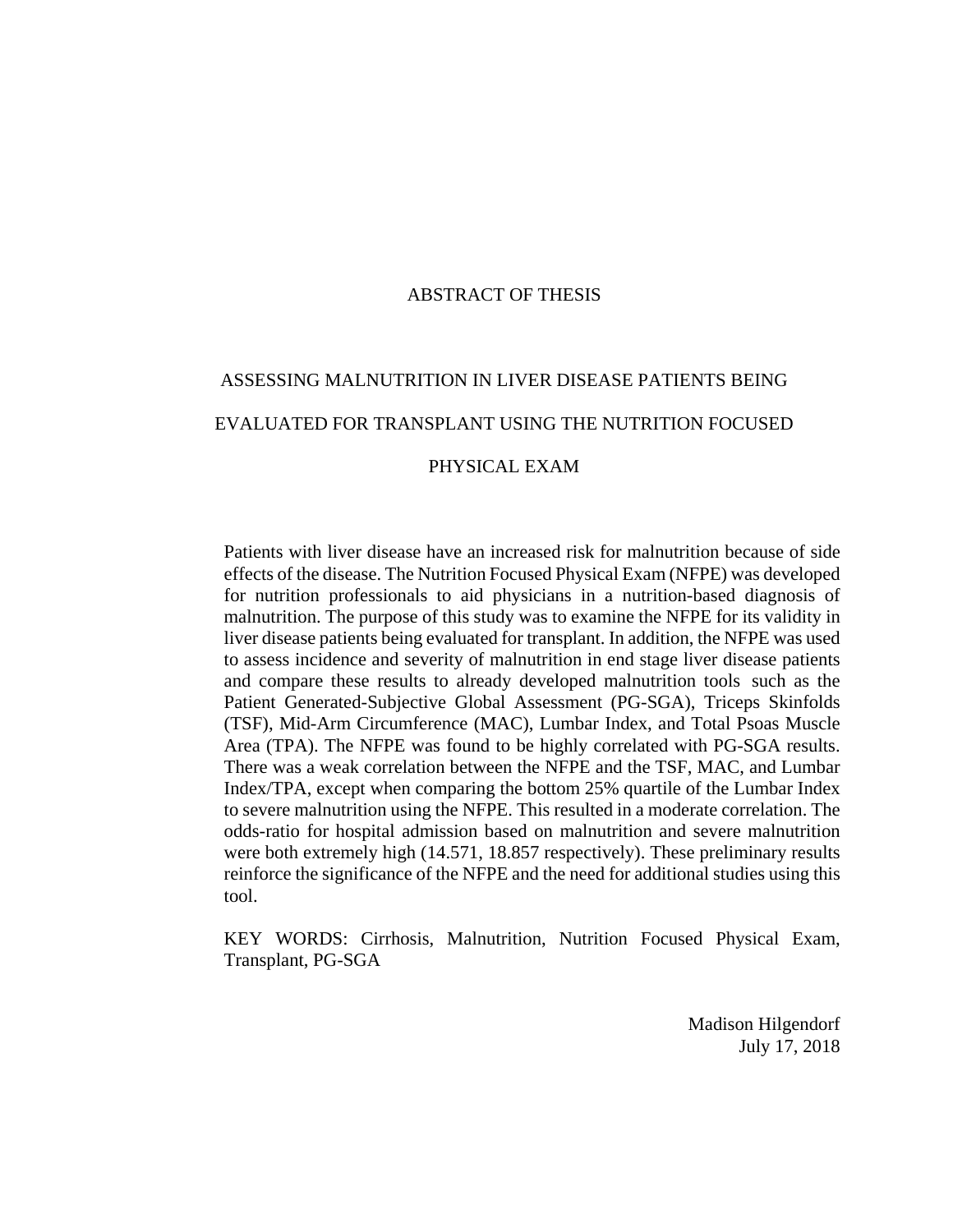# ASSESSING MALNUTRITION IN LIVER DISEASE PATIENTS BEING EVALUATED FOR TRANSPLANT USING THE NUTRITION FOCUSED

## PHYSICAL EXAM

By

Madison Hilgendorf, M.S., R.D., C.S.O., L.D.

Sandra Bastin, PhD, RD, LD Director of Thesis

Alison Gustafson, MPH, PhD Director of Graduate Studies

July 17, 2018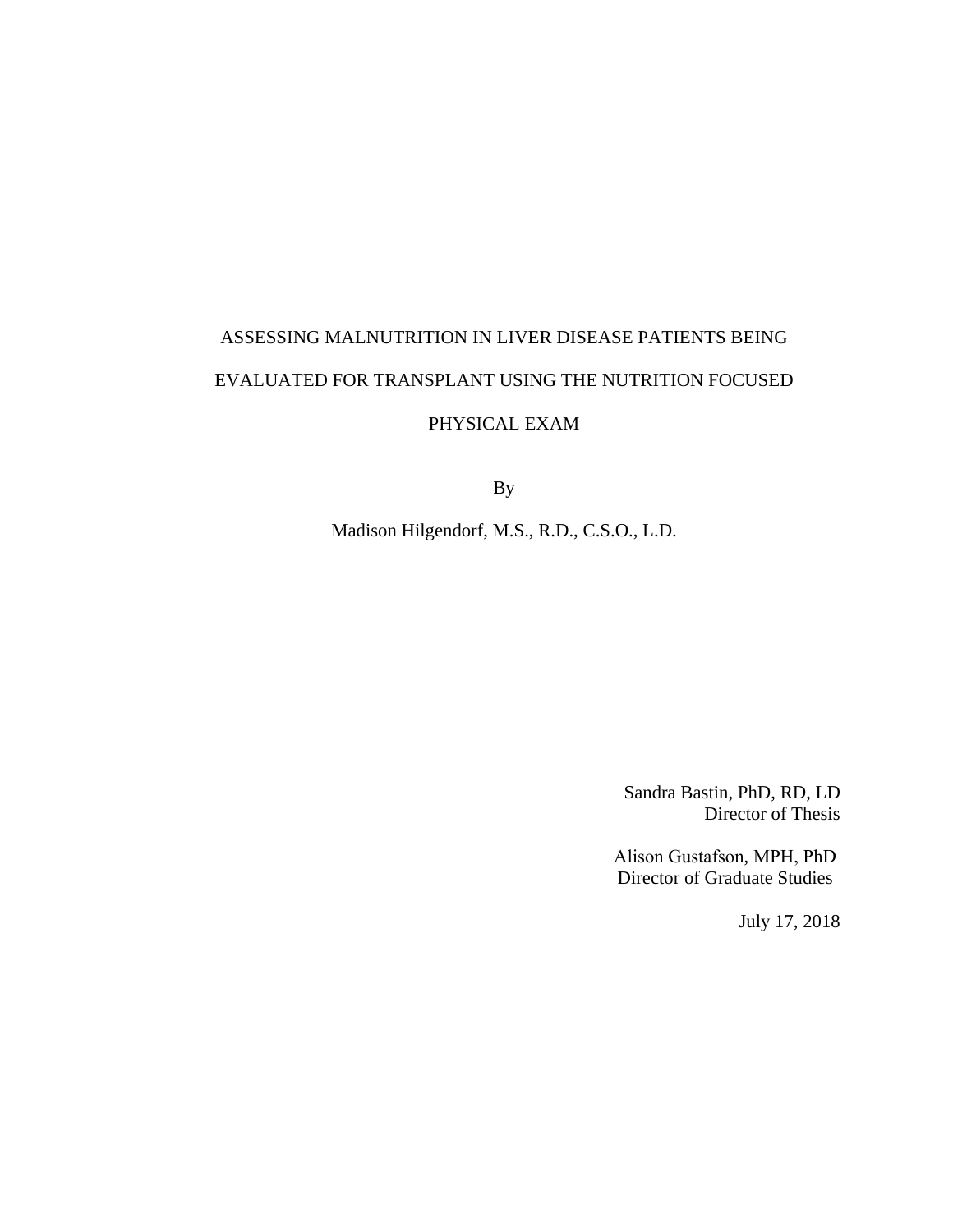| <b>Chapter One: Introduction</b>                             |
|--------------------------------------------------------------|
|                                                              |
|                                                              |
|                                                              |
|                                                              |
|                                                              |
| Chapter Two: Literature Review                               |
|                                                              |
|                                                              |
|                                                              |
|                                                              |
|                                                              |
|                                                              |
| <b>Chapter Three: Methods</b>                                |
| $\dots 20$                                                   |
|                                                              |
|                                                              |
|                                                              |
| <b>Chapter Four: Results</b>                                 |
| NFPE Diagnosis of Malnutrition and Patient Characteristics30 |

## Table of Contents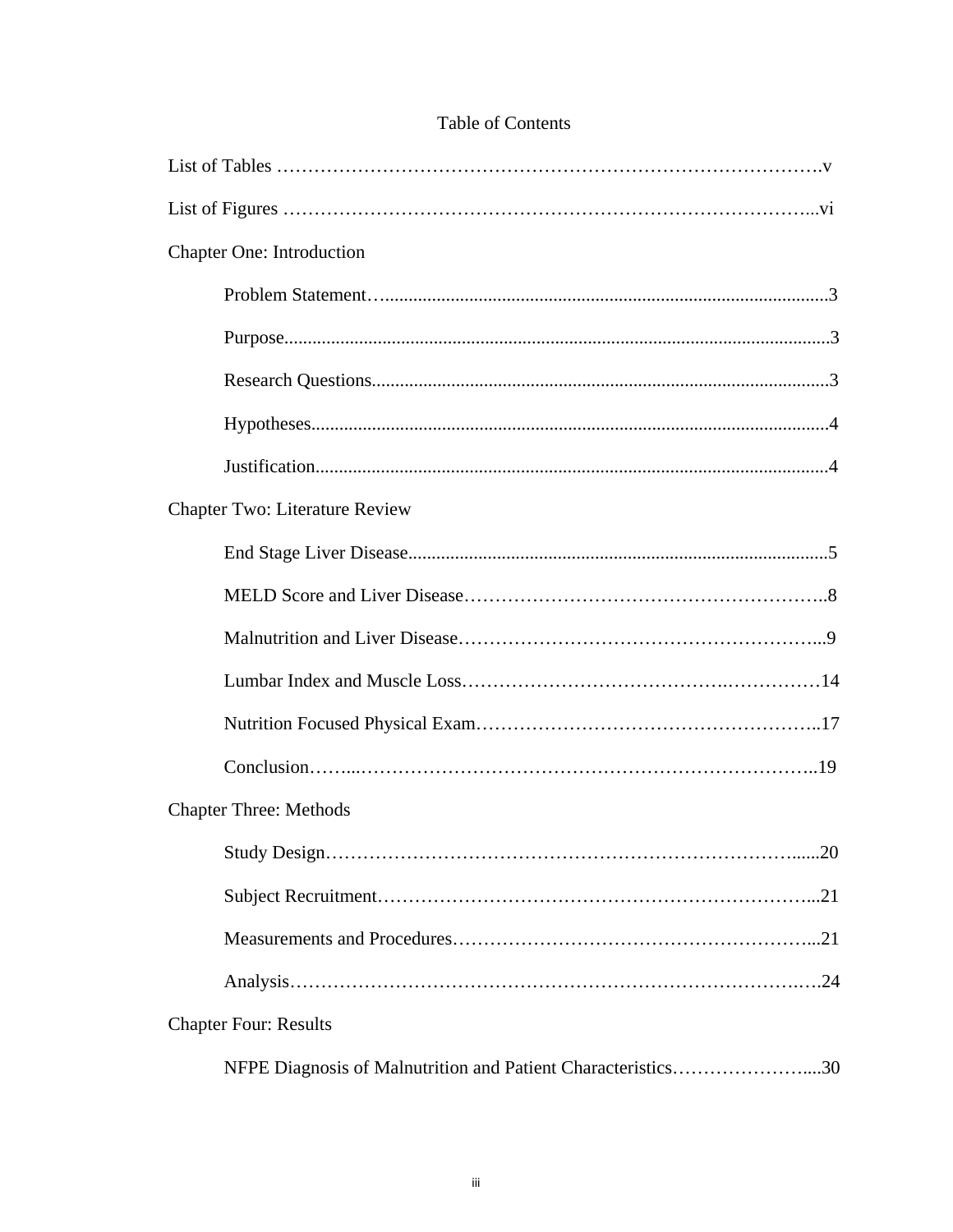| Comparison of NFPE to Additional Assessment Tools32 |  |
|-----------------------------------------------------|--|
| <b>Chapter Five: Discussion</b>                     |  |
|                                                     |  |
|                                                     |  |
|                                                     |  |
|                                                     |  |
|                                                     |  |
|                                                     |  |
|                                                     |  |
|                                                     |  |
|                                                     |  |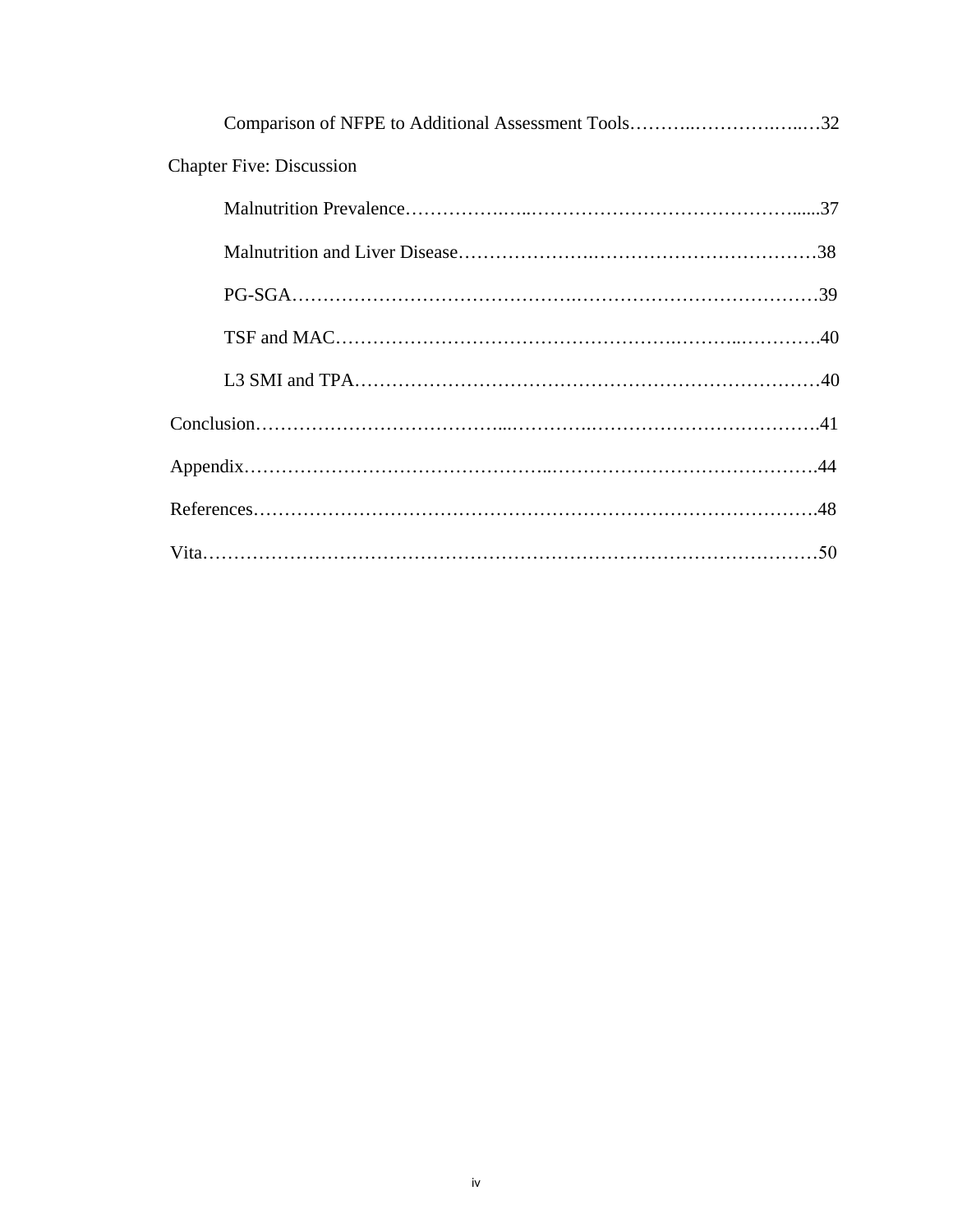## List of Tables

| Table 2: NFPE: Clinical Characteristics to Identify and Support a Diagnosis of     |  |
|------------------------------------------------------------------------------------|--|
|                                                                                    |  |
| Table 3: Age, Sex, Race, MELD, BMI, and Albumin Level Characteristics of Study     |  |
|                                                                                    |  |
|                                                                                    |  |
|                                                                                    |  |
| Table 6: Comparison of NFPE Diagnosis of Malnutrition with Decompensation, Patient |  |
|                                                                                    |  |
|                                                                                    |  |
|                                                                                    |  |
|                                                                                    |  |
| Table 10: Severe Malnutrition Compared to Additional Tools32                       |  |
|                                                                                    |  |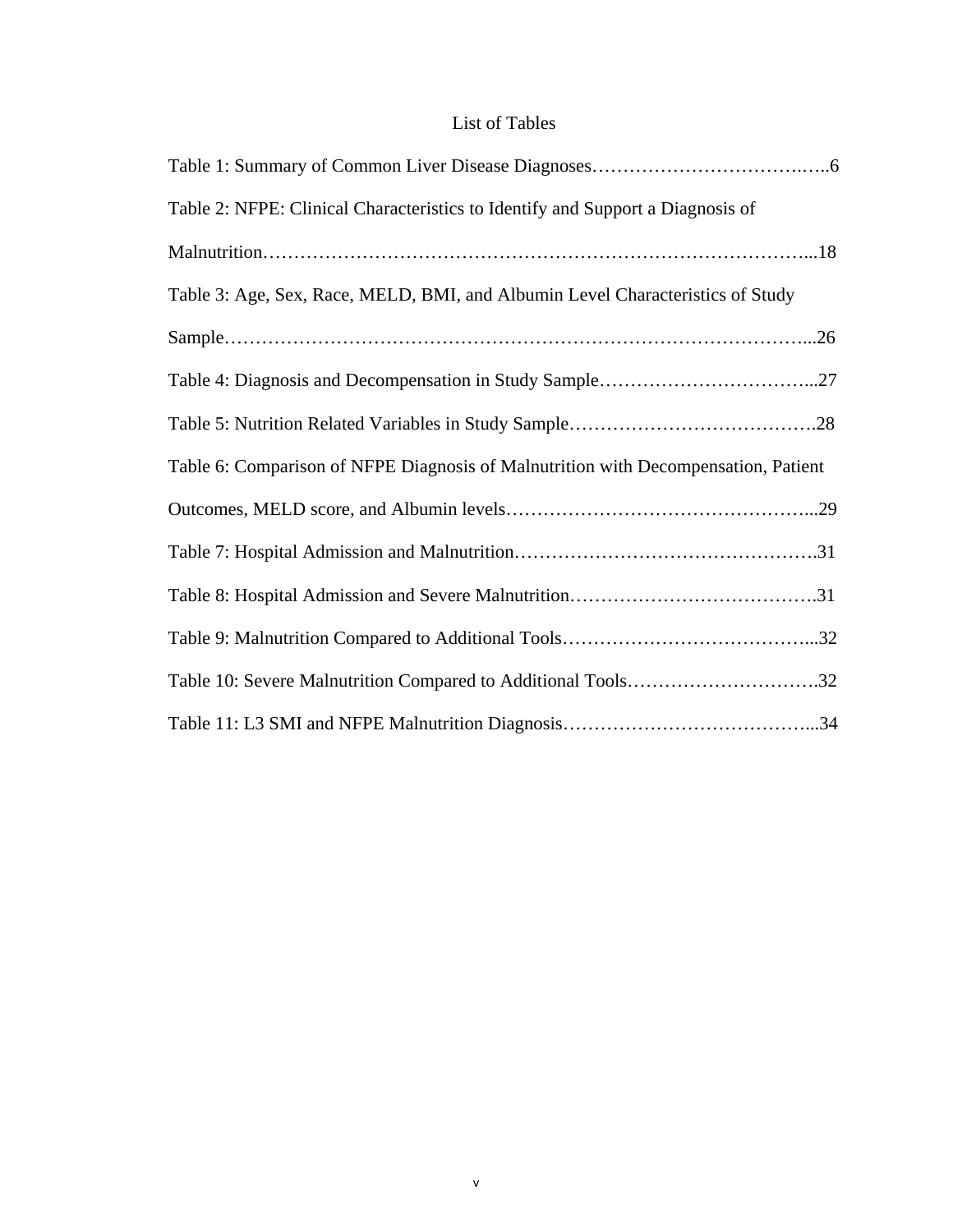# List of Figures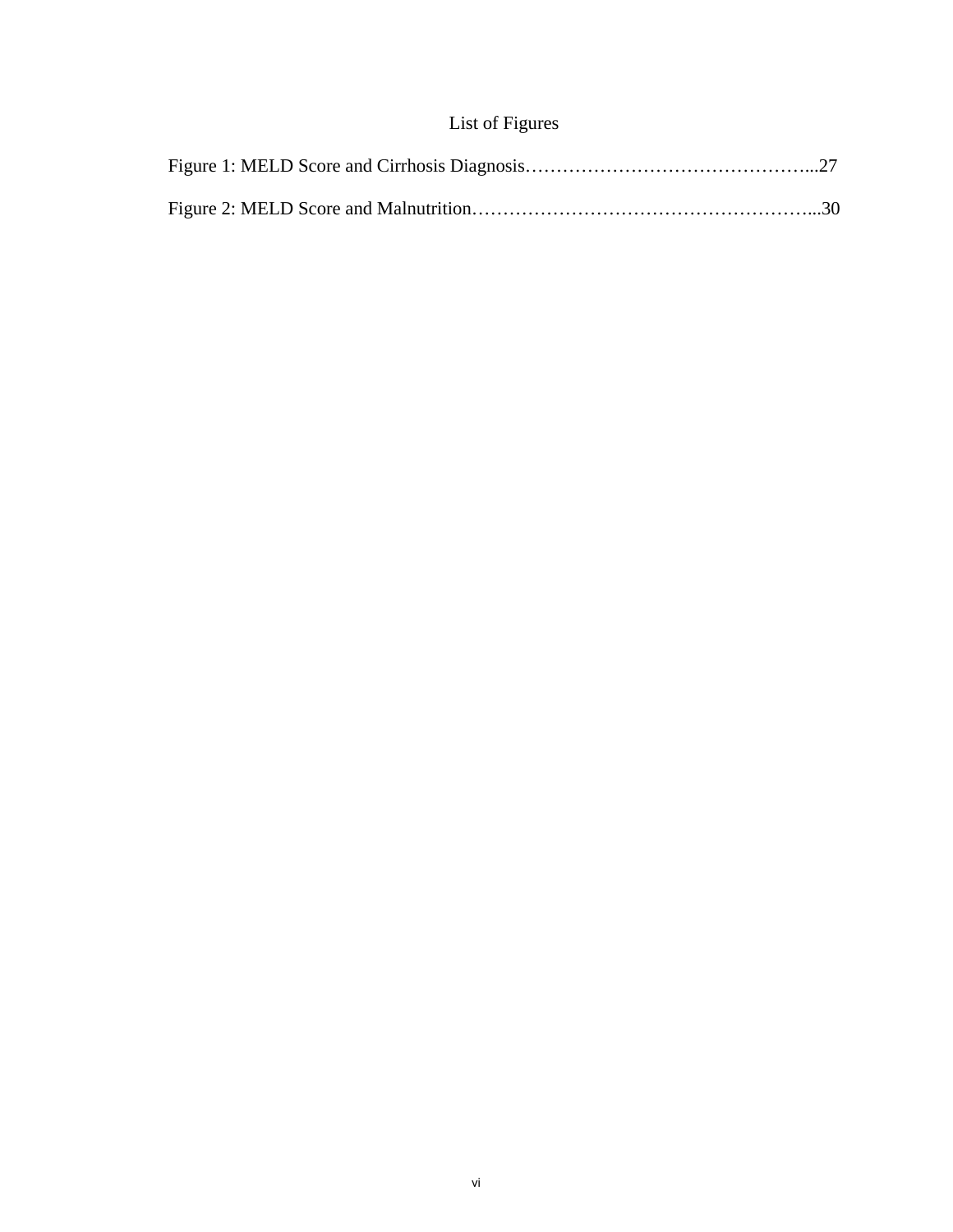#### **Chapter 1: Introduction**

End stage organ disease and organ transplantation, is rapidly growing. According to the *United Network for Sharing Organs,* better known as *UNOS*, there has been a 19.8% increase in growth of organ transplants since 2012.[1] This is mainly due to an increase in deceased donors and changes in medical criteria that would have previously resulted in clinicians declining the use of an organ. Since the first organ transplant occurred in 1954, over 700,000 people have received transplants offering an extension on life in the U.S. [1, 3] Liver transplantation for end stage liver disease (ESLD), is a major section of this population. ESLD affects 1 in 10 Americans, or roughly 30 million Americans.[3] The most common causes of liver disease are from the hepatitis virus, heavy alcohol use, non-alcoholic fatty liver disease (NAFLD), liver cancer, and autoimmune diseases. Patients with NAFLD, liver cancer, and cirrhosis from the hepatitis virus are rising in number, and may be related to the obesity epidemic, previous nonscreening of blood products for the hepatitis virus, and drug use in the U.S. [3]

End stage liver disease can lead to many health complications such as ascites/edema which may require paracentesis or draining, decline in kidney function, encephalopathy or confusion, enlarged blood vessels, infection, or decline in respiratory function.[3] A common complication of end stage liver disease is malnutrition, which can greatly affect a patient's quality of life outcomes.[4-8] Malnutrition is common in patients with liver disease because of their increased metabolic demands, side effects of the disease such as malabsorption, and changes in eating habits such as decreased appetite or nausea. [4, 9, 10] Additionally, mild to moderate malnutrition is common in chronic disease such as organ failure, due to the continuous level of inflammation.[11]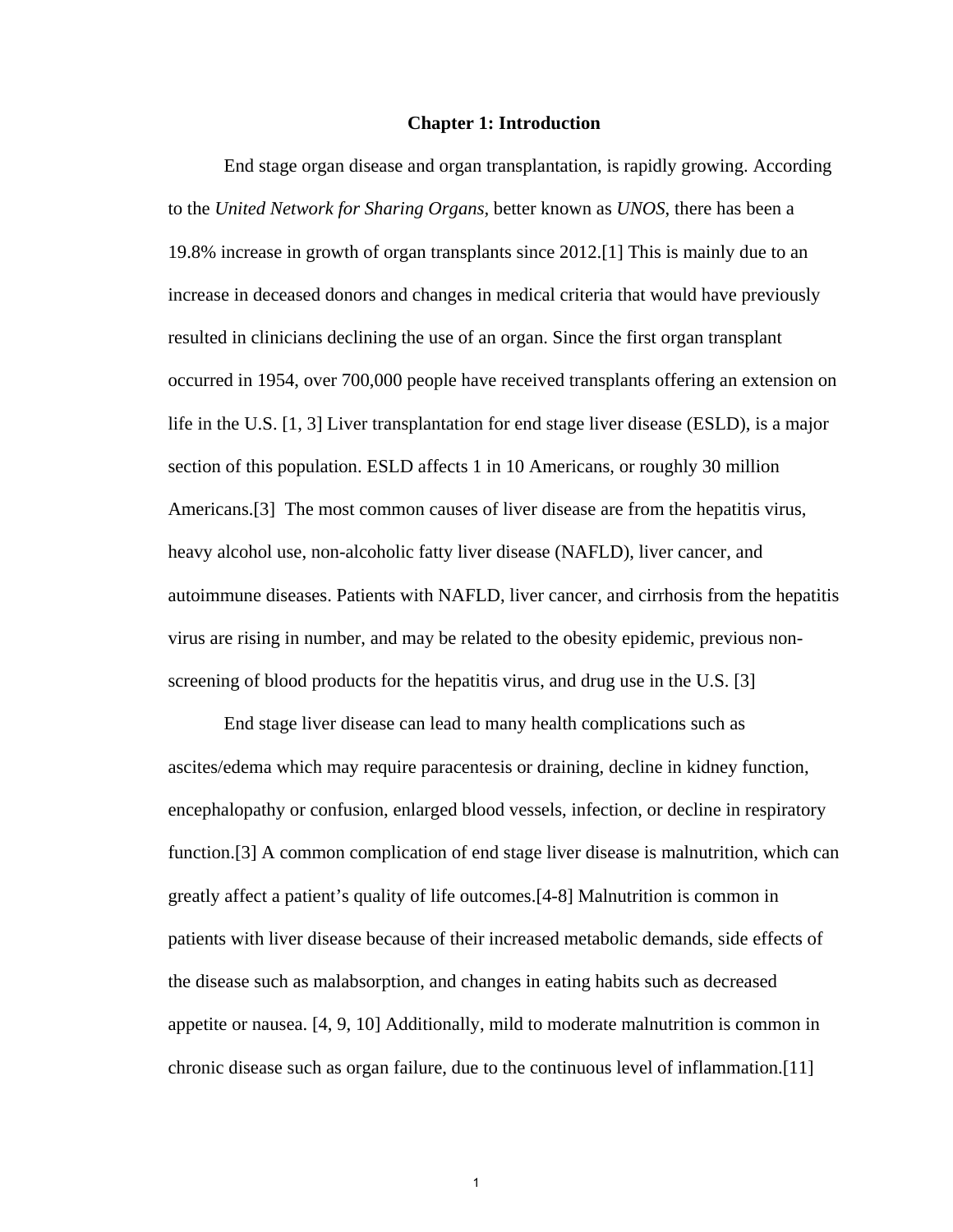This mild to moderate degree of malnutrition can advance to severe malnutrition if it is left unrecognized or untreated.[12]

Malnutrition is prevalent in 15-60% of the adult patient population, but many of the methods used to assess malnutrition are expensive, unreliable, or have limitations.[12] The range for prevalence of malnutrition varies widely due to the differences in patient population and tools used to assess malnutrition. Some tools are very in-depth, while others are simply based on appetite and weight loss. Common tools used to assess for malnutrition are protein levels (albumin and prealbumin), malnutrition screening tools which use a questionnaire, or anthropometric measurements such as triceps skin folds (TSF), mid-arm circumference (MAC), and hand-grip strength.[11, 12] These tools can be affected by medical conditions and inter-observer reliability. These tools can be expensive to conduct, leading to inconsistent and potentially unreliable malnutrition diagnoses.

In 2012, the Academy of Nutrition and Dietetics (AND) and the American Society for Parenteral and Enteral Nutrition (ASPEN) released a Consensus Statement on the identification and documentation of malnutrition in the adult population.[12] According to White et al. (2012), "there is currently no universally accepted approach to the diagnosis and documentation of adult malnutrition." White et al*.* (2012) in conjunction with AND and ASPEN, developed a set of parameters and characteristics for qualified nutrition professionals to aid physicians in a nutrition-based diagnosis of malnutrition. Thus, the Nutrition Focused Physical Exam (NFPE) was created for assessing malnutrition in all of the adult patient population. (See Appendix B)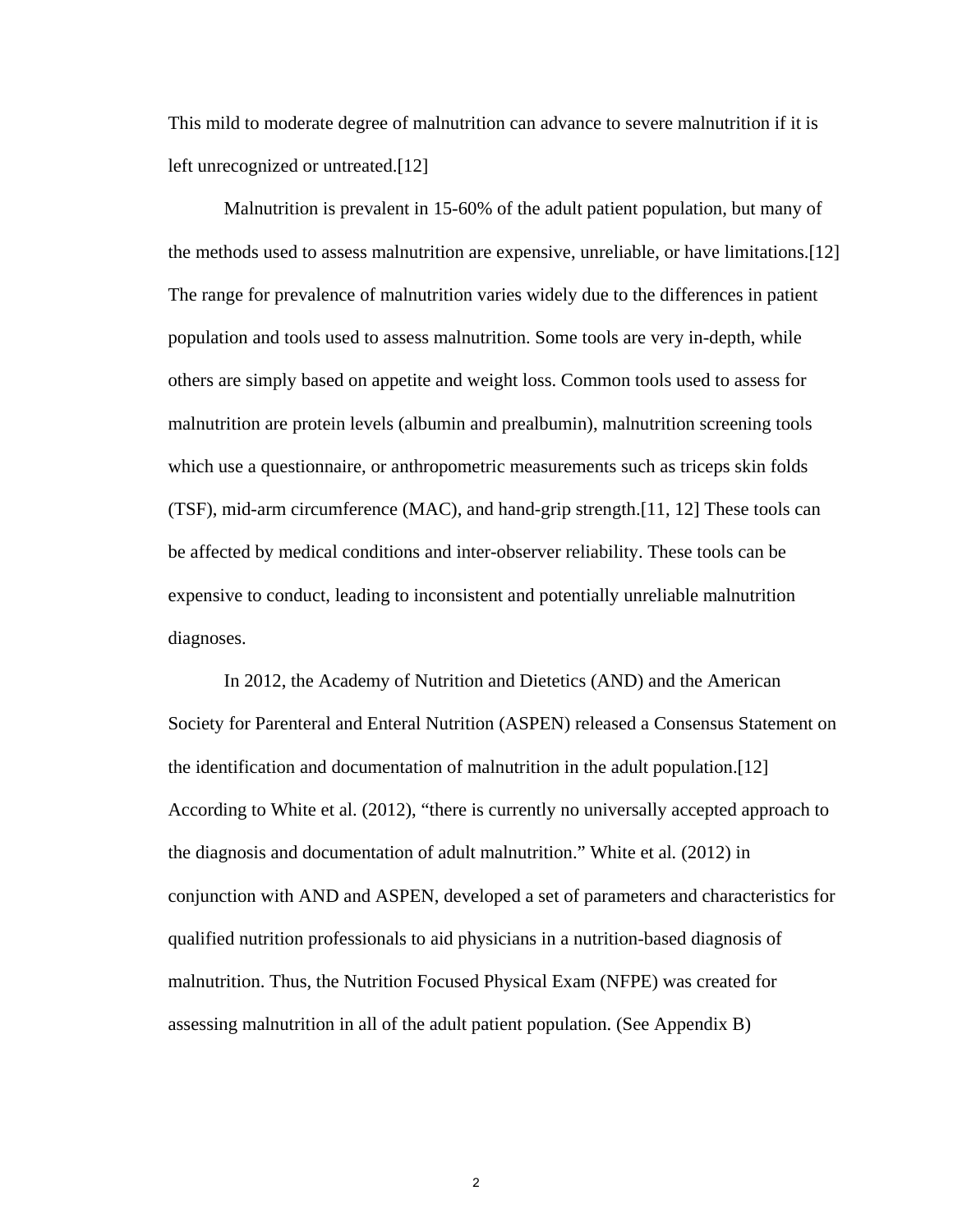#### **Problem Statement**

The focus of this study is to use the Nutrition Focused Physical Exam (NFPE), developed by the Academy of Nutrition and Dietetics and American Society for Enteral and Parenteral Nutrition, to identify and assess the severity of malnutrition in end stage liver disease patients being evaluated for transplant. In addition, the NFPE will be studied for its validity and effectiveness in this specific patient population.

#### **Purpose**

According to a recent literature search, only one published study has assessed malnutrition using the NFPE.[13] This study was conducted in head and neck cancer patients and the results may not apply to all patient populations. More studies need to be conducted using the NFPE to determine its use in different adult patient populations. This study will use the NFPE to assess incidence and severity of malnutrition in ESLD patients and compare these results to already developed malnutrition tools.

#### **Research Questions**

- 1. How does the NFPE relate to current tools such as Patient Generated-Subjective Global Assessment (PG-SGA), Triceps Skinfolds (TSF), Mid-Arm Circumference (MAC), and Lumbar Index/Psoas Muscle Area in End Stage Liver Disease Patients?
- 2. How prevalent is malnutrition in ESLD patients using the NFPE for diagnosis?
- 3. How does malnutrition diagnosed using the NFPE relate to patient outcomes?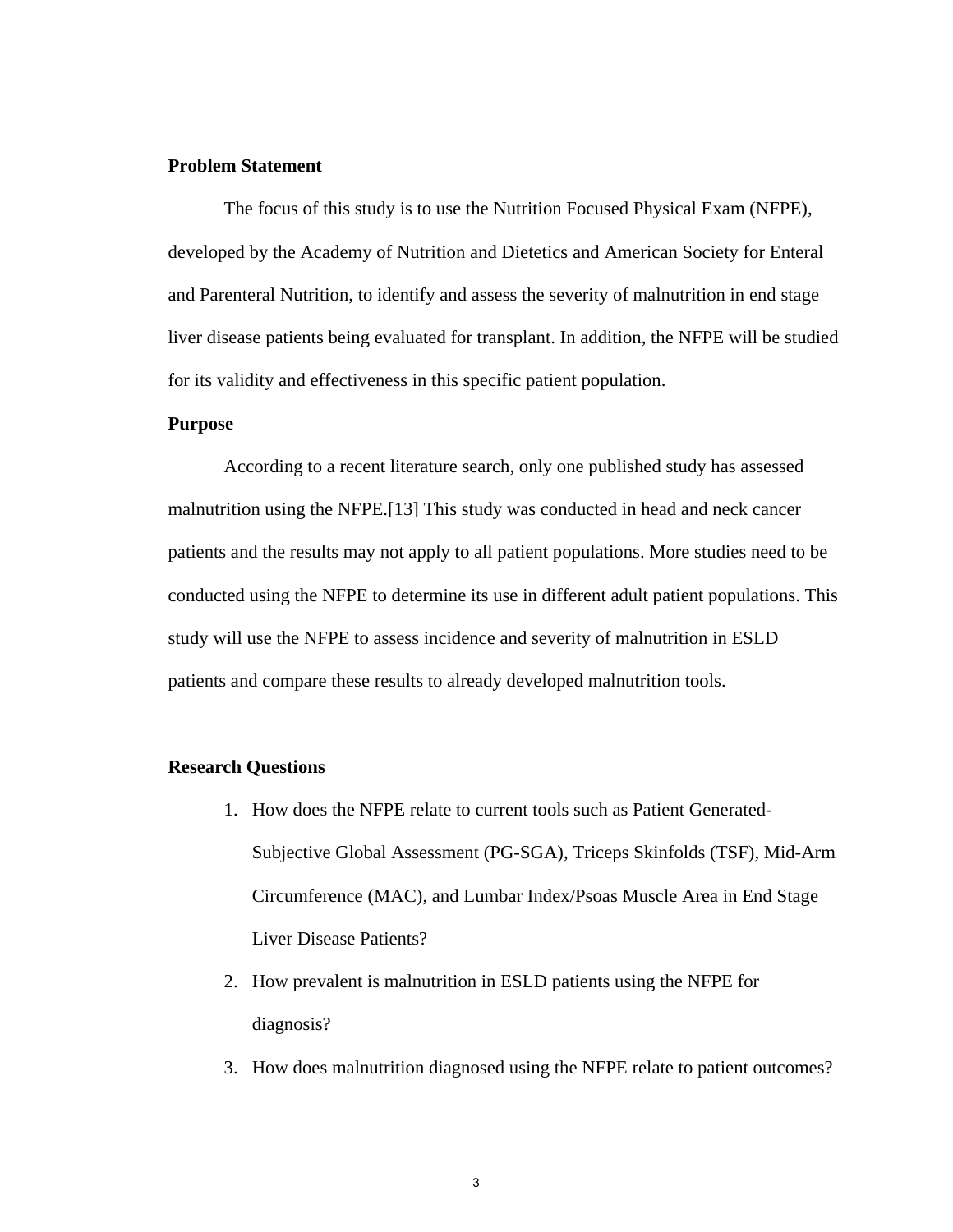#### **Research Hypotheses**

- 1. There is a positive correlation between the NFPE and current tools such as PG-SGA, MAC, TSF, and the Lumbar Index/Psoas Muscle Area, when assessing malnutrition in ESLD patients.
- 2. Malnutrition is prevalent in at least half of all ESLD patients using the NFPE for diagnosis.
- 3. ESLD patients with a malnutrition diagnosis using the NFPE are more likely to result in a patient outcome such as hospital admission, decompensation, listing for transplant, transplant, and death.

#### **Justification**

Malnutrition may be prevalent in "65-90% of patients with cirrhosis, and in up to 100% in patients waiting for liver transplantation".[14] Many side effects of ESLD, such as ascites, may mask the incidence and severity of malnutrition in these patients when using available methods such as BMI and weight loss.[4, 9, 10] There has been some success in previous studies using hand grip strength, MAC, SGA, and TST. However, there are still limitations to using these methods.[10, 15]

 AND and ASPEN developed the NFPE in 2011. The tool shows promise to be used successfully in many adult patient populations to assess the incidence and severity of malnutrition. However, to our knowledge, there has only been one published study to date that used the NFPE to assess malnutrition in the adult population. The NFPE is intended to be an affordable, simple, and reliable method for assessing malnutrition and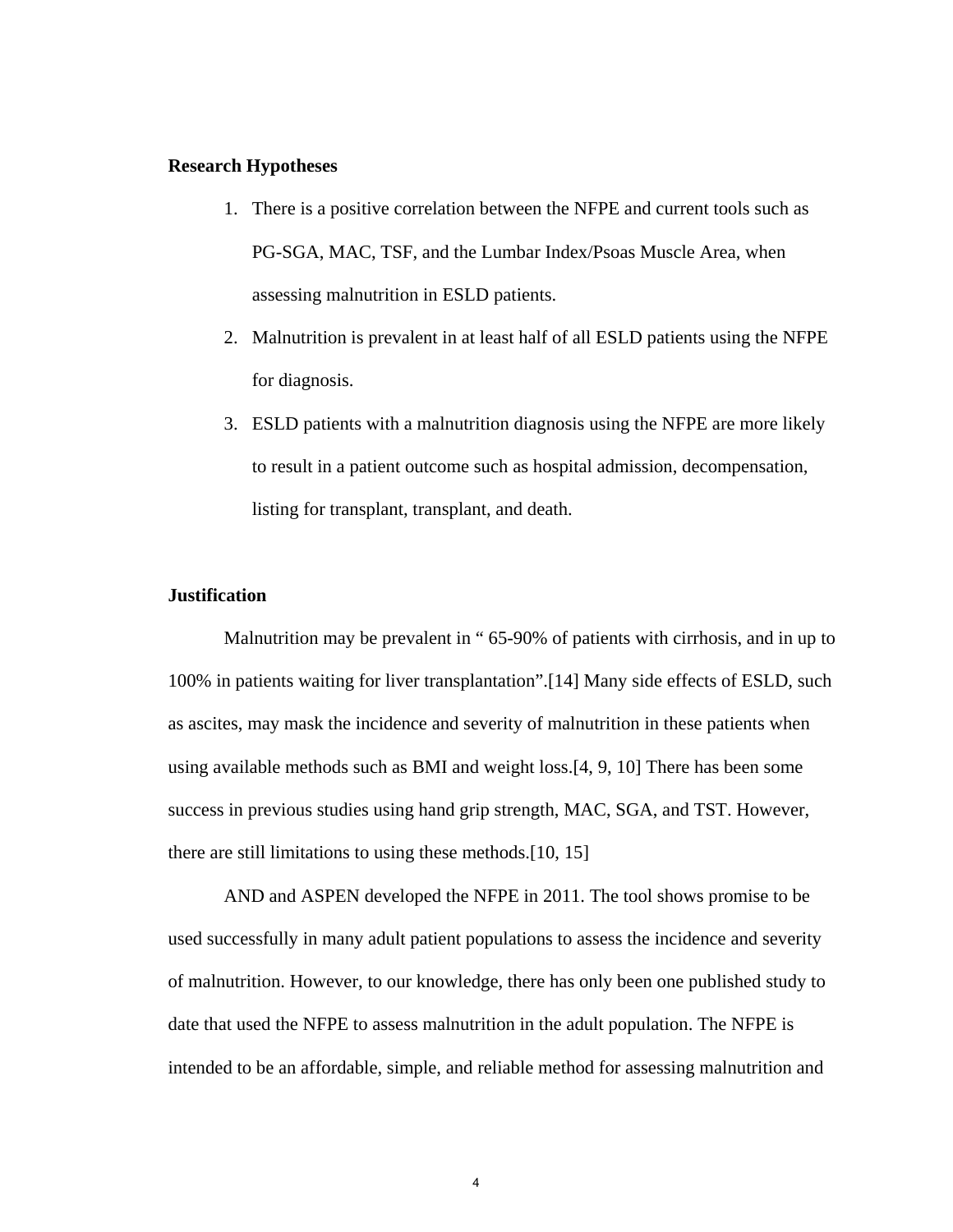can be used in a variety of patient populations. Therefore, it is imperative to conduct more research using the NFPE to assess malnutrition in multiple populations, including those with ESLD, and hopefully, establishing this tool as a "gold standard" for assessing malnutrition.

#### **Chapter 2: Literature Review**

#### **Introduction:**

Malnutrition in ESLD patients is a widespread issue that can lead to many health complications and poor outcomes in this patient population. Many studies evaluated ESLD and the role of malnutrition.[6, 8-10, 14, 16-18] However, there are many limitations to these studies, mainly due to the tools used to assess malnutrition. At this point in time, there is no "gold standard" tool that is cheap, easy to use, and valid for assessing malnutrition. The purpose of this study is to look at ESLD patients being evaluated for transplant, and to assess for malnutrition using the NFPE. Liver disease diagnosis and a patient's MELD (model for end stage liver disease) score will also be examined in ESLD patients and will be compared to the NFPE results.

#### **End Stage Liver Disease**

The most common causes of ESLD are Hepatitis B and C, acute liver failure, autoimmune hepatitis, alcoholic liver disease, nonalcoholic fatty liver disease/nonalcoholic steatohepatitis, hepatocellular carcinoma, primary biliary cirrhosis, and primary sclerosis cholangitis.[2, 3] There are other causes of ESLD, but they are not as commonly seen. Table 1 (see below) provides a summary of these diseases.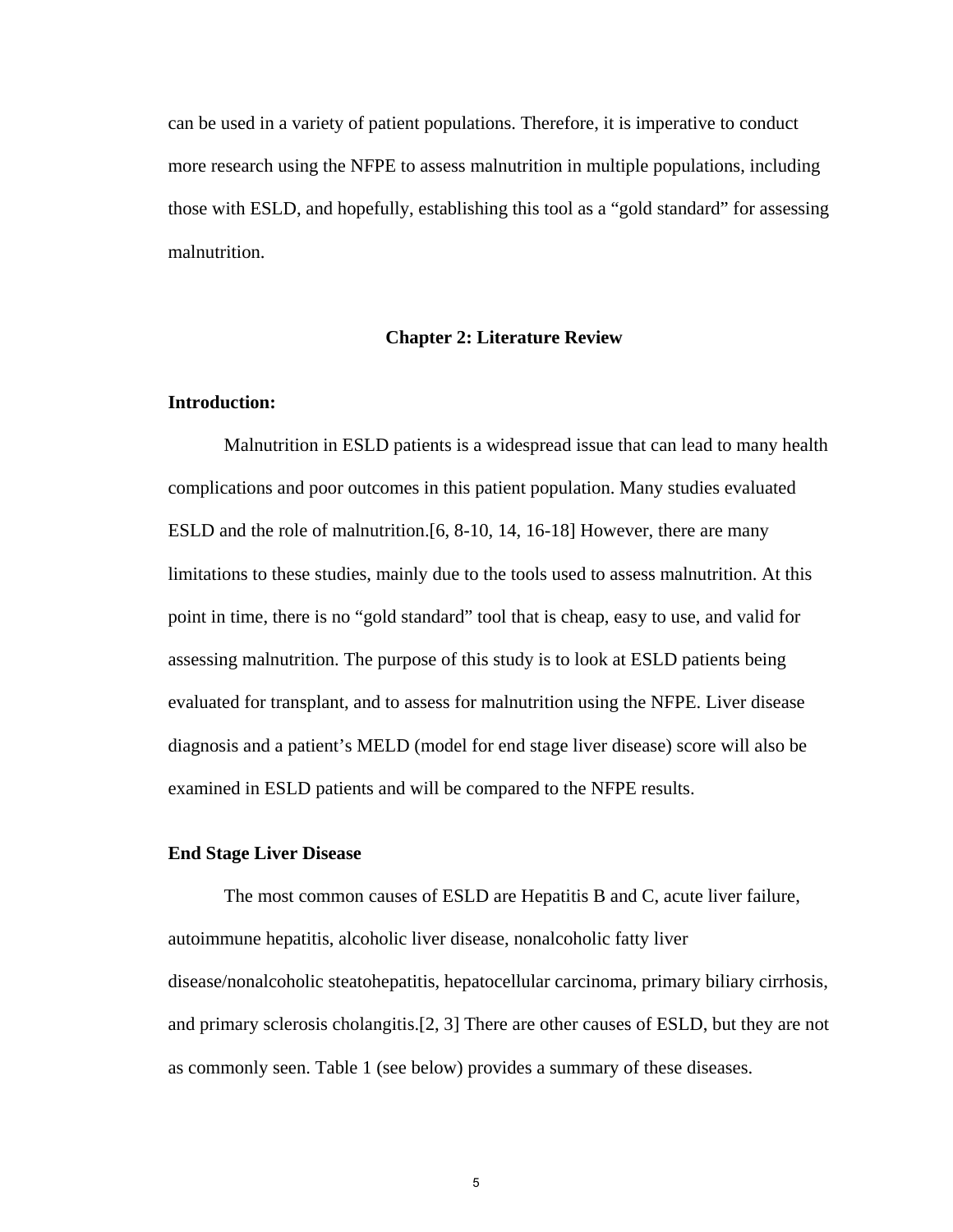| Type of Liver<br><b>Disease</b>                                        | Cause of Liver<br>Disease                                                                                                        | At Risk<br>Populations/Risk<br>Factors                                                                                                                                    | Treatment/Cure                                                                                                                                                                                                                                                                                                                                                                       |
|------------------------------------------------------------------------|----------------------------------------------------------------------------------------------------------------------------------|---------------------------------------------------------------------------------------------------------------------------------------------------------------------------|--------------------------------------------------------------------------------------------------------------------------------------------------------------------------------------------------------------------------------------------------------------------------------------------------------------------------------------------------------------------------------------|
| Hepatitis B and C                                                      | Hepatitis is a virus<br>that can be<br>transmitted through<br>bodily fluids (semen,<br>blood, and vaginal<br>secretions)         | • IV drug use<br>• Unprotected sex<br>• Body piercings<br>• Tattoos<br>• Incarceration                                                                                    | • Hepatitis can be cured spontaneously by<br>the body and through pharmaceuticals.<br>• There is currently a vaccine for<br>Hepatitis B, but not for Hepatitis C.<br>• When a patient with the hepatitis virus<br>fails treatment, or waits too long to seek<br>treatment, it can lead to liver damage and<br>ultimately liver failure. This can only be<br>treated with transplant. |
| <b>Acute Liver Failure</b>                                             | Drug overdose<br>(acetaminophen),<br>drug<br>toxicity/reaction,<br>herbal supplements,<br>viruses, cancer,<br>metabolic diseases | $\bullet$ High<br>acetaminophen<br>use<br>• Herbal use<br>• Cancers with<br>high risk of liver<br>metastasis<br>development<br>• Liver Cancer<br>• Metabolic<br>Disorders | • Medications to reverse poisoning<br>• Transplant                                                                                                                                                                                                                                                                                                                                   |
| Autoimmune<br>Hepatitis                                                | Immune system<br>attacks liver cells<br>causing inflammation<br>and damage                                                       | • Women<br>between the ages<br>15-40<br>$\bullet$ Other<br>autoimmune<br>diseases                                                                                         | • Suppress immune system with steroids<br>or other immunosuppressant drugs<br>• Transplant                                                                                                                                                                                                                                                                                           |
| Alcoholic Liver<br>Disease                                             | Alcohol abuse                                                                                                                    | • Alcoholics<br>• Those with long<br>history of<br>frequent alcohol<br>use                                                                                                | • Alcohol cessation<br>• Transplant                                                                                                                                                                                                                                                                                                                                                  |
| Nonalcoholic Fatty<br>Liver<br>Disease/Nonalcoholic<br>Steatohepatitis | Build-up of fat cells<br>in the liver                                                                                            | • Obesity<br>• Diabetes<br>· High cholesterol<br>• Unhealthy diet                                                                                                         | • Healthy diet and exercise<br>• Weight loss if overweight/obese<br>• Transplant                                                                                                                                                                                                                                                                                                     |
| Hepatocellular<br>Carcinoma                                            | Liver Cancer                                                                                                                     | • Pre-existing<br>cirrhosis<br>• Long term<br>hepatitis virus                                                                                                             | • Resection<br>• Chemoembolization<br>• Ablation<br>• Treatment of hepatitis or underlying<br>cirrhosis<br>• Transplant                                                                                                                                                                                                                                                              |

### Table 1: Summary of Common Liver Disease Diagnoses[2, 3]

| Primary Biliary<br>Cirrhosis | Destruction of<br>intrahepatic bile<br>ducts leads to build | • Women<br>• Middle age | • Symptom management with<br>medications<br>$\bullet$ Transplant |
|------------------------------|-------------------------------------------------------------|-------------------------|------------------------------------------------------------------|
|------------------------------|-------------------------------------------------------------|-------------------------|------------------------------------------------------------------|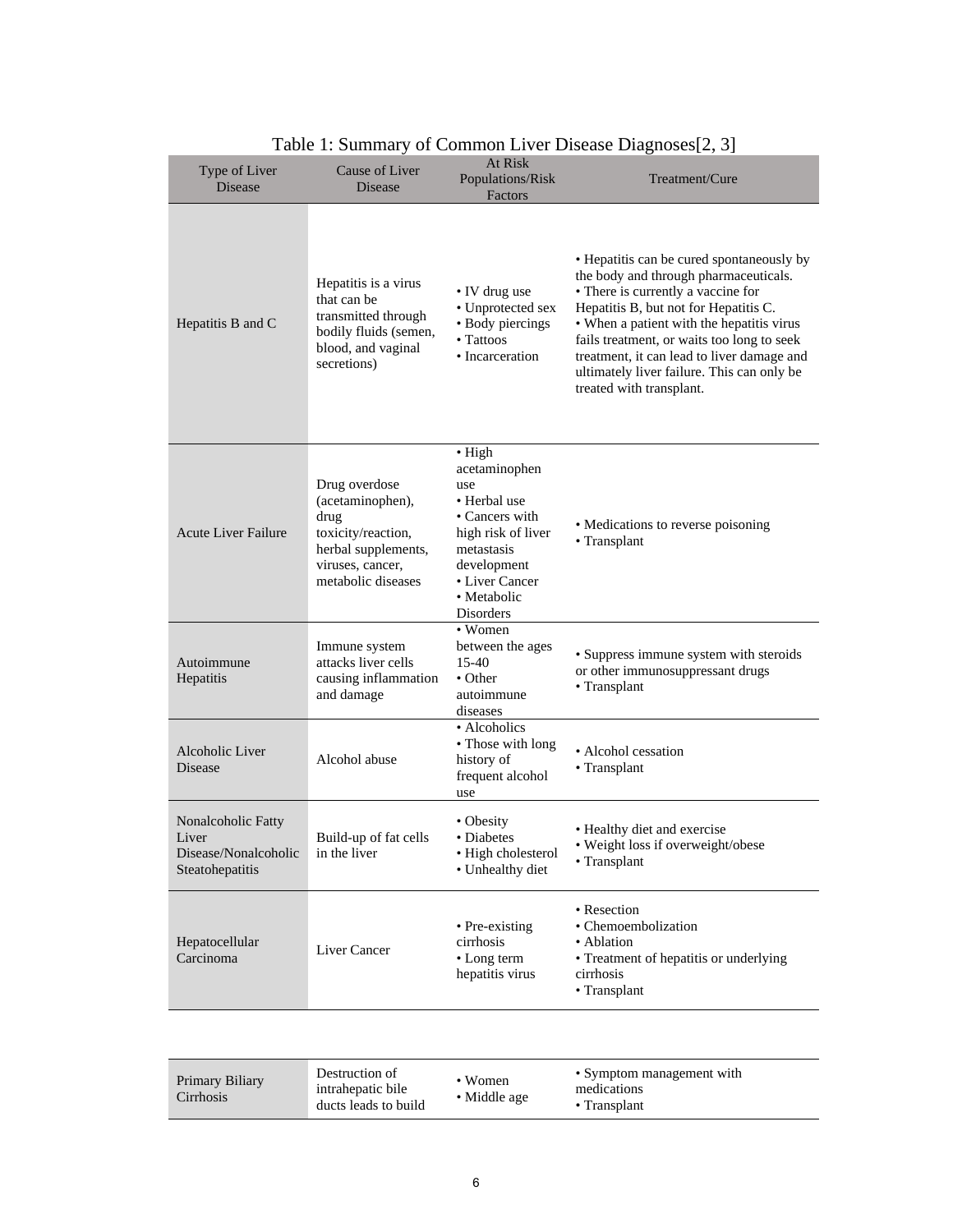|                                         | up of bile and scar<br>tissue, damaging the<br>liver.                                                            | adults<br>• Genetics                                    |                                                                      |
|-----------------------------------------|------------------------------------------------------------------------------------------------------------------|---------------------------------------------------------|----------------------------------------------------------------------|
| <b>Primary Sclerosis</b><br>Cholangitis | Blocked bile ducts<br>due to scar tissue and<br>inflammation leads to<br>buildup of bile,<br>damaging the liver. | $\bullet$ Men<br>• Genetics<br>• Exact cause<br>unknown | • Symptom management with<br>medications and surgery<br>• Transplant |
| Other (less common)                     | Wilson's Disease.<br>Hemochromatosis,<br>Alpha-1<br>Anti-trypsin<br>Deficiency,<br>Undetermined cause,<br>etc.   | • Genetics<br>• Lifestyle                               | • Treatment based on disease.<br>$\cdot$ Transplant                  |

ESLD has many different causes and components to its development. The most common indication that liver disease has reached end stage or organ failure, is the development of decompensation.[16] The development of decompensation in liver disease occurs when there is diffuse scarring in the liver and it loses its ability to fully function.[3, 10] Decompensation in liver disease results in various health issues such as hepatocellular carcinoma (HCC), ascites that may require frequent paracentesis (LVP) or drainage, esophageal varices (EV), hepatorenal syndrome (HRS), jaundice, hepatic encephalopathy (HE), spontaneous bacterial peritonitis (SBP) and kidney insufficiency. While decompensation is a useful indicator of ESLD, many patients do not develop these symptoms until later in the disease. Therefore, clinicians have developed additional tools and resources, such as MELD Score and Child-Turcotte-Pugh Score, to assess the severity of ESLD in transplant patients.

#### *MELD Score and Liver Disease*

Until 2001, the tool used to assess the severity of liver disease for organ allocation was the Child-Turcotte-Pugh Score (CTP). Using clinic measurements such as: albumin, prealbumin, and prothrombin time lab values, and the subjective evaluation of the degree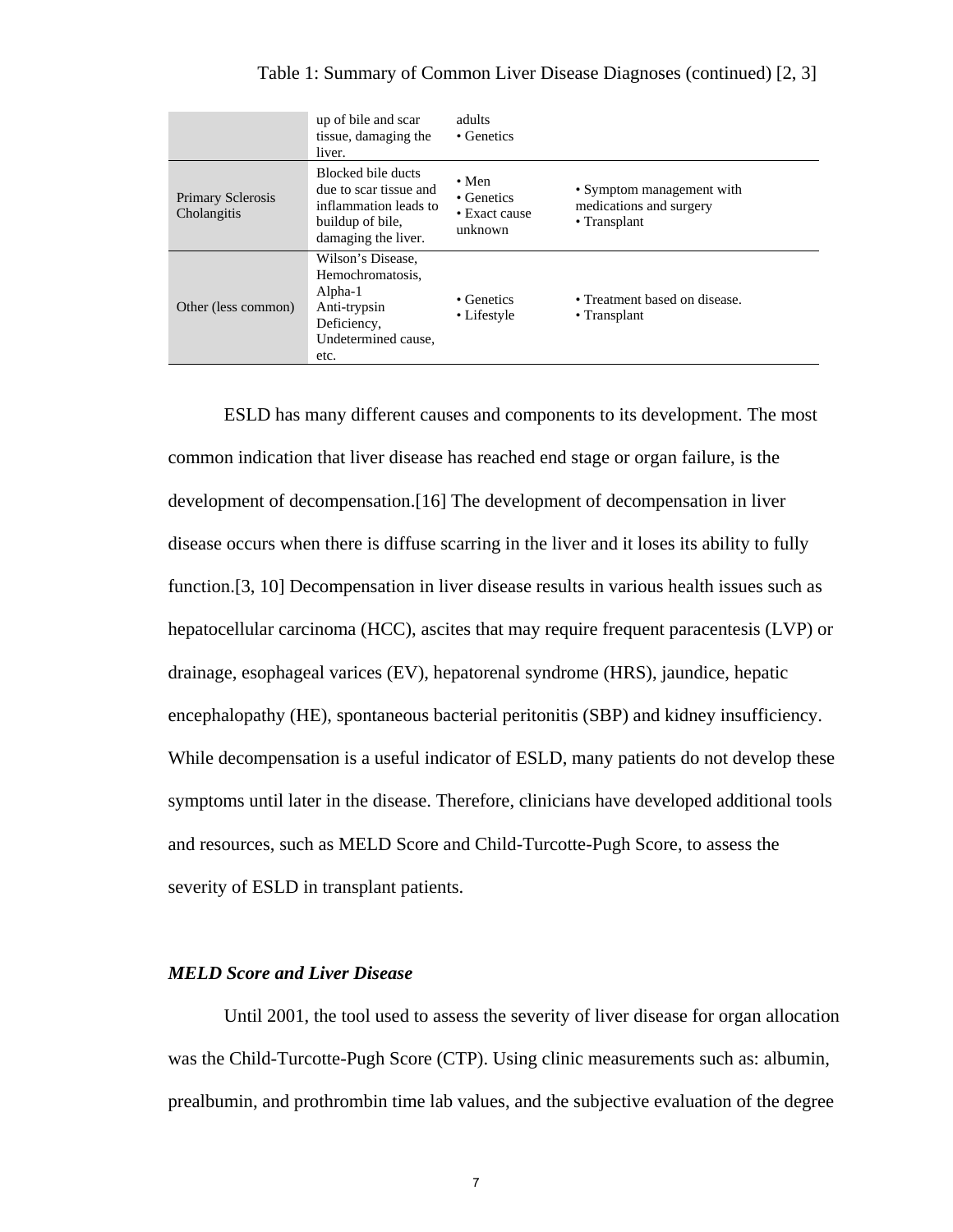of ascites and encephalopathy, CTP was used to determine the overall severity of the liver disease.[16] Mayo Clinic developed the model for end stage liver disease (MELD) in 2000. MELD was used in patients undergoing the transjugular intrahepatic portosystemic shunt (TIPS) procedure as a tool to predict survival.[19] In 2002, *UNOS*  adapted the MELD for use in predicting the 3-month mortality of patients awaiting liver transplant. Switching from CTP to MELD score decreased mortality on the waiting list 15% and wait time from 656 to 300 days.[16] In the study conducted by Ahmad, Downey, Akoad, and Cacciarelli (2007), they found that Veterans were transplanted faster after switching to MELD score for listing, and there was an increase in prioritization of sicker patients for transplant on the waiting list.[20] The drastic improvement in wait time and decreased mortality on the waiting list, is why MELD scores are now seen as superior to CTP in ESLD patients.

One reason that MELD score is favored for transplant listing is that objective data, instead of subjective data like that used in CTP is used to create the score. A score from 6-40 is used to rate the severity of illness. This is calculated based on bilirubin, prothrombin time, and creatinine lab values.[16, 21] These scores can vary as patient's liver function improves or worsens. *UNOS* uses this MELD score to prioritize organs to sicker patients. The higher the score, the more likely a patient is to be transplanted. According to Leise et al. (2011), a MELD score  $\geq$  15 has a favorable benefit-risk ratio for transplant and patients with a MELD > 10 should be referred for liver transplant. While the MELD score has been shown to decrease liver transplant wait time and improved mortality while waiting on the list, there are still drawbacks to the scoring system. One of the major drawbacks of the score, is the missing components of nutritional and functional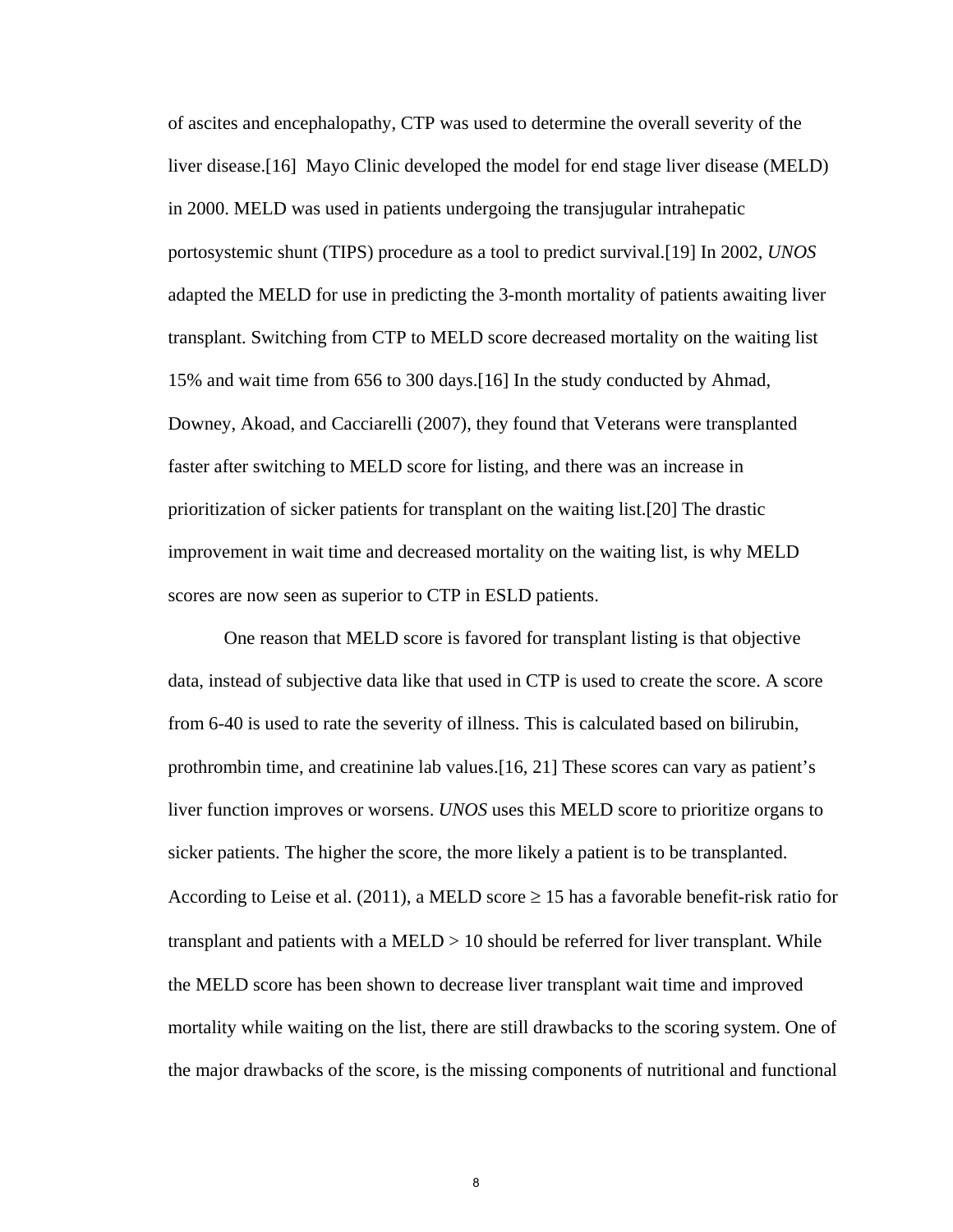status.[22] With malnutrition being so widespread in this patient population, it is important to determine how malnutrition and MELD are related as a potential indicator for mortality in ESLD patients waiting for transplant. Limited research with a broad array of malnutrition assessment tools makes consistent evaluation difficult. One aspect of this study is to find if there is a correlation between MELD score and degree of malnutrition in ESLD patients using the recently developed NFPE.

#### **Malnutrition in Liver Disease**

 Malnutrition in liver disease is extremely common due to many factors. According to Strasser & Vidot (2011), malnutrition may be prevalent "in 65-90% of patients with cirrhosis, and in up to 100% in patients waiting for liver transplantation." Malnutrition in ESLD patients has been shown to further complicate their health, by increasing their risk of developing infections, ascites, hepatorenal syndrome, and hepatic encephalopathy.[9, 14] Understanding the mechanisms and causes of the development of malnutrition in cirrhosis patients is key in their prevention and diagnosis.

Malnutrition in ESLD patients is recognized as a form of undernutrition or inadequate intake of nutrients, which can be influenced by a variety of factors. Often, resulting in muscle and fat loss, nutrient deficiencies, and poor outcomes. Those with ESLD have common nutrition-related side effects that include decreased appetite, early satiety due to ascites, abdominal pain with possible nausea and bloating caused by decreased gastric motility of indigestion, and impaired absorption secondary to portal hypertension and cholestatic liver disease.[10, 17] Impaired absorption from liver disease prevents the body from completely absorbing nutrients or foods ingested or decreases the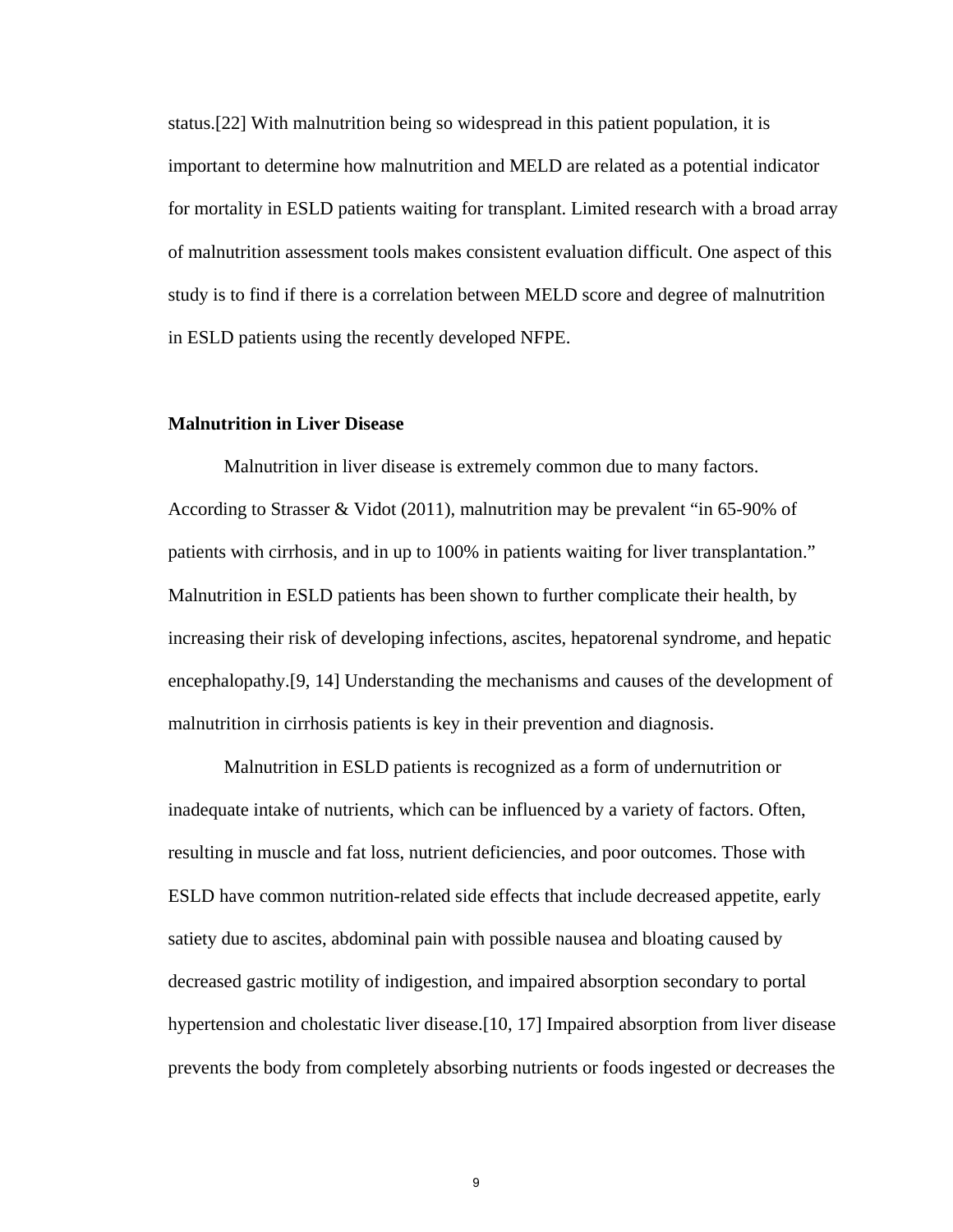ability to use the nutrients consumed as adequately as the body should. These patients also have increased calorie and protein needs due to their hypermetabolic state.[17]

The hypermetabolic state in ESLD, as a result of chronic inflammation, promotes the breakdown of proteins and causes an increase in energy expenditure.[17] The release of pro-inflammatory cytokines and alcohol intake leads to a hypermetabolic state resulting in poor appetite and anorexia.[9, 17] Anorexia, hypermetabolism, and nutritionrelated side effects from liver disease are important components in the development of malnutrition.

Patients with ESLD are often prescribed different diets based on their diagnosis, weight, presence of decompensation, and level of muscle and fat loss. These diets are tailored for specific patient needs to help with symptom management and to prevent future side effects as the liver disease progresses. A low sodium, high protein diet is the general recommendation for liver disease patients to reduce ascites/edema development and prevent protein catabolism or breakdown.[10] As ascites increases or appetite decreases, patients are recommended to eat small, frequent meals and include a bedtime snack to increase calorie and protein intake, thus preventing long periods of fasting. Patients with a diagnosis of NASH or NAFLD are recommended to lose weight, while consuming adequate amounts of protein due to the catabolic state of their cirrhosis.[10] Adhering to these diets can be challenging for patients, and may play a role in the development of malnutrition.

Nutrition-related side effects and hypermetabolism, are not the only factors that drive a patient's malnutrition. The nature of the recommended diet for patients with cirrhosis itself can also make it difficult to meet nutritional goals. Maintaining adequate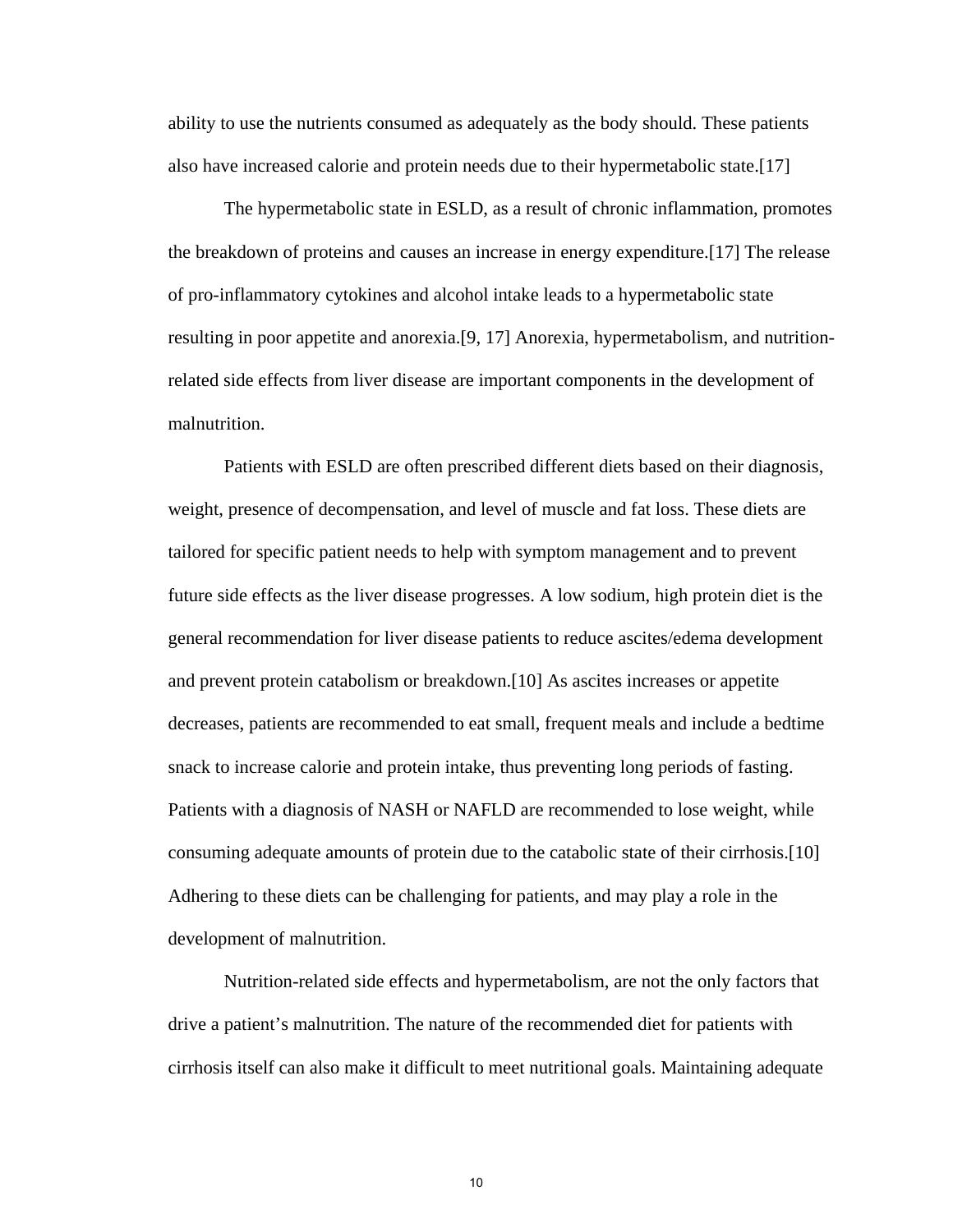nutrition while following a low sodium diet is especially difficult for ESLD patients.[14] Decreased palatability of food without salt and limited number of food options that are high in calories and protein but low in sodium can make it difficult for patients to maintain a satisfactory nutritional status, especially without the help of nutrition expert. A decreased intake of foods and impaired absorption may lead to micronutrient deficiencies such as zinc and magnesium, which can lead to taste changes (metallic, foul, rancid) and further decrease their intake.[9]

It is also still commonplace for practitioners to recommend patients follow a low protein diet for encephalopathy prevention, even though this was found to be inaccurate, and can be detrimental to a patient's nutritional status.[14, 23] In a randomized study conducted by Cordoba et al. in 2004, there was no difference seen in development and course of encephalopathy between normal protein and low protein diet groups. Furthermore, higher protein catabolism was seen in the patients on the low protein diet, providing further evidence of why protein should not be restricted in this population.[24] Even with evidence to the contrary, many clinicians still recommend cirrhotic patients follow a low-protein diet, either from misinformation or lack of knowledge surrounding current research, further complicating their health.

Protein needs are high in ESLD patients. Their hypermetabolic state leads to an increased breakdown of protein, while complications from cirrhosis can lead to increased protein losses in ascites, during paracentesis, and in blood loss from varices.[10, 17] The decrease in liver function itself, can also lead to decreased protein stores. Cirrhotic livers produce an insufficient amount of protein and have reduced capacity to store proteins in the liver. A continual decreased intake of protein in liver disease, can drive the body into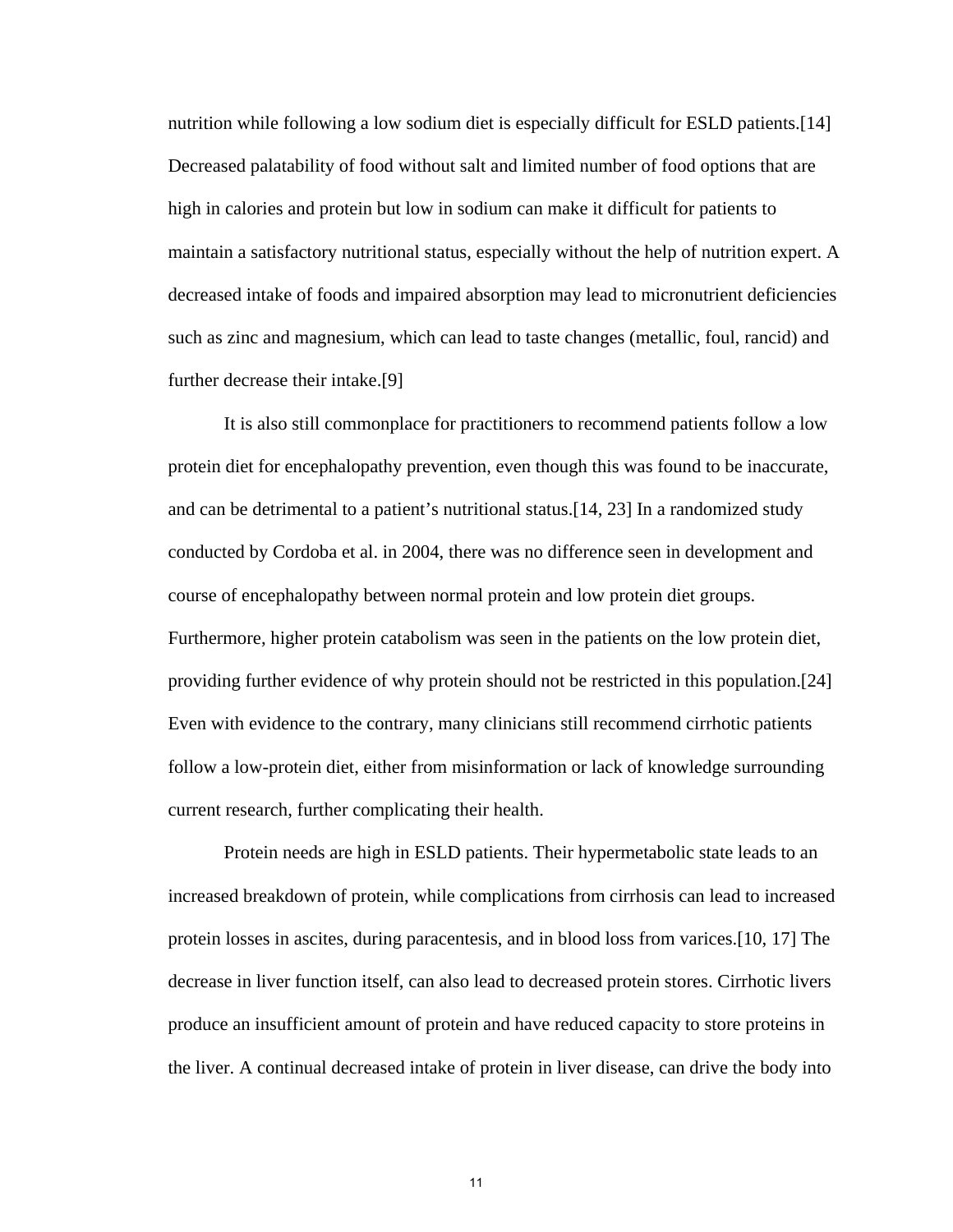a metabolic state comparable to starvation.[10, 14] Even an overnight fast without protein can throw the body into this "starvation" mode due to the cirrhotic liver's decreased glycogen reserves. These decreased glycogen reserves cause the body to create energy through gluconeogenesis and lipolysis.[14]

When the body uses these alternate sources of fuel, amino acids are pulled from the muscle for gluconeogenesis, and fat stores are used for lipolysis.[17] This leads to muscle wasting and fat loss that is commonly seen in end stage cirrhotic patients. The presence of decompensation also increases the risk of developing malnutrition in liver disease patients.[10] The nutrition-related side effects we commonly see in these patients, the decreased function of the liver, inability to meet nutritional needs from decreased appetite and dietary restrictions, and the high calorie and protein needs all contribute to the weight loss, muscle loss, and fat loss seen in ESLD patients. This contributes to, an increased risk of developing malnutrition.

Previous studies have used different methods to assess the degree of malnutrition in liver patients. The Subjective Global Assessment (SGA) and anthropometric measures such as BMI and weight loss/gain, mid-arm muscle circumference (MAMC), mid-arm circumference (MAC), triceps skin fold (TSF), hand grip strength with dynamometer, and blood protein levels are all common tools that have been used to assess the degree of malnutrition in liver patients.[10, 17] Anthropometrics such as BMI and weight loss/gain is especially hard to use as an evaluator of malnutrition due to the large volume of ascites that is typically found in ESLD patients. NASH/NAFLD patients are typically obese and signs of muscle loss can be masked.[9, 10] Merli et al. (2011) and Johnson et al. (2013) discussed how measuring protein stores/levels, such as albumin and prealbumin as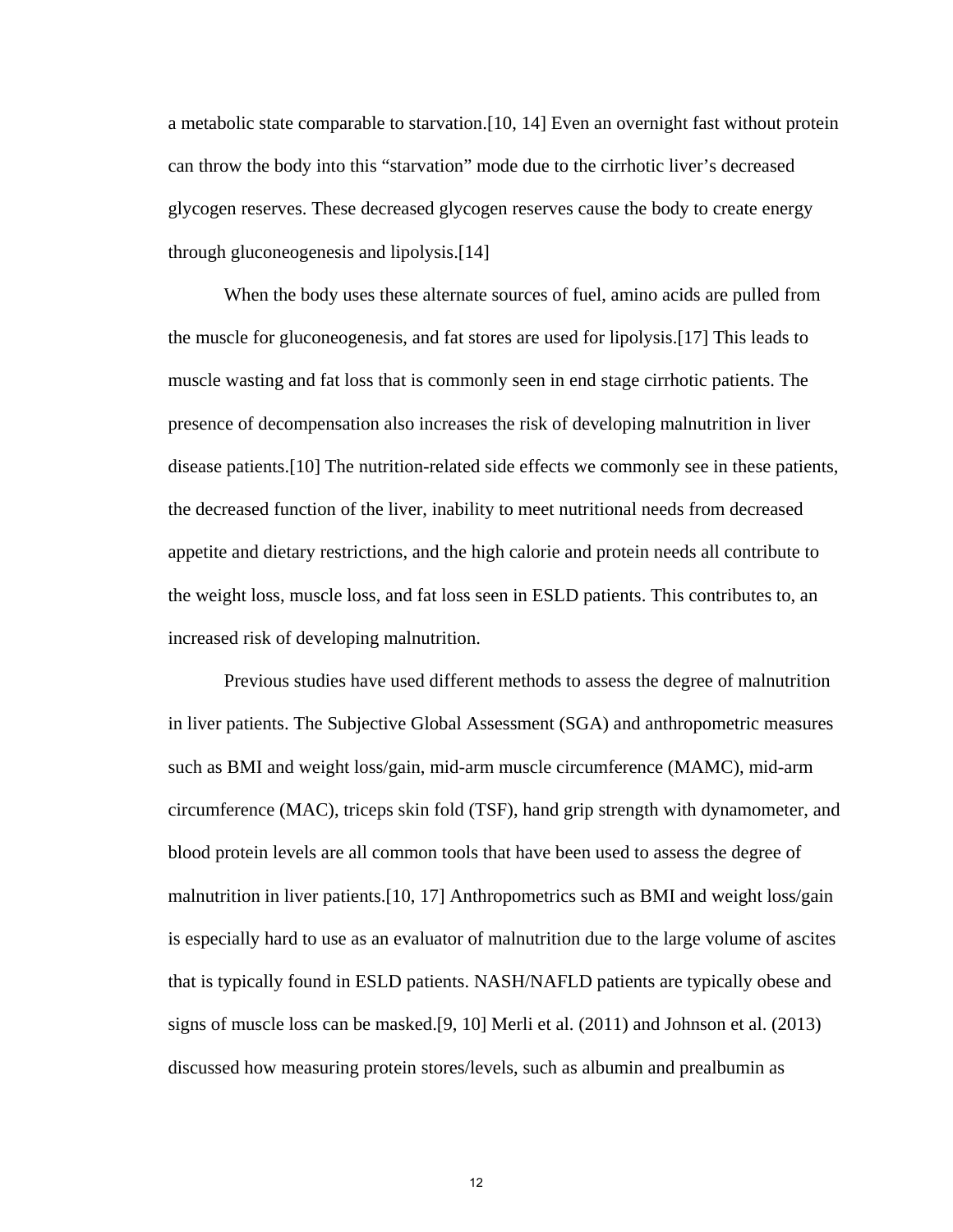indicators of nutritional status, have been used in previous studies but can be unreliable in ESLD patients. This is due to the already decreased production of proteins in the liver and their response to inflammation. While protein stores, BMI, and weight changes have limitations when assessing malnutrition in liver disease patients, there are some tools that are fairly useful and can be used in this population.

The SGA, MAMC, MAC, TSF, and hand grip strength have been relatively successful in previous studies for evaluating malnutrition in liver disease patients, but still have limitations.[9, 14, 15, 17] MAMC, MAC, and TSF can be good tools to use in ESLD because they are not affected by ascites and edema, but there could be inter- and intra-observer variability if they are not properly trained. Alveres-Da Silva & Silveira (2005), compared hand grip strength, SGA, and nutritional index derived from lab values and TSF, and determined that hand grip strength can be a reliable measure, but none of these assessment tools can be considered a "gold standard" alone. A simple, cheap, and more effective method needs to be developed. The purpose of this study is to explore newly developed malnutrition assessment tools in the search of this "gold standard".

#### **Lumbar Index and Muscle Loss**

Sarcopenia, or loss of muscle mass, is frequently an issue in chronic illness such as ESLD. Muscle loss is often the result of poor nutritional status or malnutrition, a common characteristic in cirrhosis patients, and is often used to assess the severity of malnutrition. Measuring nutritional status is often unreliable or subjective. Therefore, research into measuring sarcopenia with objective tools, such as CT scans, has become of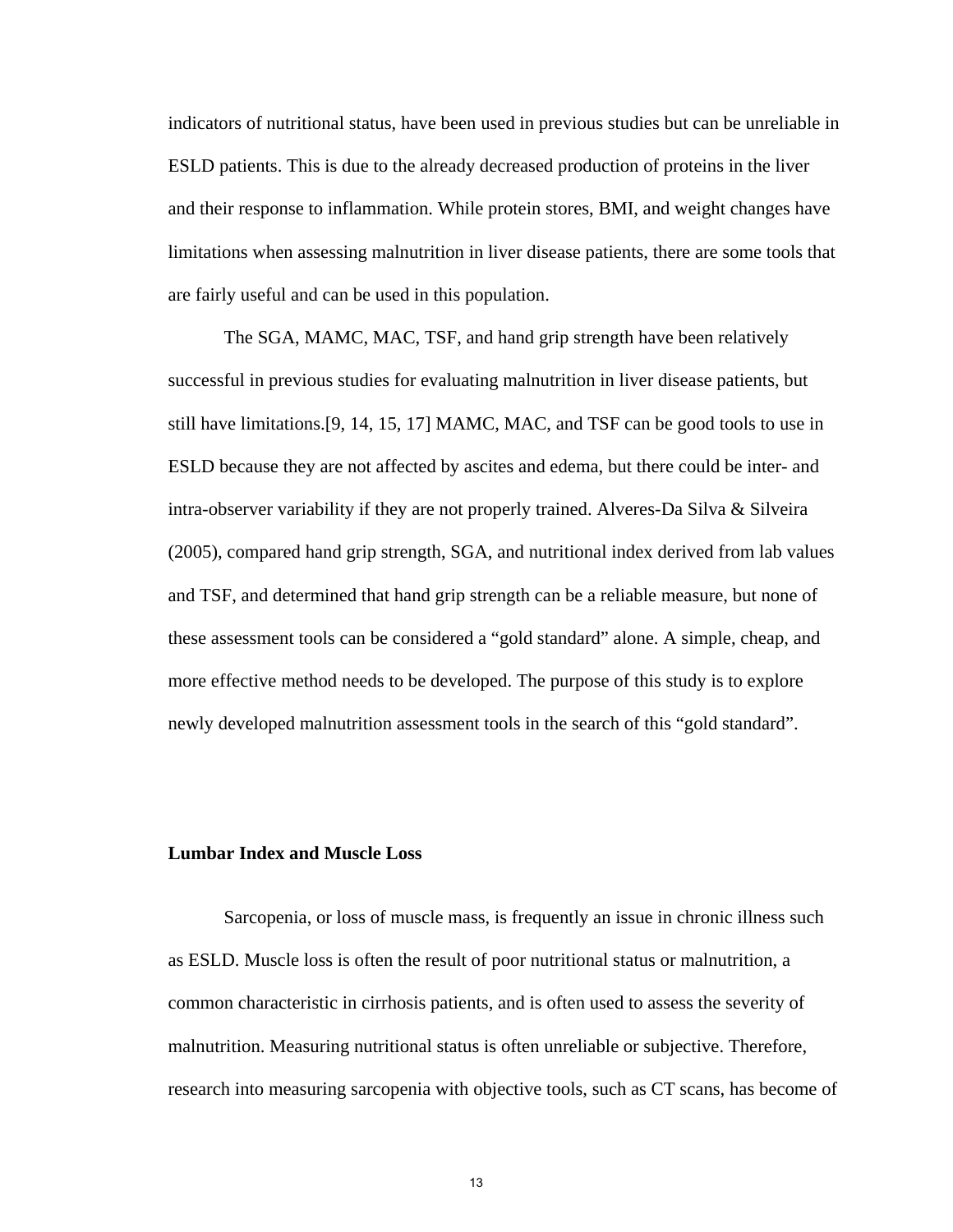recent interest. These tools are especially useful in this patient population due to ascites and fat mass potentially masking evidence of muscle loss.

A study conducted by Durand et al. (2014) looked at the muscle thickness of the psoas muscle to assess for sarcopenia. This muscle is in the lumbar region of the spine and was studied at the level of the umbilicus. The psoas muscle has been shown to correlate to whole body muscle mass, and is relatively easy to see on scans, making it an ideal measure of muscle loss.[25] This study examined psoas muscle thickness in ESLD patients waiting for transplant. Decreased psoas muscle thickness were shown to be predictive of mortality, independent of MELD score, while on the waiting list. Durand et al.  $(2014)$ , also found this to be true in the patients with lower MELD scores  $(\leq 25)$  who also had refractory ascites. This is especially important because of the role of MELD and ascites in the ESLD patient. Assessing muscle loss in these patients is often difficult due to their ascites, and MELD scores do not always accurately reflect mortality risk because they lack a nutritional component. MELD scores were also shown to underestimate mortality risk in this study and refractory ascites was believed to be a component in the development of muscle loss in these patients.[25] However, there are limitations to using this tool to assess muscle loss or sarcopenia. These scans are not low in cost, they can be affected by osteoporosis or spinal fractures, and they are not as easy to frequently reassess in a patient as a MELD score. While this tool is not perfect, is it is very useful as an objective tool for measuring sarcopenia in ESLD patients.

In the study conducted by Montano-Loza et al. (2012), sarcopenia was studied as a predictor of mortality compared to MELD scores. The patients used in this study were being evaluated for transplant. All patients underwent a routine CT scan as part of their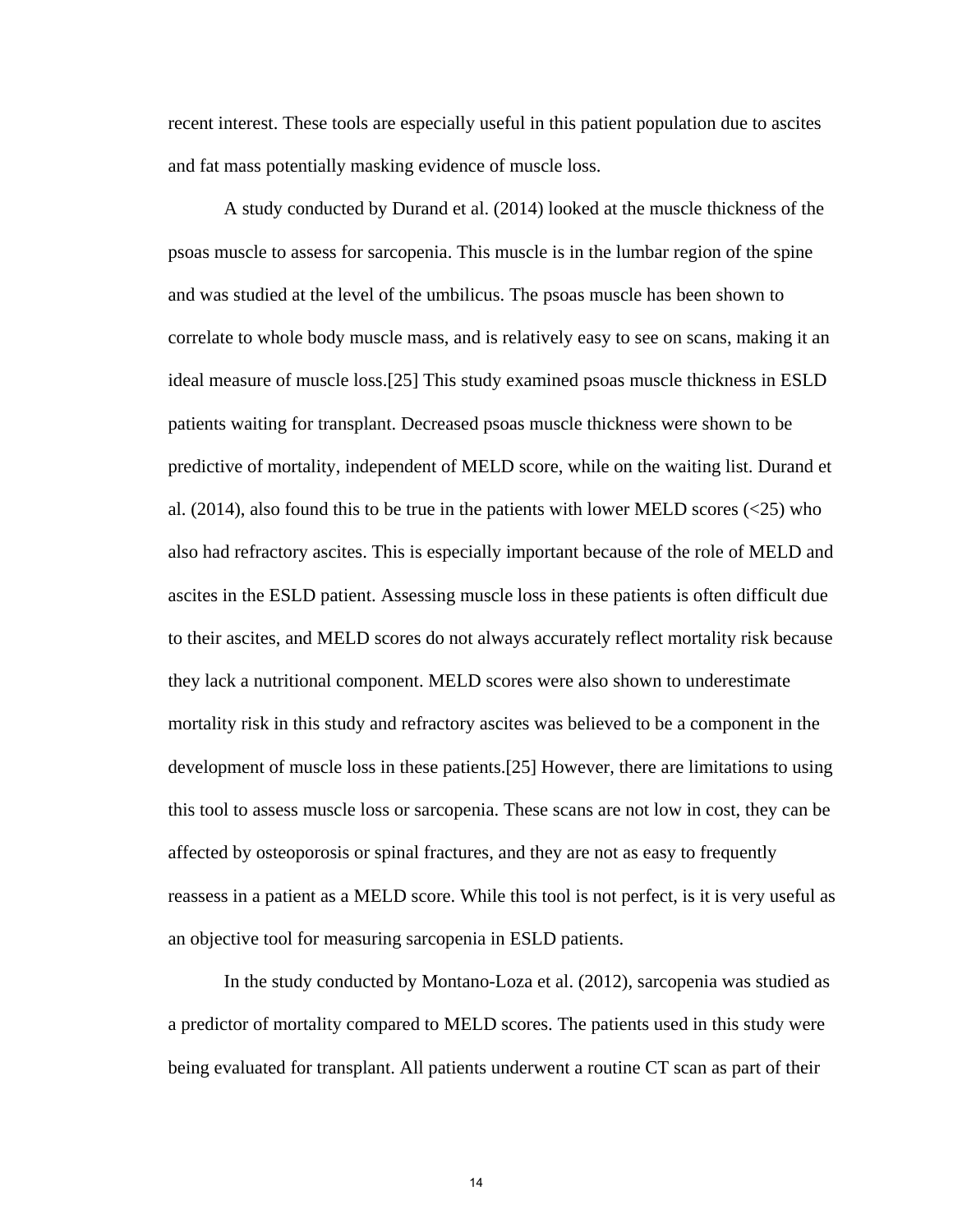evaluation. The third lumbar (L3) vertebrae was studied on these scans for sarcopenia using a skeletal muscle index (SMI).[22] The results of this study showed no correlation between sarcopenia and MELD, CTP, or albumin levels in these patients. A higher mortality rate was found in the patients with sarcopenia and was related to sepsis-related death instead of death from liver failure. When using tools such as MELD/CTP as sole indicators of mortality in ESLD patients, without including nutritional or functional status, there may be an underestimation in a patient's risk of mortality.[22] Montano-Loza et al. (2012) notes that CT scans are considered the "gold standard" for diagnosing sarcopenia, but including measurements of muscle function, such as hand-grip strength, should be used in the assessment of sarcopenia. These results demonstrate how sarcopenia can be used to predict mortality. In addition, sarcopenia could be beneficial in determining MELD scores, which could potentially lead to a more accurate reflection of mortality risk in ESLD patients.

In a recent study conducted in the U.K., sarcopenia and malnutrition were assessed and compared to MELD scores in ESLD patients to predict post-transplant outcomes. Nutritional status and degree of malnutrition were assessed using the validated Royal Free Hospital Global Assessment (RFH-GA), a tool that is similar to the SGA, that is used frequently in the U.S. This assessment includes subjective and objective measures including MAC, TSF, hand grip strength, BMI, and dietary intake.[8] CT scans were taken to evaluate L3, including the psoas muscle, and were used in the L3-psoas muscle index (L3-PMI) as a means of comparison. L3-PMI was found to be "positively correlated with dry weight, BMI, MAC, TSF, handgrip strength, RFH-GA, and MELD" in this study. However, there was a wide variance in L3-PMI in patients with similar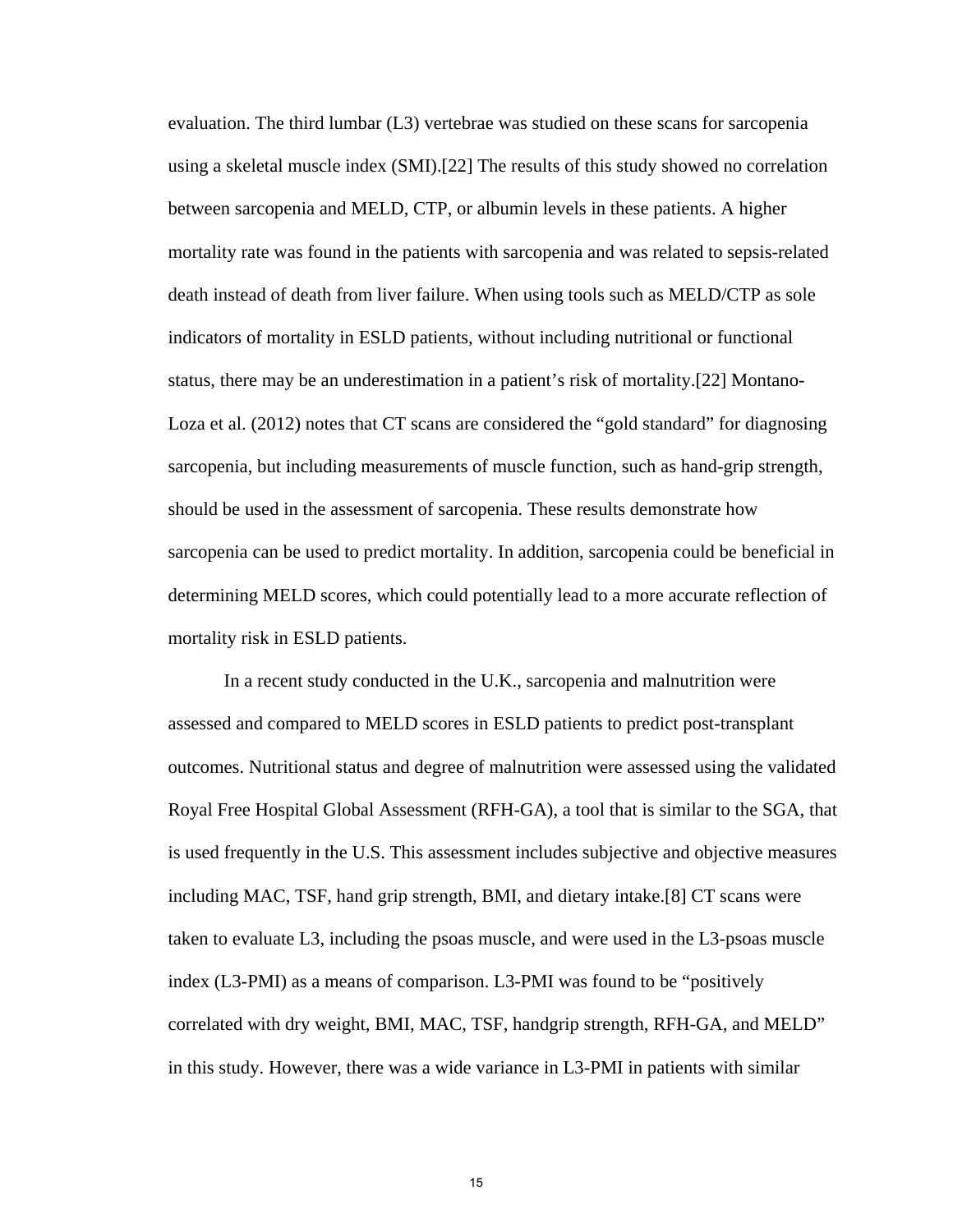MELD scores.[8] This shows how nutritional status is not reflected in MELD scores, but can be an important predictor of mortality and outcomes. In addition, there was no correlation found between MELD and RFH-GA scores. Pre-transplant RFH-GA was associated with worse outcomes and survival, independent of MELD scores.[8] Kalafetelia et al. (2016) also found that malnutrition and sarcopenia were independent predictors for post-transplant complications, such as prolonged mechanical ventilation, longer LOS in ICU and hospital, increased rate of infections, and mortality 1-year after transplant. RFH-GA even had a stronger correlation with determining post-transplant outcomes, than L3-PMI.[8] This shows the importance of using nutritional assessments in predicting post-transplant complications. Using valid nutrition assessments such as RFH-GA, with objective tools used to determine muscle loss such as L3-PMI, can improve the mortality prediction of MELD scores in ESLD patients. An easy, reliable, and valid tool that encompasses both of these aspects, needs to be developed for use in calculating MELD scores to better predict 3-month mortality in cirrhosis patients waiting for transplant.[8]

Recognizing sarcopenia in ESLD patients, is important for their course of treatment and reduction of complications associated with malnutrition. However, CT scans are extremely expensive, are not feasible for all populations, are not practical to use as a frequent tool to monitor sarcopenia, and may be inferior to an overall nutritional status, especially as a predictor of post-transplant outcomes. The need for a valid, reliable, all-encompassing tool, is important for prevention and reduction of transplant outcomes in ESLD patients.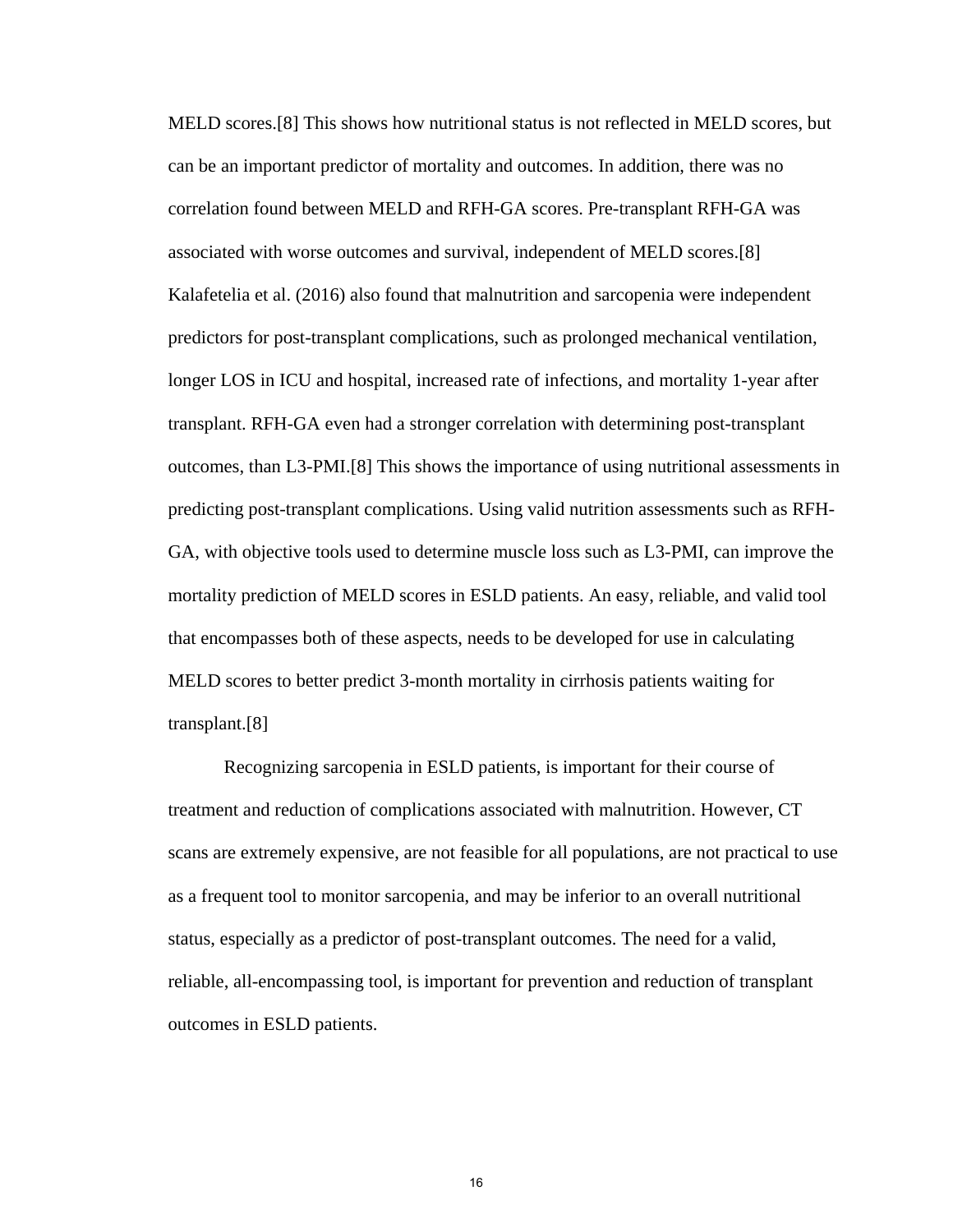#### **Nutrition Focused Physical Exams**

In 2012, AND and ASPEN formed an international work group assisted by the European Society for Parenteral and Enteral Nutrition (ESPEN) to standardize markers and characteristics of malnutrition. AND and ASPEN later released a consensus statement for identifying and assessing malnutrition.[12] Today, there is no "gold standard" for identifying malnutrition in the adult patient population. The resources we have vary widely. Often, they are subjective. This leads to intra-observer variability. They may also not be specific enough to use between different adult population groups. When AND and ASPEN released their updated characteristics to detect and diagnose malnutrition, inflammation, illness vs. environment, and physical characteristics were added to aid in diagnosis. According to White et al. (2012), to identify malnutrition, two of the six proposed characteristics need to be present and the characteristics can be distinguished between non-severe and severe. These characteristics are located below in Table 2. These characteristics should be assessed upon admission and routinely throughout patient's admission/care and should be used to aid physician in diagnosis of malnutrition. These characteristics have not been validated and will be updated as research is conducted.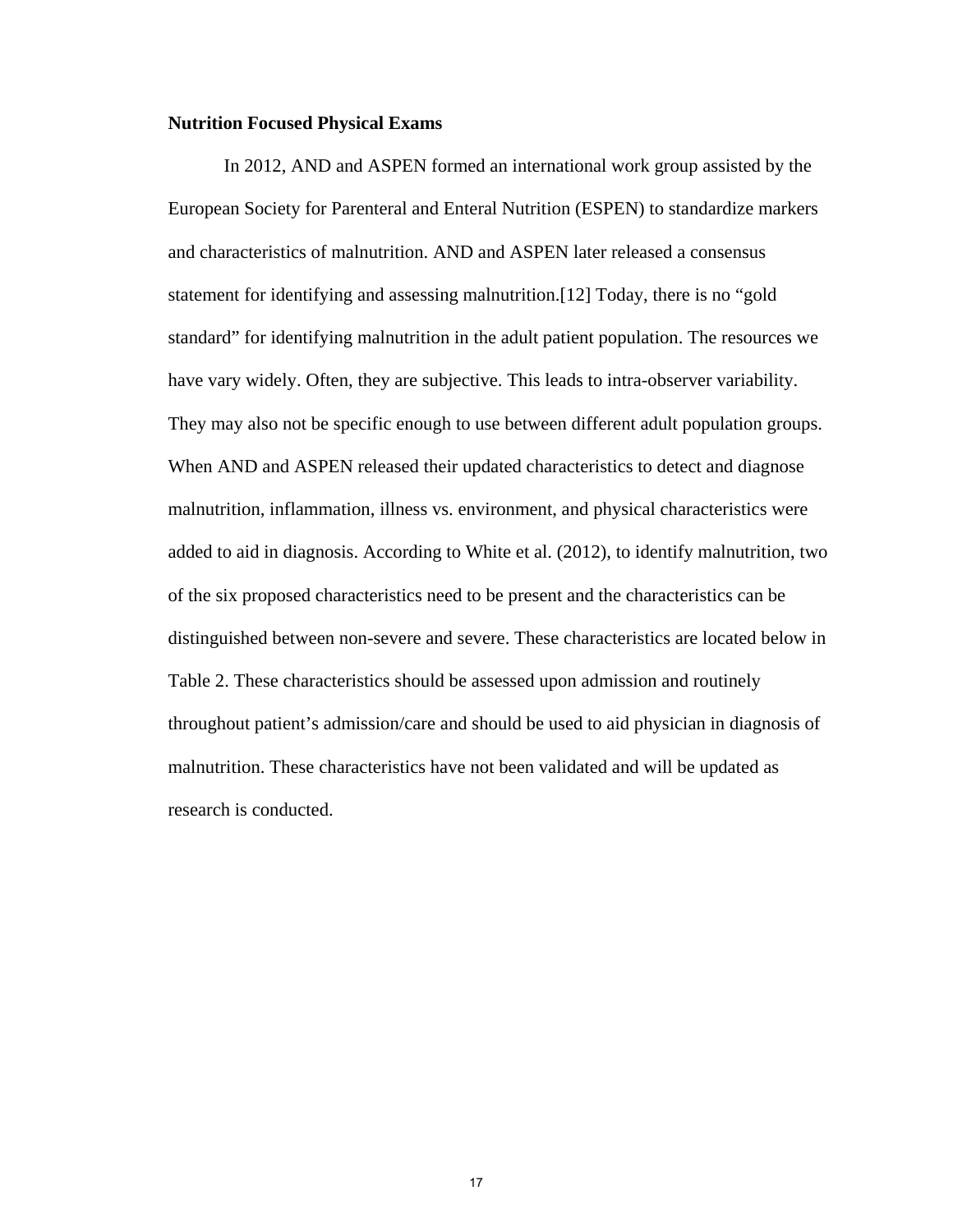| Clinical<br>Characteristic      | Malnutrition in the context of<br>acute illness or injury |                                                                     |                        | Malnutrition in the context<br>of chronic illness                      |                                                                            |                          |       | Malnutrition in the context of<br>social or environmental<br>circumstances |       |             |       |                         |  |  |                        |  |  |                                          |  |                                                                    |  |                                                                             |  |                                                                        |  |                       |
|---------------------------------|-----------------------------------------------------------|---------------------------------------------------------------------|------------------------|------------------------------------------------------------------------|----------------------------------------------------------------------------|--------------------------|-------|----------------------------------------------------------------------------|-------|-------------|-------|-------------------------|--|--|------------------------|--|--|------------------------------------------|--|--------------------------------------------------------------------|--|-----------------------------------------------------------------------------|--|------------------------------------------------------------------------|--|-----------------------|
|                                 | Non-severe<br>(moderate)<br>malnutrition                  |                                                                     | Severe<br>Malnutrition |                                                                        | Non-severe<br>(moderate)<br>malnutrition                                   |                          |       |                                                                            |       |             |       |                         |  |  | Severe<br>Malnutrition |  |  | Non-severe<br>(moderate)<br>malnutrition |  | Severe<br>Malnutrition                                             |  |                                                                             |  |                                                                        |  |                       |
| <b>Energy Intake</b>            |                                                           | $< 75\%$ of<br>estimated<br>energy<br>requirement<br>$for > 7$ days |                        | $< 50\%$ of<br>estimated<br>energy<br>requirement<br>for $\geq$ 5 days | $< 75\%$ of<br>estimated<br>energy<br>requirement<br>for $\geq 1$<br>month |                          |       |                                                                            |       |             |       |                         |  |  |                        |  |  |                                          |  | $< 75\%$ of<br>estimated<br>energy intake<br>for $\geq 1$<br>month |  | $< 75\%$ of<br>estimated<br>energy<br>requirement<br>for $\geq$ 3<br>months |  | £50% of<br>estimated<br>energy<br>requirement<br>for $\geq 1$<br>month |  |                       |
|                                 | $\%$                                                      | Time                                                                | $\%$                   | Time                                                                   | $\%$                                                                       | Time                     | $\%$  | Time                                                                       | $\%$  | Time        | $\%$  | Time                    |  |  |                        |  |  |                                          |  |                                                                    |  |                                                                             |  |                                                                        |  |                       |
|                                 | $1 - 2$                                                   | 1 week                                                              | >2                     | 1 week                                                                 | 5                                                                          | month                    | >5    | 1<br>month                                                                 | >5    | month       | >5    | month                   |  |  |                        |  |  |                                          |  |                                                                    |  |                                                                             |  |                                                                        |  |                       |
| Interpretation<br>of Weight     | $\overline{5}$                                            | 1<br>month                                                          | >5                     | $\mathbf{1}$<br>month                                                  | 7.5                                                                        | $\mathbf{3}$<br>months   | >7.5  | 3<br>months                                                                | >7.5  | 3<br>months | >7.5  | $\mathcal{R}$<br>months |  |  |                        |  |  |                                          |  |                                                                    |  |                                                                             |  |                                                                        |  |                       |
| Loss                            | 7.5                                                       | 3<br>months                                                         | >7.5                   | $\mathbf{3}$<br>months                                                 | 10                                                                         | 6<br>months              | >10   | 6<br>months                                                                | >10   | 6<br>months | >10   | 6<br>months             |  |  |                        |  |  |                                          |  |                                                                    |  |                                                                             |  |                                                                        |  |                       |
|                                 |                                                           |                                                                     |                        |                                                                        | 20                                                                         | 1 year                   | $>20$ | 1 year                                                                     | $>20$ | 1 year      | $>20$ | 1 year                  |  |  |                        |  |  |                                          |  |                                                                    |  |                                                                             |  |                                                                        |  |                       |
|                                 |                                                           |                                                                     |                        |                                                                        |                                                                            | <b>Physical Findings</b> |       |                                                                            |       |             |       |                         |  |  |                        |  |  |                                          |  |                                                                    |  |                                                                             |  |                                                                        |  |                       |
| <b>Body Fat</b>                 |                                                           | Mild<br>Moderate                                                    |                        | Mild<br>Severe                                                         |                                                                            |                          | Mild  |                                                                            |       | Severe      |       |                         |  |  |                        |  |  |                                          |  |                                                                    |  |                                                                             |  |                                                                        |  |                       |
| <b>Muscle Mass</b>              |                                                           | Mild                                                                |                        | Moderate                                                               |                                                                            | Mild                     |       | Severe                                                                     |       | Mild        |       | Severe                  |  |  |                        |  |  |                                          |  |                                                                    |  |                                                                             |  |                                                                        |  |                       |
| Fluid<br>Accumulation           |                                                           | Mild                                                                |                        | Moderate to<br>Severe                                                  |                                                                            | Mild                     |       | Severe                                                                     |       | Mild        |       | Severe                  |  |  |                        |  |  |                                          |  |                                                                    |  |                                                                             |  |                                                                        |  |                       |
| <b>Reduced Grip</b><br>Strength |                                                           | N/A                                                                 |                        | Measurably<br>Reduced                                                  | N/A                                                                        |                          |       |                                                                            |       |             |       |                         |  |  |                        |  |  |                                          |  |                                                                    |  | Measurably<br>Reduced                                                       |  | N/A                                                                    |  | Measurably<br>Reduced |

Table 2: NFPE: Clinical Characteristics to Identify and Support a Diagnosis of Malnutrition<sup>[26]</sup>

Since the consensus statement was released, there has been very little research using the newly defined malnutrition characteristics. In 2016, Mulasi et al. conducted a study using the new consensus criteria in head and neck cancer patients who were undergoing cancer treatment. They compared the criteria to other nutrition tools such as the Subjective Global Assessment (SGA) and bioimpedance methodology to assess for muscle loss. The bioimpedance methodology is relatively new and is still being studied for validity.[13] The individuals in this study were assessed with the consensus characteristics, SGA, and bioimpedance before chemoradiotherapy (CRT) treatment, at three weeks after beginning treatment, during the last week of treatment, and one and three months after completion of treatment. There was no significant difference found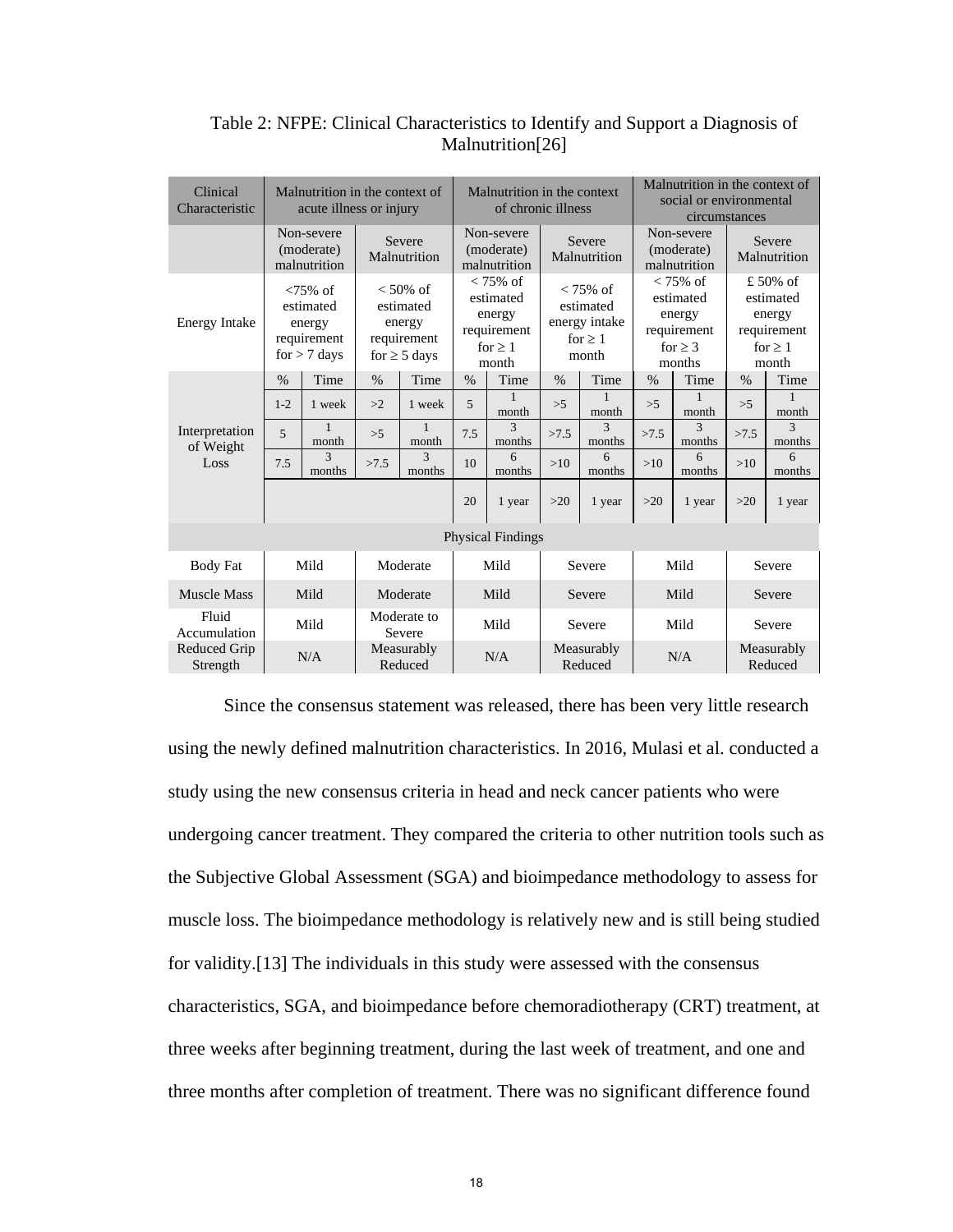between diagnosis of malnutrition between consensus criteria and SGA. They found good sensitivity (94%), and moderate specificity (43%). However, there were limitations to this study. There was a very small population in this study  $(n=19)$ , it was a single-center study, and only one participant was female. Many of the components of the NFPE were validated through other nutrition tools in this study. More research needs to be conducted using validated tools to compare to the physical findings section of the NFPE.

#### **Conclusion**

The purpose of this study is to address the gap in knowledge concerning the Nutrition Focused Physical Exam (NFPE) such as limited research using the NFPE and its use in ESLD patients. Additionally, the study will test the validity and reliability of the NFPE by comparing current, valid, objective tools such as PG-SGA, TST, MAC, and the Lumbar Index/Psoas Muscle identified through CT scans. Each of these tools will be used to diagnose malnutrition and will be compared against the NFPE results. In addition, this tool will be used to identify and assess the severity of malnutrition in ESLD patients being evaluated for transplant. The findings of this study will examine the NFPE to determine if it's a valid tool for assessing malnutrition in ESLD patients.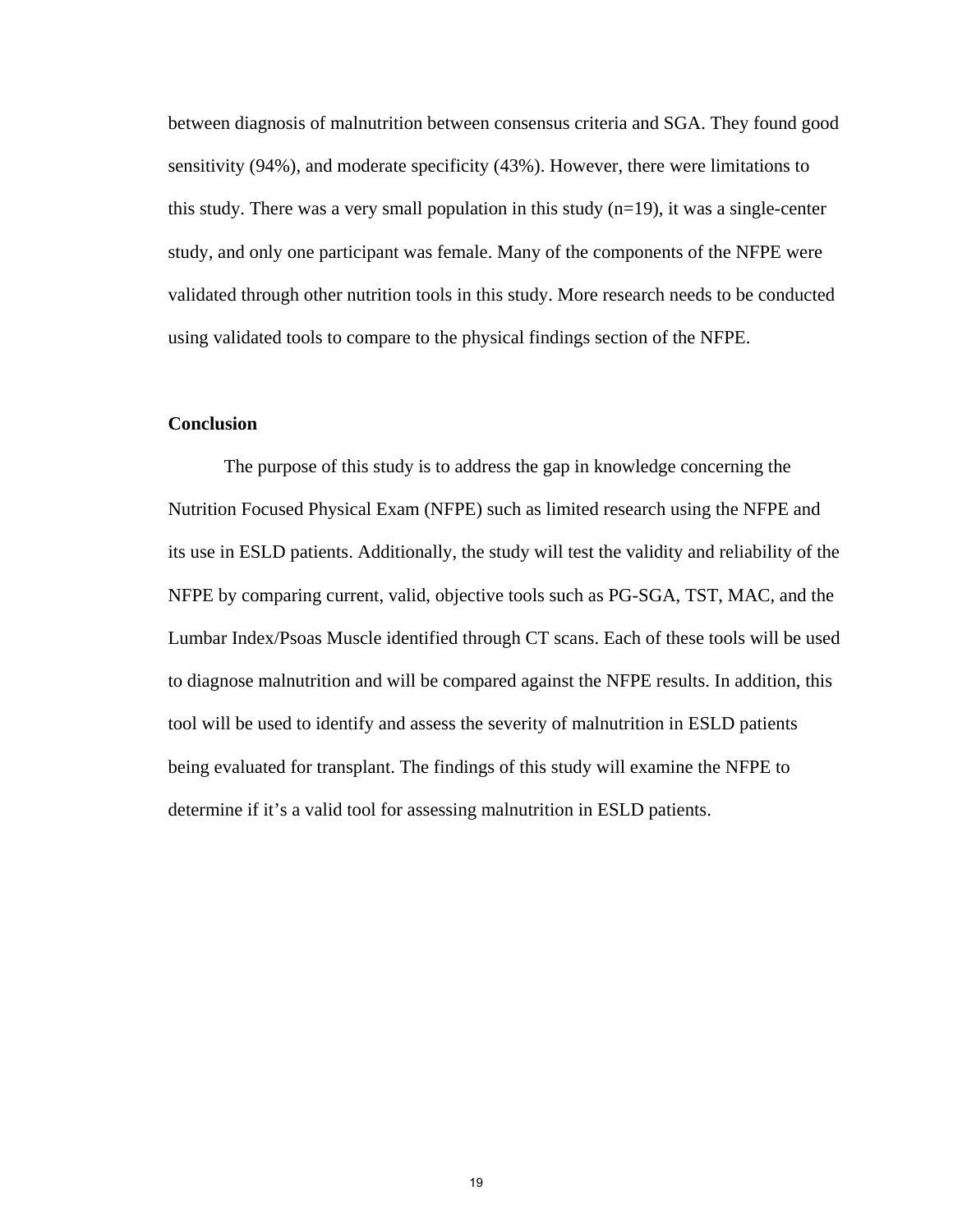#### **Chapter 3: Methods**

#### **Study Design:**

This was a human based, non-intervention, cross-sectional study, for the assessment of incidence and severity of malnutrition in end stage liver disease patients being evaluated for transplant. Malnutrition was determined using multiple tools including the Subjective Global Assessment (SGA), mid-arm circumference (MAC), triceps skin fold (TSF), Lumbar Index, Psoas muscle mass, and the Nutrition Focused Physical Exam (NFPE). These results will be compared to liver disease diagnosis and model for end stage liver disease (MELD) score. After receiving approval by the University of Kentucky's IRB panel, the study was conducted. The study is summarized and described below.

- 1. The research team obtained consent from patients who are deemed appropriate for transplant evaluation.
- 2. The liver transplant team's scheduling coordinators randomly assigned the liver transplant dietitian evaluations between the Registered Dietitians (RD) in the clinic.
- 3. A RD completed all patient assessments during their initial consult, including NFPE, SGA, MAC, and TST.
- 4. Following a CT scan completed during the patient's initial clinic evaluation, the research team completed Lumbar Index and Psoas Muscle Area assessments.
- 5. The research team maintained contact with the patients' nurse coordinators for three-month endpoints, such as incidence of death, listing for transplant, transplant, development of decompensation, or hospital admissions.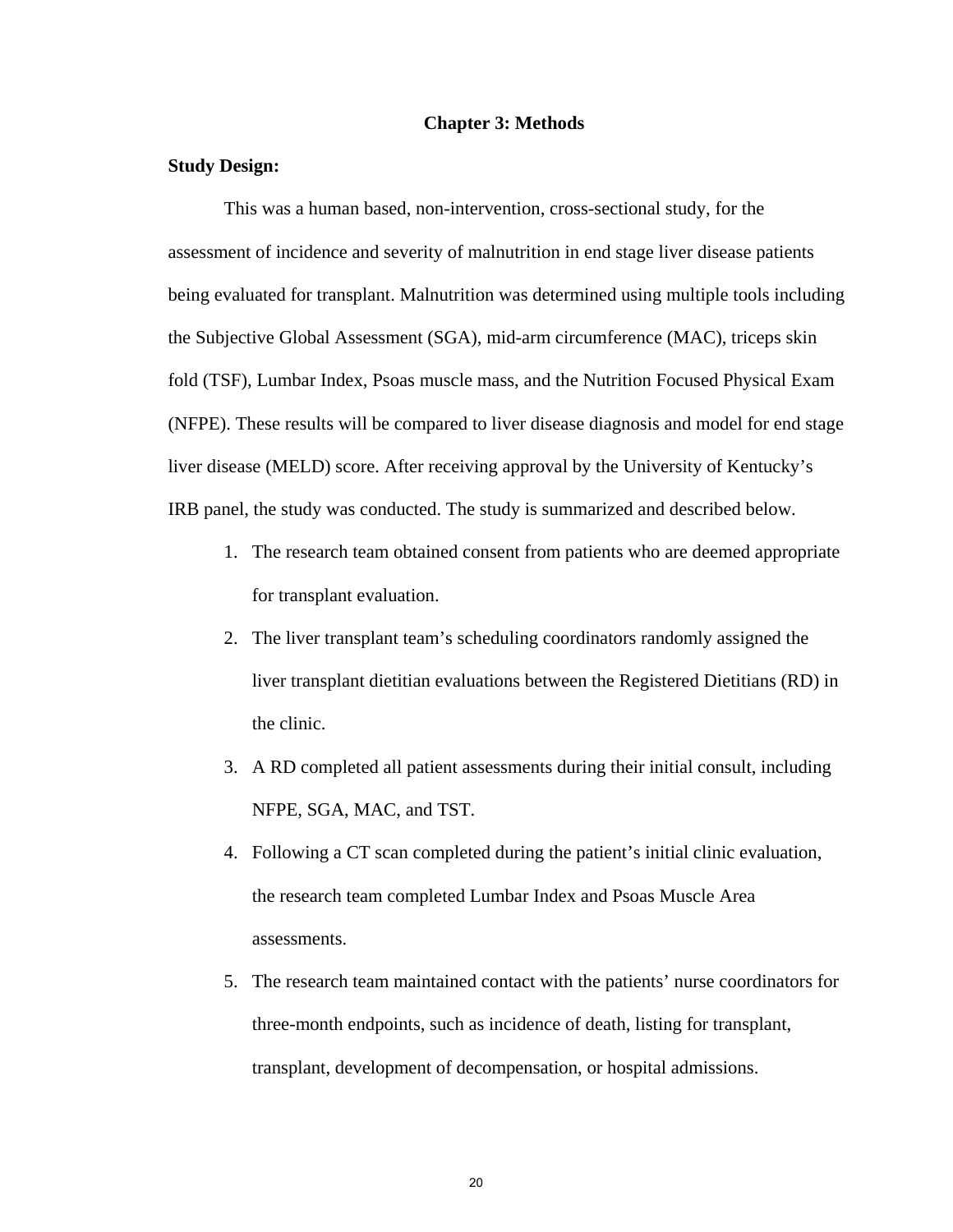#### **Subject Recruitment:**

Patients were referred to clinic for transplant evaluation from outside providers. Potential patients were identified from their regularly scheduled clinic visit for liver transplant evaluation. After a full discussion of the research to be conducted, consent was obtained by the research team before data was collected for the study. Normal protocol was followed with all patients regardless of their participation in the study.

Patients in this study were required to have end stage liver disease and deemed appropriate for liver transplant evaluation. They also had to attend a nutrition evaluation as part of the standard evaluation process. Patients were excluded from this study if a patient did not complete the necessary consent form, attend nutritional evaluation as part of their standard evaluation process, or wish to be part of the research study.

#### **Measurements and Procedures:**

All research assessments and procedures were taken during patient's regularly scheduled clinic visit with a RD for liver transplant evaluation. Medical history, MELD, medications, and demographics were taken from patient's charts or during the visit. Research assessments and procedures are listed below.

**1. Nutrition Focused Physical Exam (NFPE):** The RD administered a physical exam to assess for muscle loss, fat loss, energy intake, weight loss, fluid accumulation (related to malnutrition), and hand grip strength. Muscle loss and fat loss are determined using the *Nutrition Focused Physical Exam Pocket Guide* (2015) guidelines and RD's clinical judgement. Two of the six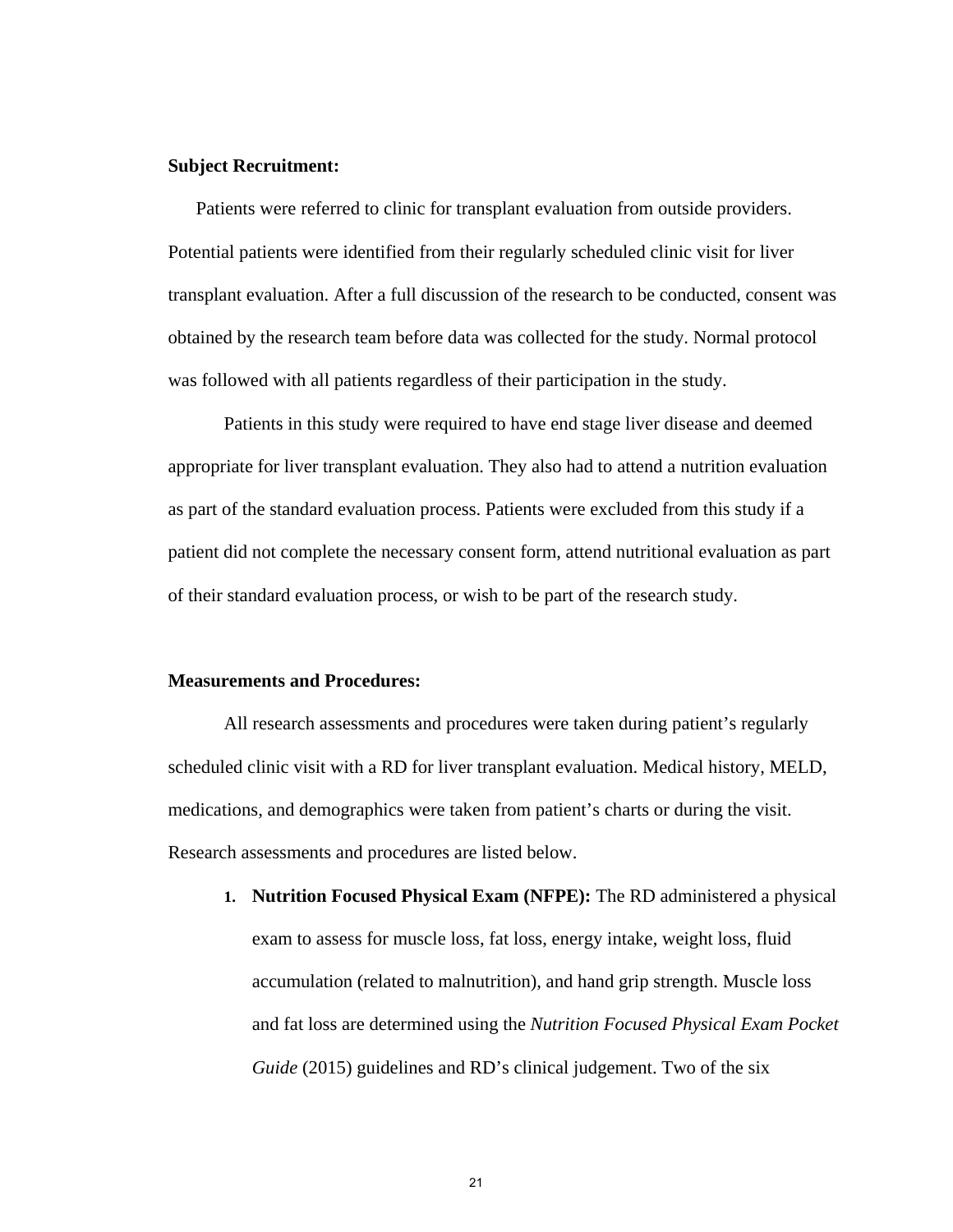characteristics are needed to make a diagnosis of malnutrition, and can be used to determine severe vs. non-severe malnutrition.[26] Patients were sitting upright during assessment and a RD measured for fat loss/muscle in various parts of the body by gentle touch and manipulation. If any areas of body needed for assessment were unable to be accessed due to clothing, injury, edema, or pain, the RD did not assess the area. Energy intake was evaluated by asking questions on appetite, average % of meals consumed, and duration that patient has been eating in this manner. Weight loss was calculated based on dry weights (if available) per patient or by chart review. Hand grip strength was assessed using a dynamometer in both hands. Patient squeezed the dynamometer with as much strength as possible in each hand, being careful to only squeeze once for the measurement. Each measurement was recorded to the nearest pound or kilogram.

#### **2. Patient Generated-Subjective Global Assessment (PG-SGA):** The PG-

SGA is a validated tool that expands on the original SGA and was chosen over the SGA due to the more extensive range of nutrition symptoms and physical assessment. The PG-SGA assessment data was completed by the RD with the help of the patient. Data in the assessment includes: weight changes, dietary intake, gastrointestinal symptoms, functional capacity, physical examination of fat and muscle loss, edema related to malnutrition, and ascites related to malnutrition. The physical examination of fat and muscle loss is very similar to the NFPE, including gentle touch and manipulation of the same body areas, and did not need to be repeated. Results from the physical exam were used for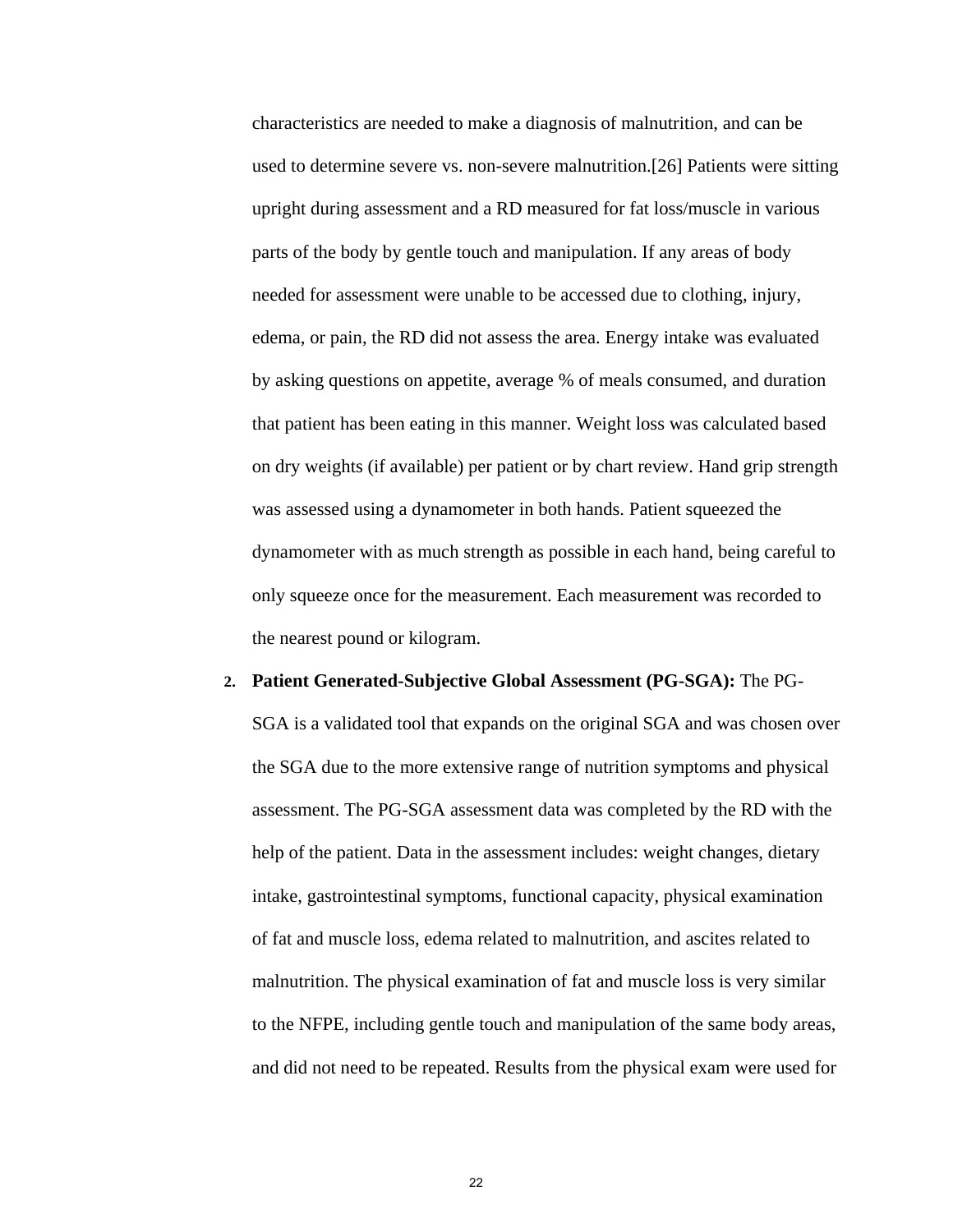both NFPE and PG-SGA. If any areas of body needed for assessment were unable to be accessed due to clothing, injury, edema, or pain, the RD did not assess the area.

- 3. **Triceps Skin Fold (TSF):** The RD located the site midway between the acromial (shoulder) and elbow. The skin fold was grasped as a vertical fold on the posterior midline and pulled it away from the muscle. Millimeters of the skin fold were assessed. If measurements were below the "normal" range, patients were considered to have malnutrition. The following ranges were considered normal. [27]
	- Male: 12.5-7.3 mm
	- Female: 16.5-9.9 mm
- **4. Mid Arm Circumference (MAC):** The circumference was measured at the mid-point between the shoulder and the elbow. The circumference was assessed for muscle mass. If measurements were below the "normal" range, patients were considered to have malnutrition. The following ranges were considered normal.[27]
	- Male: 29.3-17.5 cm
	- Female: 28.5-17.1 cm
- **5. Lumbar Index:** Patients being evaluated for liver transplant received a CT scan as part of their transplant evaluation. The Lumbar Index is total muscle surface area at L3 and was evaluated for muscle loss. If measurements were below the "normal" range, patients were considered to have sarcopenia. The following ranges were considered normal.[5]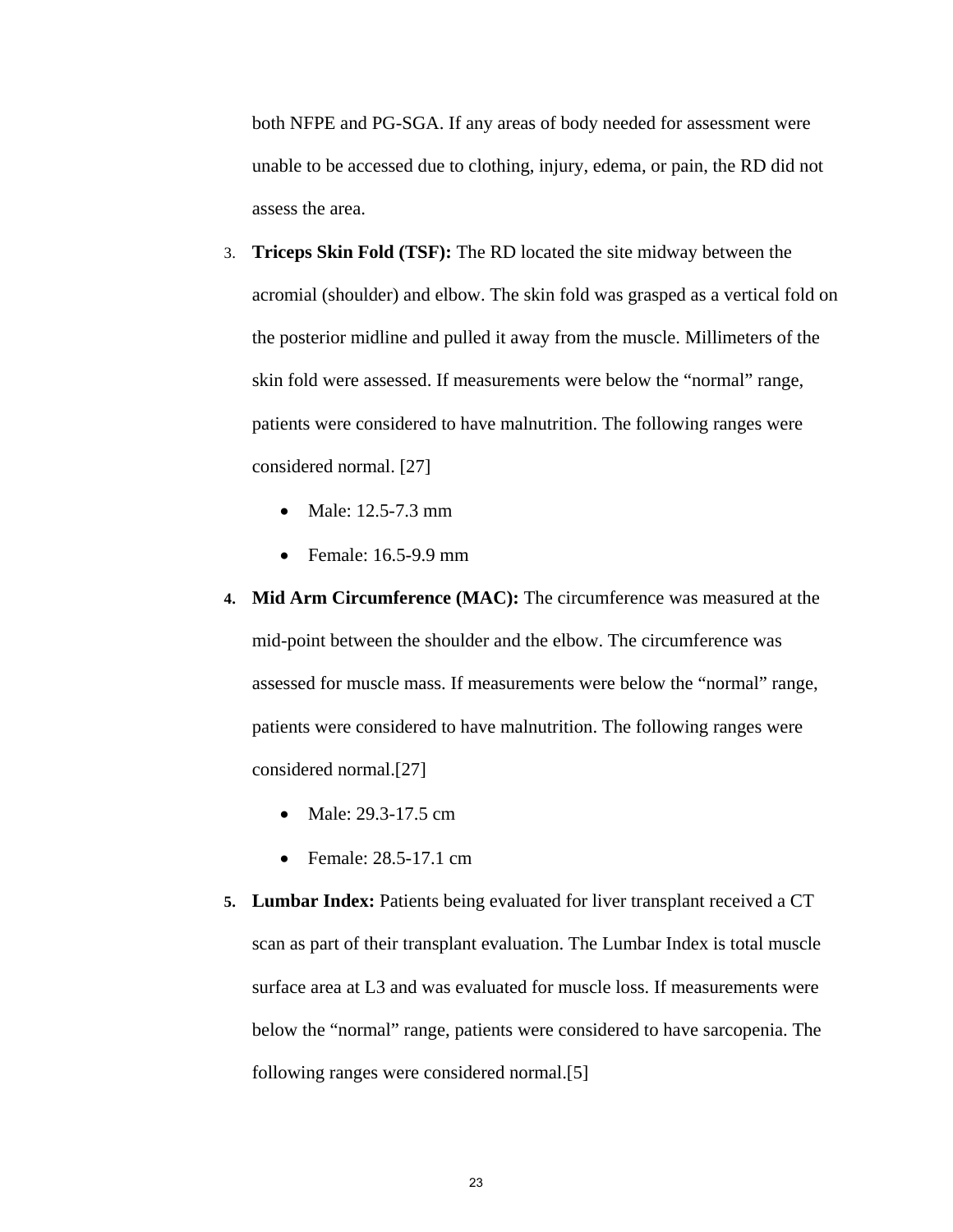- Males:  $\leq 52.4$  cm<sup>2</sup>/m<sup>2</sup>
- Females:  $\leq 38.5$  cm<sup>2</sup>/m<sup>2</sup>
- **6. Psoas Muscle Area:** Patients being evaluated for liver transplant received a CT scan as part of their transplant evaluation. Psoas muscle surface area at L3 was evaluated for muscle loss. If measurements were below the "normal" range, patients were considered to have sarcopenia. The following ranges were considered normal.
	- Males:  $< 545$  mm<sup>2</sup>/m<sup>2</sup>
	- Females:  $<$  385 mm<sup>2</sup>/m<sup>2</sup>
- **7. Additional data collected:** The RD asked additional questions and collected data on whether the patient is consuming protein supplements at home and if they have had previous diet education pertaining to their liver disease. Albumin levels were also recorded and drawn as part of the patient's routine lab work for their transplant evaluation.

#### **Analysis:**

Results of the nutrition assessment and radiological data were analyzed by a member of the research team. Data was analyzed by the research team using SPSS software version 24 (IBM Inc., Armonk, NY, USA). Data was assessed for normal distribution, incomplete data, and inaccurate data. Means were compared using the Mann-Whitney Test. A Spearman's rho test was conducted to assess for correlation between the different malnutrition tools. A Fisher's Exact test was used to compare malnutrition to patient characteristics such as disease, decompensation, and outcomes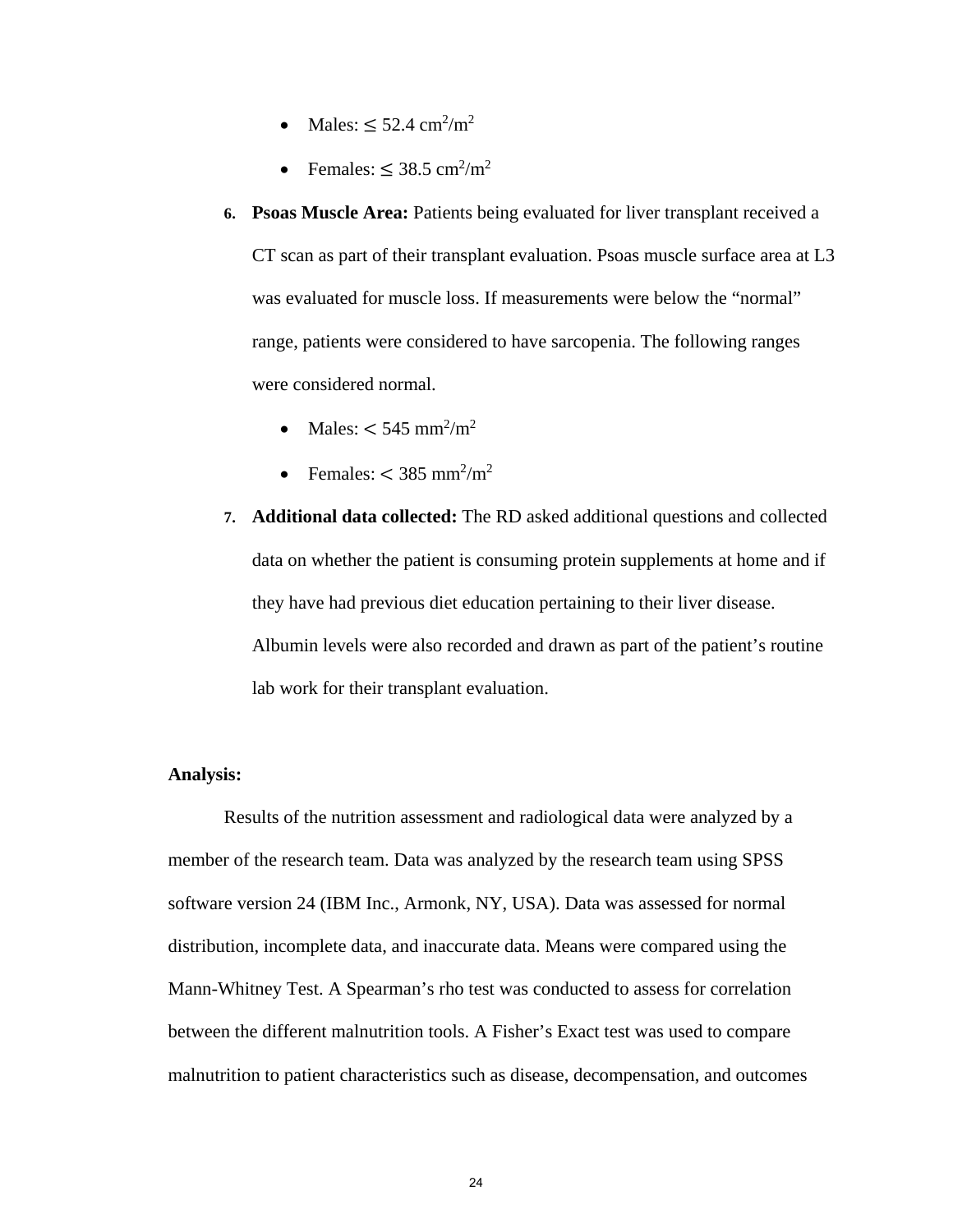such as decompensation, listing for transplant, hospital admission, transplant, and death. An additional logistic regression test was ran to investigate the relationship between hospital admissions and malnutrition. A p-value of 0.05 or less was determined to be significant.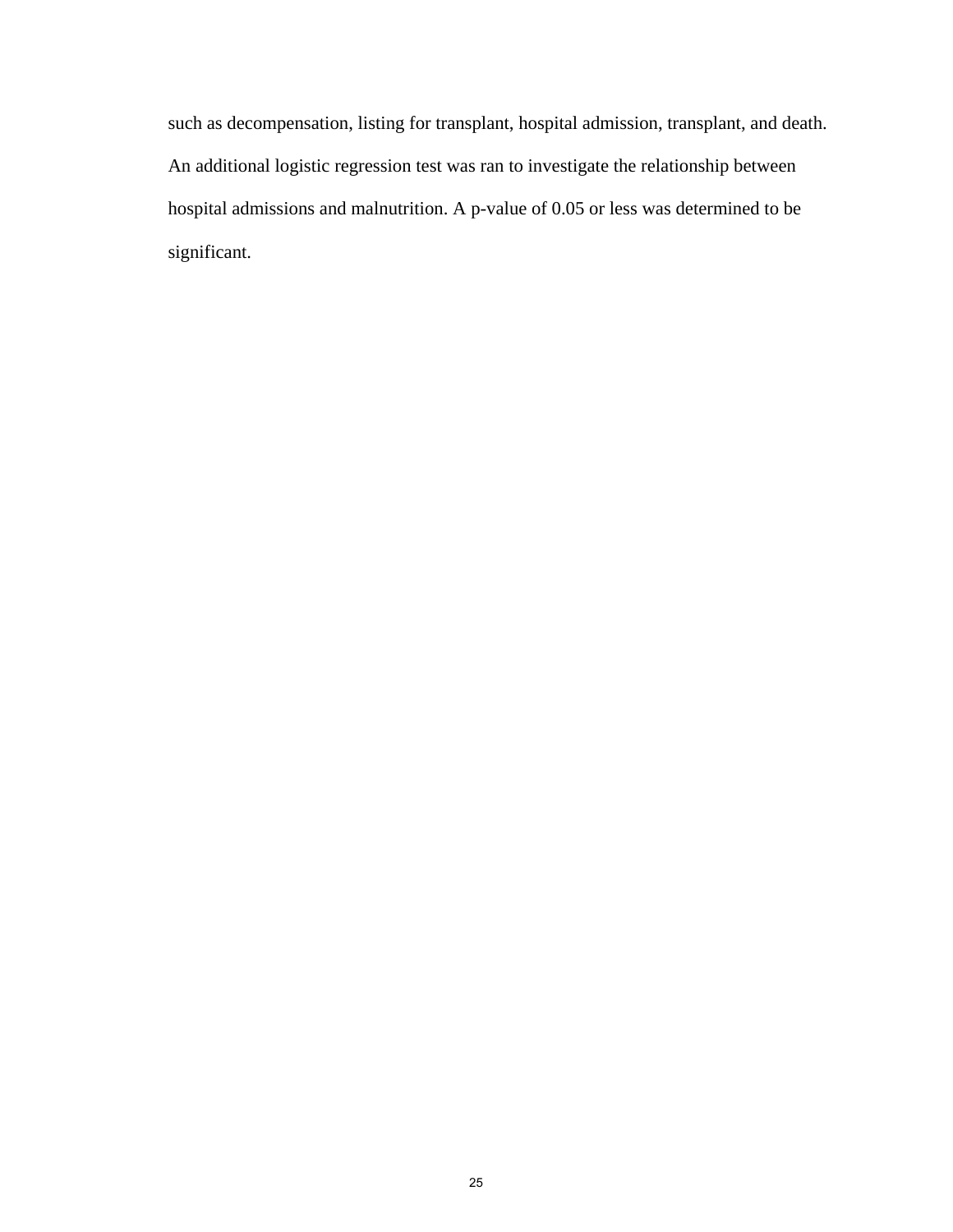#### **Chapter 4:**

#### **Results**

Thirty-one patients undergoing liver transplant evaluation and who met inclusion criteria, participated in this research study. The majority of the participants were male (77%) and caucasian (96.8%). The median age was 54 years old, with the youngest participant at 29 years old and the oldest 69 years old. The median BMI was 28.8, with a range of 15.8-43.9. The median MELD score was  $(18±6.63)$  and albumin level  $(g/dL)$ was  $(2.7\pm1.3)$ . These patient characteristics are shown below in Table 3.

Table 3: Age, Sex, Race, MELD, BMI, and Albumin Level Characteristics of Study

|             |                  | $\boldsymbol{n}$ | $\%$                     | Median                   | <b>Std. Deviation</b> | Min  | Max  |
|-------------|------------------|------------------|--------------------------|--------------------------|-----------------------|------|------|
| Age         |                  |                  |                          | 54                       | 9.9                   | 29   | 69   |
| <b>Sex</b>  | Male             | 24               | 77.4%                    | $\overline{\phantom{a}}$ |                       |      |      |
|             | Female           | 7                | 22.6%                    |                          |                       |      |      |
| Race        | Caucasian        | 30               | 96.8%                    | $\overline{\phantom{0}}$ |                       |      |      |
|             | African-American |                  | 3.2%                     |                          |                       |      |      |
| <b>MELD</b> |                  |                  | -                        | 18                       | 6.63                  |      | 34   |
| BMI         |                  |                  | $\overline{\phantom{0}}$ | 28.8                     | 6.62                  | 15.8 | 43.9 |
|             | Albumin $(g/dL)$ |                  | $\overline{\phantom{a}}$ | 2.7                      | 0.73                  | 1.3  | 4.0  |

| sampie |
|--------|
|--------|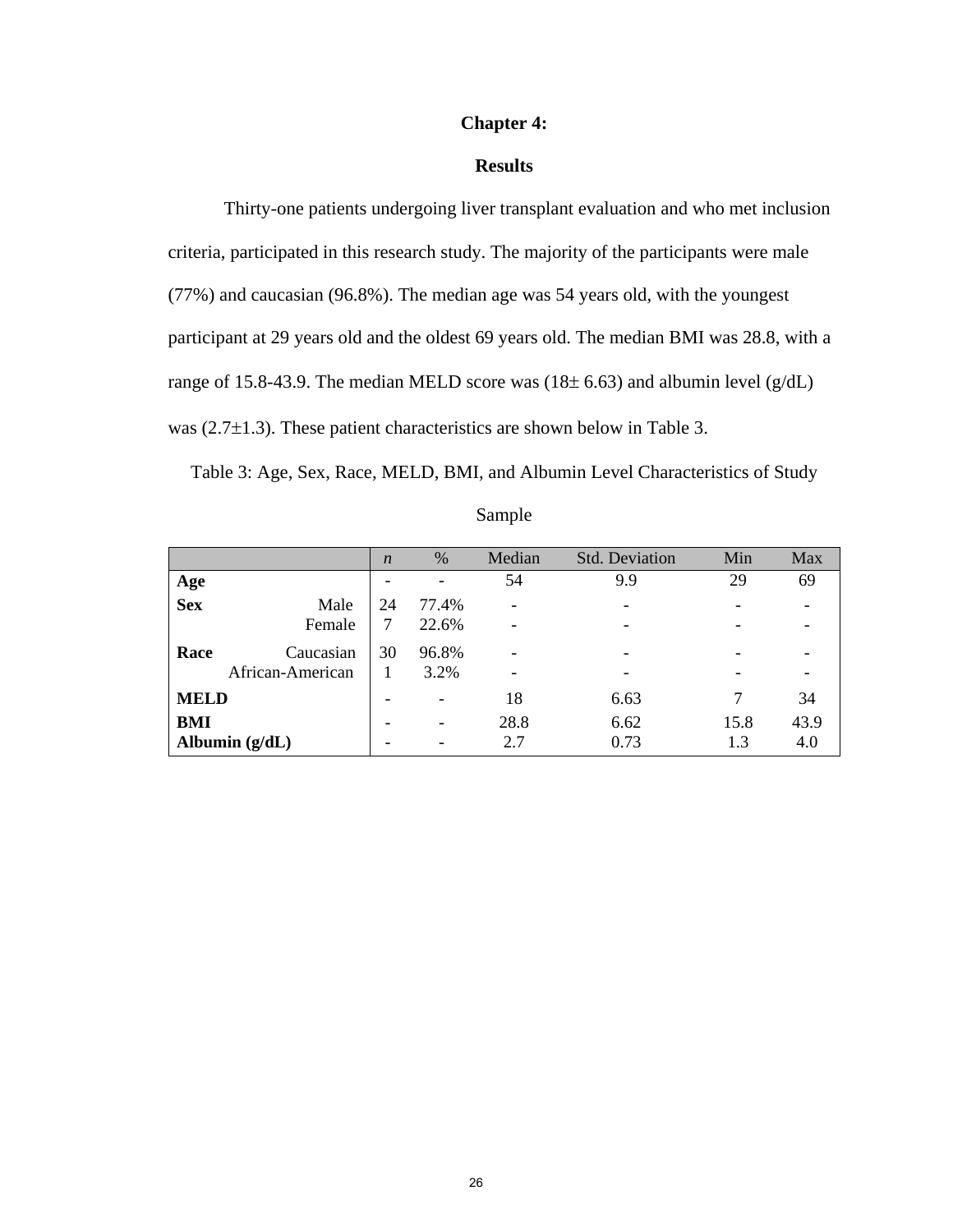|                                   | $\boldsymbol{n}$ | $\frac{0}{0}$ |
|-----------------------------------|------------------|---------------|
| <b>Diagnosis</b>                  |                  |               |
| <b>Autoimmune Hepatitis</b>       | 1                | 3.2%          |
| Cryptogenic                       | 3                | 9.7%          |
| Alcohol                           | 15               | 48.4%         |
| Hepatitis C                       | 2                | 6.4%          |
| <b>NASH</b>                       | 10               | 32.3%         |
| <b>Secondary Diagnosis</b>        |                  |               |
| None                              | 27               | 87.1%         |
| <b>HCC</b>                        | 3                | 9.7%          |
| <b>Autoimmune Hepatitis</b>       | 1                | 3.2%          |
| <b>Decompensation</b>             |                  |               |
| Ascites                           | 30               | 96.8%         |
| <b>Esophageal Varices</b>         | 22               | 71%           |
| <b>Hepatic Encephalopathy</b>     | 19               | 61.3%         |
| Large Volume Paracentesis         | 21               | 67.8%         |
| <b>Hepatorenal Syndrome</b>       | 3                | 9.7%          |
| Spontaneous Bacterial Peritonitis | 3                | 9.7%          |
| Acute Kidney Injury               | 1                | 3.2%          |
| <b>Hepatopulmonary Syndrome</b>   | $\mathbf{1}$     | 3.2%          |
| <b>Chronic Kidney Disease</b>     | 5                | 16.1%         |

Table 4: Diagnosis and Decompensation in Study Sample

The majority of these patients either had a diagnosis of alcohol related cirrhosis (48.4%) or NASH cirrhosis (32.3%). Only four patients had a secondary diagnosis such as HCC  $(n=3)$  or autoimmune hepatitis  $(n=1)$ . Almost every single patient had a history of ascites (*n*=30), and more than half of all patients had history of esophageal varices, hepatic encephalopathy, or large volume paracentesis. Nearly one-third of the patients had some form of cirrhosis-related kidney disfunction such as hepatorenal syndrome (HRS), acute kidney injury (AKI), or chronic kidney disease (CKD). Table 4 contains these and further diagnoses.

When examining the association between MELD score and cirrhosis diagnosis, there was a higher median MELD score seen in cryptogenic cirrhosis patients than alcohol (ETOH) and NASH patients, but there was a wide variability in MELD scores in each cirrhosis group. Autoimmune hepatitis and Hepatitis C patient groups were excluded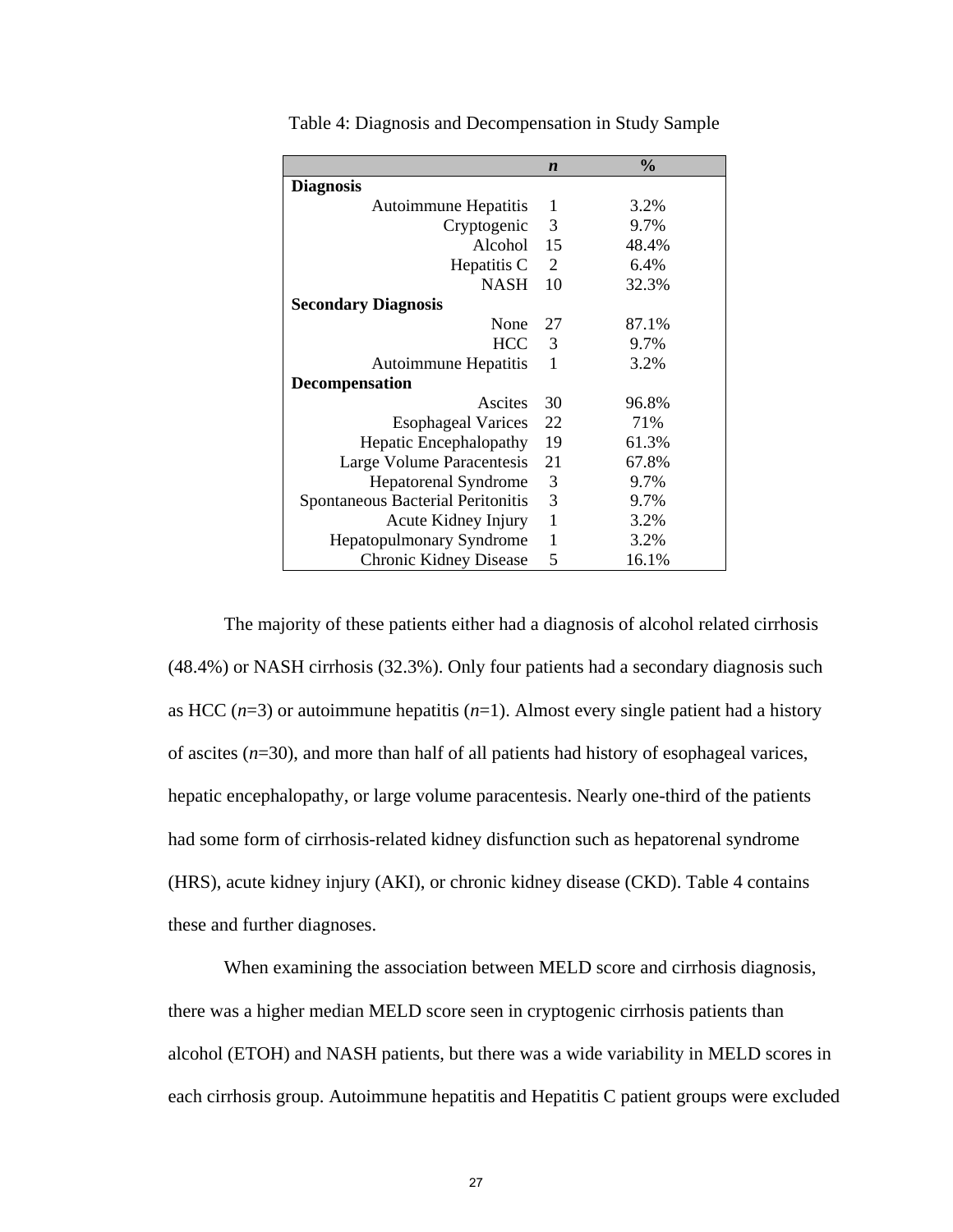from this analysis due to their small number size (*n*=1 and *n*=2, respectively). The results are show in Figure 1 below.



Figure 1: MELD Score and Cirrhosis Diagnosis

When examining data on nutrition related variables, only (32.3%) of the patients endorsed "good" appetite, while the rest noted fair, poor, or no appetite at all. However, over half of all patients (67.8%) stated that they had some sort of weight loss prior to evaluation. The median percent body weight loss was  $(10.8\% \pm 9.64)$ , with the highest amount of percent weight loss at (32.6%). In addition, only 12 patients (38.7%) indicated that they consumed some sort of protein supplement on a regular basis. Furthermore, roughly one-third of these patients (35.5%) had never had any type of nutrition-related diet education. Table 5 shows these results.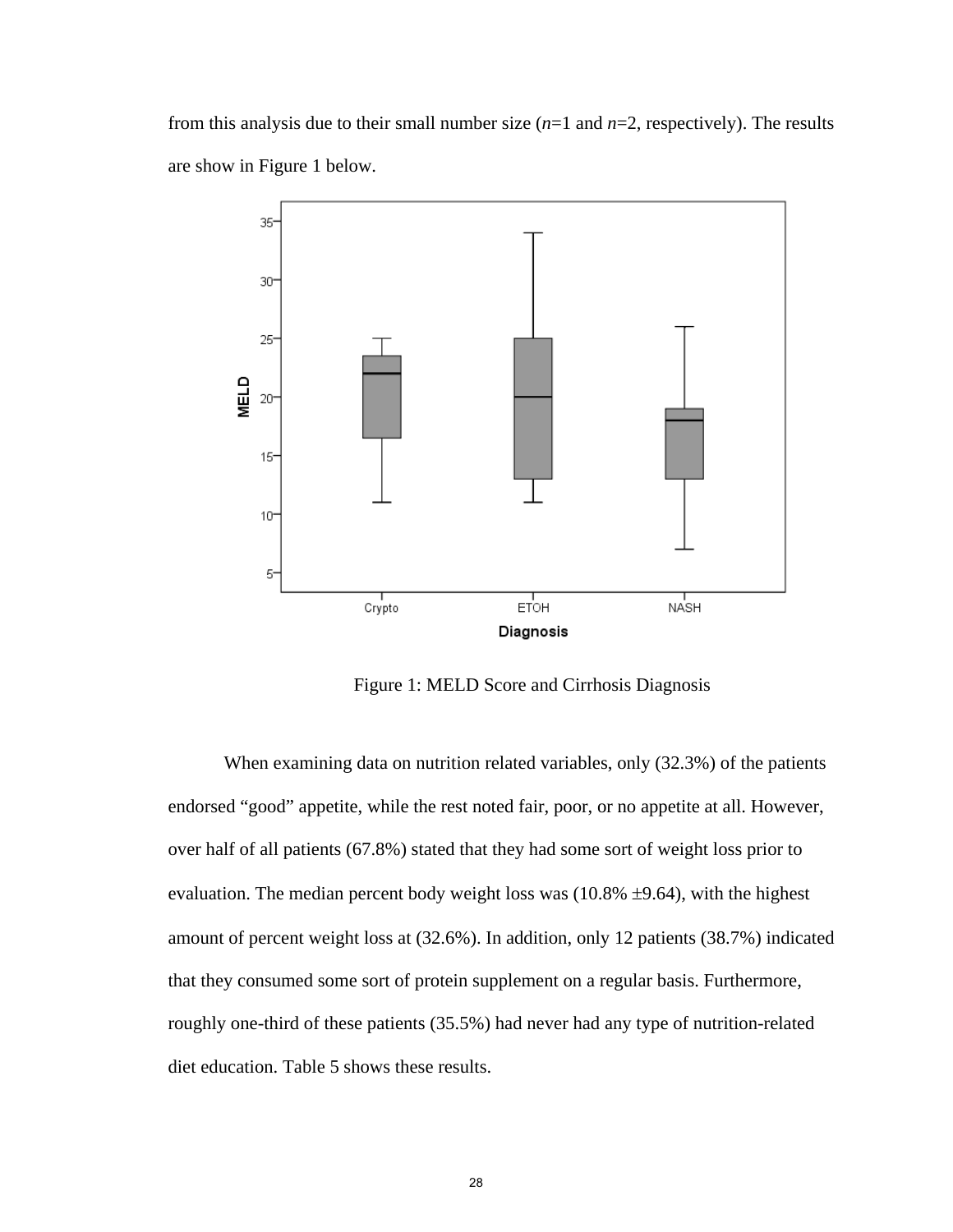| Variable                       | $\boldsymbol{n}$ | $\frac{6}{9}$ | <b>Median</b> | <b>Std. Deviation</b>    | Min      | <b>Max</b> |
|--------------------------------|------------------|---------------|---------------|--------------------------|----------|------------|
| <b>Appetite</b>                |                  |               |               |                          |          |            |
| Good                           | 10               | 32.3%         |               | -                        |          |            |
| Fair                           | 13               | 41.9%         |               | -                        |          |            |
| Poor                           | 7                | 22.6%         |               | $\overline{\phantom{0}}$ | ۰        |            |
| None                           |                  | 3.2%          |               | -                        |          |            |
| <b>Protein Supplement</b>      | 12               | 38.7%         |               | -                        |          |            |
| <b>Previous Diet Education</b> | 20               | 64.5%         |               | -                        |          |            |
| <b>Weight Loss</b>             | 21               | 67.8%         |               |                          |          |            |
| % Weight Loss                  |                  |               | 10.8          | 9.64                     | $\theta$ | 32.6       |

Table 5: Nutrition Related Variables in Study Sample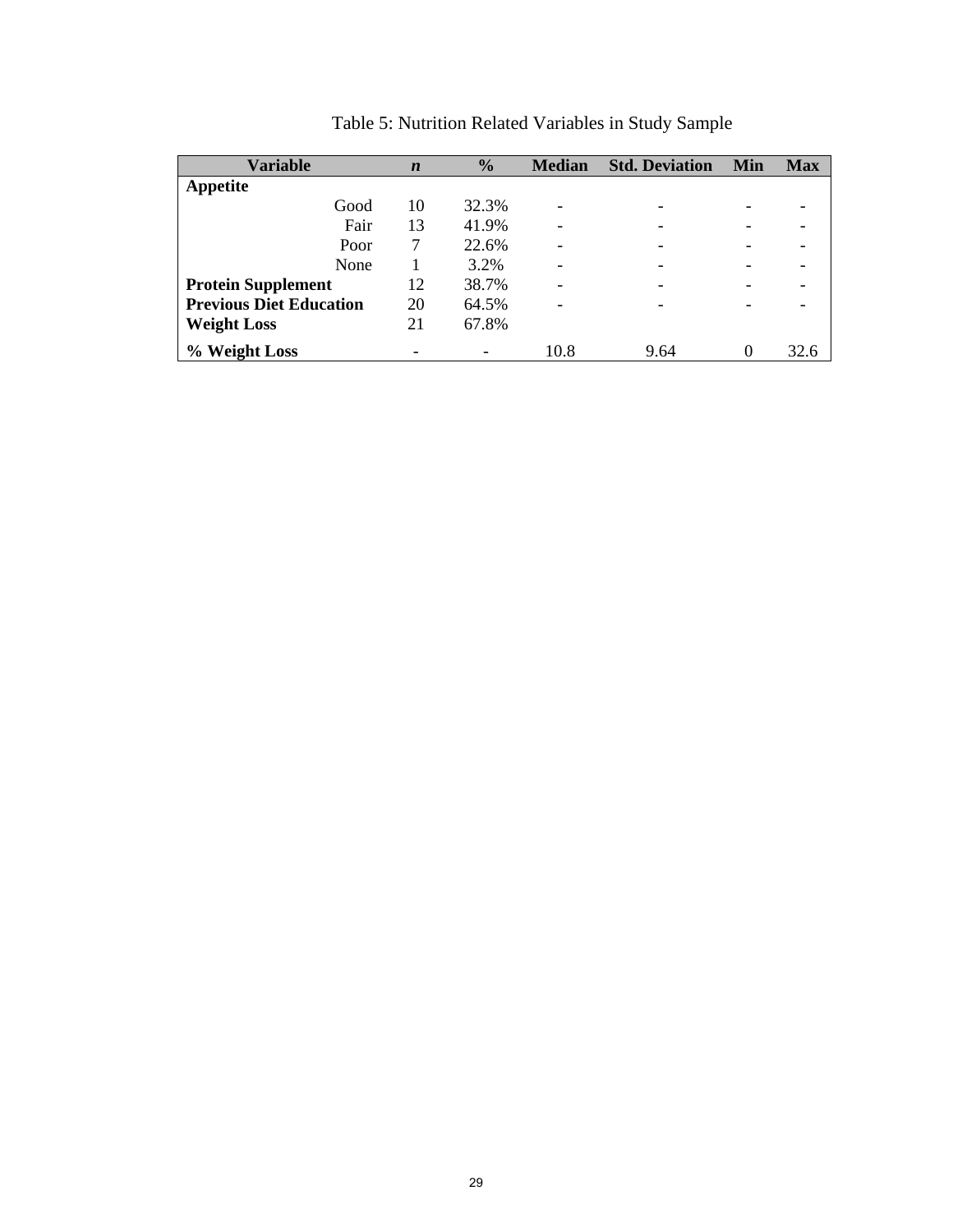## **NFPE Diagnosis of Malnutrition and Patient Characteristics:**

|                  |                |                                       | <b>NFPE Diagnosis of Malnutrition</b> |               |          |  |  |  |  |  |
|------------------|----------------|---------------------------------------|---------------------------------------|---------------|----------|--|--|--|--|--|
|                  |                | No $(n=7)$                            | Moderate (n                           | Severe $(n =$ | $p-$     |  |  |  |  |  |
|                  |                |                                       | $= 12$                                | 12)           | value    |  |  |  |  |  |
| <b>Diagnosis</b> | Autoimmune     | $0(0.0\%)$                            | $0(0.0\%)$                            | 1(8.3%)       | $0.027*$ |  |  |  |  |  |
|                  | Cryptogenic    | $0(0.0\%)$                            | $0(0.0\%)$                            | $3(25.0\%)$   |          |  |  |  |  |  |
|                  | Alcohol        | $4(57.1\%)$                           | $6(50.0\%)$                           | 5(41.7%)      |          |  |  |  |  |  |
|                  | Hepatitis C    | 2(28.6%)                              | $0(0.0\%)$                            | $0(0.0\%)$    |          |  |  |  |  |  |
|                  | <b>NASH</b>    | 1(14.3%)                              | $6(50.0\%)$                           | $3(25.0\%)$   |          |  |  |  |  |  |
| Decompensation   | Ascites        | 6(85.7%)                              | 12 (100.0%)                           | 12 (100.0%)   | 0.226    |  |  |  |  |  |
|                  | EV             | $7(100.0\%)$                          | 7(58.3%)                              | 8(66.7%)      | 0.210    |  |  |  |  |  |
|                  | <b>HE</b>      | $5(71.4\%)$                           | $9(75.0\%)$                           | 5(41.7%)      | 0.255    |  |  |  |  |  |
|                  | <b>LVP</b>     | $4(57.1\%)$                           | 8(66.7%)                              | $9(75.0\%)$   | 0.884    |  |  |  |  |  |
|                  | <b>HRS</b>     | 1(14.3%)                              | $1(8.3\%)$                            | $1(8.3\%)$    | 1.000    |  |  |  |  |  |
|                  | <b>SBP</b>     | $0(0.0\%)$                            | $1(8.3\%)$                            | 2(16.7%)      | 0.776    |  |  |  |  |  |
|                  | AKI            | $0(0.0\%)$                            | $0(0.0\%)$                            | $1(8.3\%)$    | 1.000    |  |  |  |  |  |
|                  | HP             | $0(0.0\%)$                            | 1(8.3%)                               | $0(0.0\%)$    | 1.000    |  |  |  |  |  |
|                  | <b>CKD</b>     | 1(14.3%)                              | $0(0.0\%)$                            | 4(33.3%)      | 0.082    |  |  |  |  |  |
| <b>Outcomes</b>  | Decompensation |                                       |                                       |               |          |  |  |  |  |  |
|                  | Listing        | $2(28.6\%)$                           | $4(33.3\%)$                           | 5(41.7%)      | 0.899    |  |  |  |  |  |
|                  | Hospital       | 1(14.3)                               | $6(50.0\%)$                           | 11 (91.7%)    | $0.002*$ |  |  |  |  |  |
|                  | Admission      |                                       |                                       |               |          |  |  |  |  |  |
|                  | Transplant     | $0(0.0\%)$                            | $3(25.0\%)$                           | $1(8.3\%)$    | 0.413    |  |  |  |  |  |
|                  | Death          | $0(0.0\%)$                            | $0(0.0\%)$                            | $3(25.0\%)$   | 0.106    |  |  |  |  |  |
| <b>MELD</b>      |                | 14.00                                 | 17.00 (12.25-                         | 21.50         | 0.432    |  |  |  |  |  |
|                  |                | $(13.00 -$                            | 19.75)                                | $(14.25 -$    |          |  |  |  |  |  |
|                  |                | 27.00)                                |                                       | 25.75)        |          |  |  |  |  |  |
| Albumin (g/dL)   |                | 2.80 (2.40-                           | 2.70 (2.43-                           | $2.15(2.00 -$ | 0.382    |  |  |  |  |  |
|                  |                | 3.60)                                 | 3.43)                                 | 3.05)         |          |  |  |  |  |  |
|                  |                | * indicates statistically significant |                                       |               |          |  |  |  |  |  |

 Table 6: Comparison of NFPE Diagnosis of Malnutrition with Decompensation, Patient Outcomes, MELD score, and Albumin levels.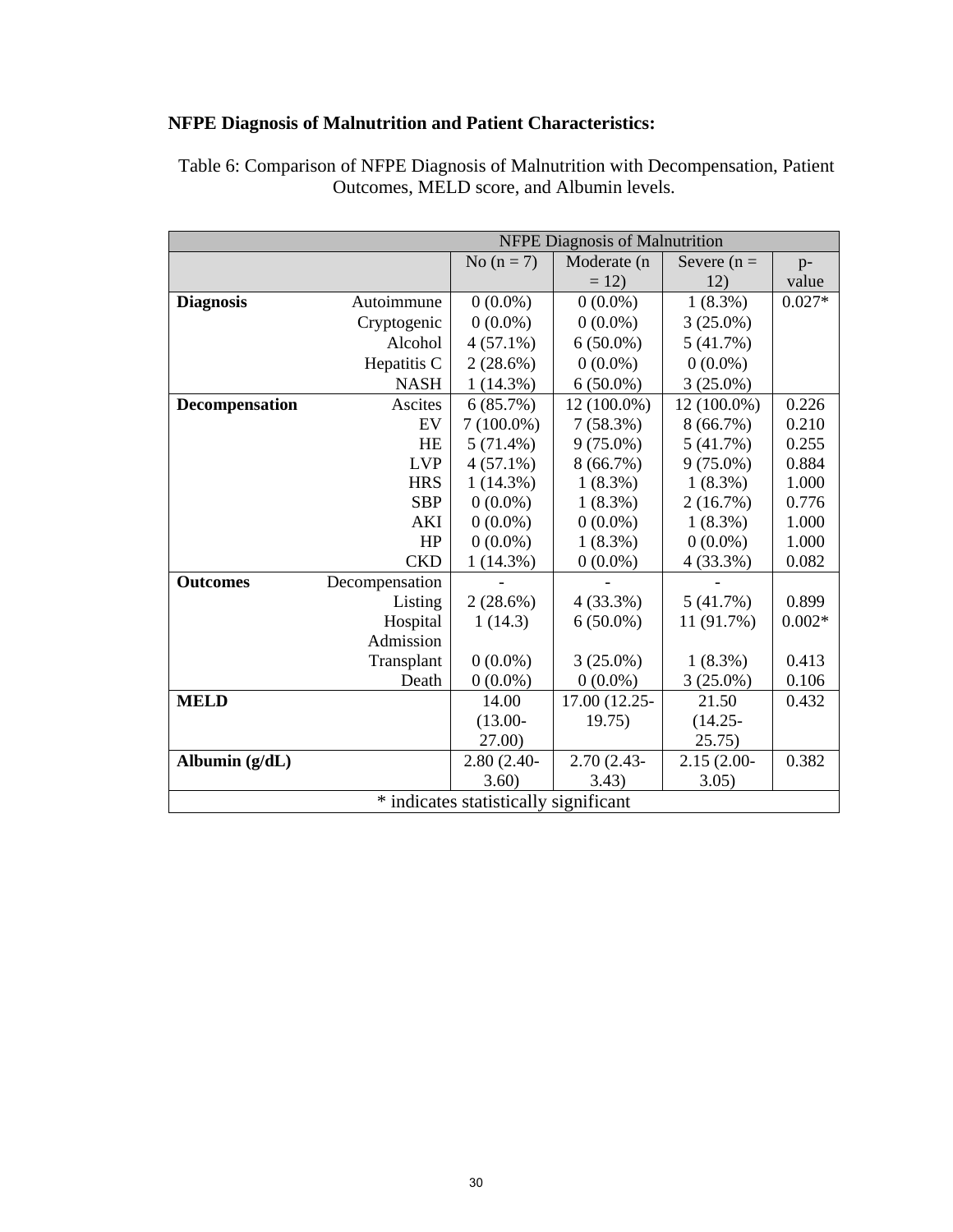

Figure 2: MELD Score and Malnutrition (In the moderate group, the highest MELD was excluded from the plot as an outlier)

Based on the dietitian-conducted NFPE, 24 patients had a malnutrition diagnosis of moderate or severe malnutrition. The results of the NFPE were then compared to cirrhosis diagnosis, decompensation, patient outcomes, MELD score, and albumin level. As a result of the small sample size (*n*=31), a Fisher's Exact Test was used for analysis in the majority of variables. A Mann-Whitney test was used when comparing albumin and MELD scores. There was no relation between types of decompensation, MELD score, or albumin levels and malnutrition ( $p > 0.05$ ). However, higher median MELD scores were found in those with malnutrition than those without. Median MELD score also increased with severity of malnutrition. While albumin levels were not found to be significantly associated with malnutrition, the median albumin levels were higher in the group without malnutrition compared to those with malnutrition (2.80, 2.70 and 2.15 respectively). In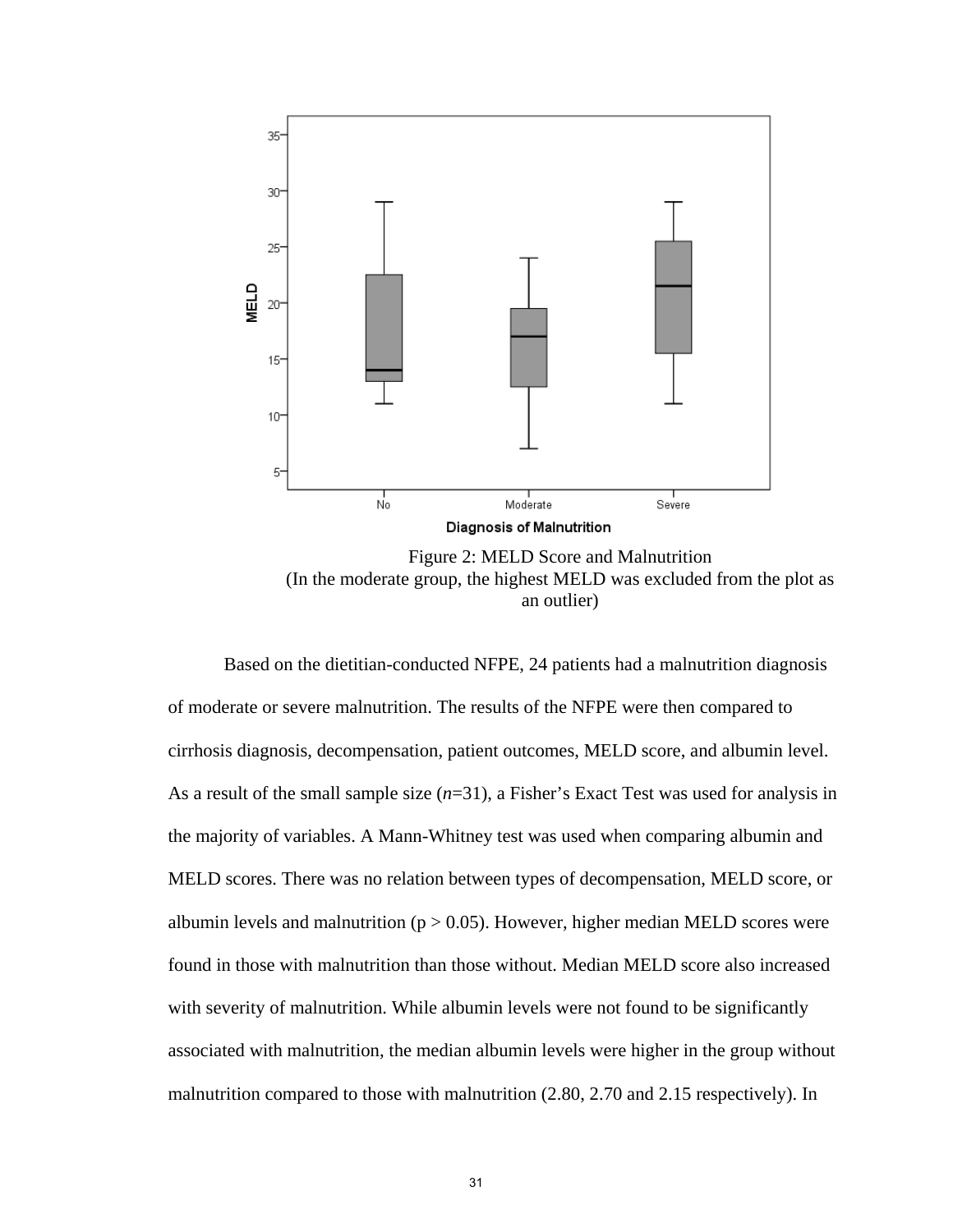addition to this, albumin levels decreased as severity of malnutrition increased (Table 6). In comparison, disease diagnosis was found to be significantly related to malnutrition (p  $= 0.027$ ). Lastly, when comparing malnutrition to patient outcomes, only hospital admission was found to be significantly associated with malnutrition ( $p = 0.002$ ).

 Additional analyses were conducted comparing presence of malnutrition and severe malnutrition to hospital admissions due to the high level of significance found in a previous analysis. A logistic regression analysis was conducted for each, and was adjusted for age, gender, and albumin levels. The odds-ratio for hospital admission based on malnutrition and severe malnutrition were both extremely high (14.571, 18.857 respectively) and were found to both be significant ( $p < 0.05$ ). Caution is warranted in interpreting these results, as the small sample size and increased variation, leads to wide confidence intervals. Table 7 and 8 reflect these results.

| <b>Binary Logistic Regression on Hospital Admission</b>                                                                        |          |       |       |         |           |       |                |  |
|--------------------------------------------------------------------------------------------------------------------------------|----------|-------|-------|---------|-----------|-------|----------------|--|
|                                                                                                                                |          |       |       |         |           |       | 95% C.I.for OR |  |
|                                                                                                                                | B        | S.E.  | Wald  | Sig.    | <b>OR</b> | Lower | Upper          |  |
| <b>Malnutrition</b>                                                                                                            | 2.679    | 1.170 | 5.245 | $.022*$ | 14.571    | 1.472 | 144.280        |  |
| <b>Constant</b>                                                                                                                | $-1.792$ | 1.080 | 2.752 | .097    | .167      |       |                |  |
| The variables age, gender and ALB were eliminated from the model after model selection.<br>*Indicates statistical significance |          |       |       |         |           |       |                |  |

Table 7: Hospital Admission and Malnutrition

| Table 8: Hospital Admission and Severe Malnutrition |  |
|-----------------------------------------------------|--|
|-----------------------------------------------------|--|

| <b>Binary Logistic Regression on Hospital Admission</b>                                                                        |         |       |       |      |        |                |         |
|--------------------------------------------------------------------------------------------------------------------------------|---------|-------|-------|------|--------|----------------|---------|
|                                                                                                                                |         |       |       |      |        | 95% C.I.for OR |         |
|                                                                                                                                | В       | S.E.  | Wald  | Sig. | OR     | Lower          | Upper   |
| <b>Severe Malnutrition</b>                                                                                                     | 2.937   | 1.148 | 6.549 | .010 | 18.857 | 1.989          | 178.796 |
| <b>Constant</b>                                                                                                                | $-.539$ | .476  | 1.284 | .257 | .583   |                |         |
| The variables age, gender and ALB were eliminated from the model after model selection.<br>*Indicates statistical significance |         |       |       |      |        |                |         |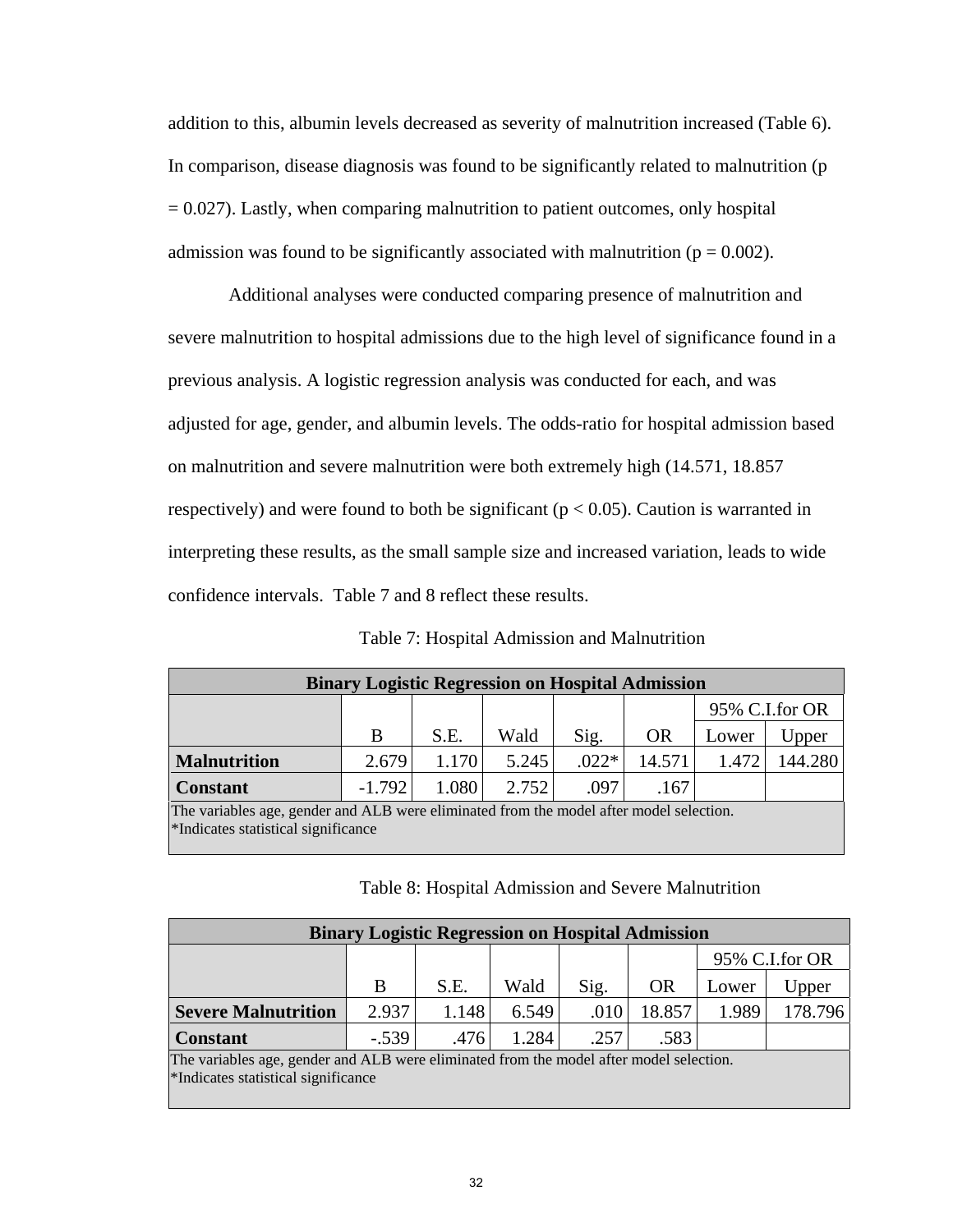#### **Comparison of NFPE to Additional Assessment Tools**

| <b>Correlation</b>             |             | <b>Malnutrition</b> |                |
|--------------------------------|-------------|---------------------|----------------|
| <b>NFPE Results</b>            | $N(n=7)$    | Y $(n = 21)^*$      | Spearman's rho |
| <b>Based on TPA</b>            | 2(28.6%)    | $12(57.1\%)$        | 0.247          |
| <b>Based on L3 SMI</b>         | 6(85.7%)    | 19 (90.5%)          | 0.067          |
| Less than $25\%$ of L3         | $0(0.0\%)$  | $7(33.3\%)$         | 0.333          |
|                                | $N(n=7)$    | $Y (n = 24)$        | Spearman's rho |
| <b>SGA</b> stage<br>A          | $5(71.4\%)$ | $0(0.0\%)$          | 0.669          |
| B                              | $2(28.6\%)$ | 13 (54.2%)          |                |
| $\mathcal{C}_{\mathcal{C}}$    | $0(0.0\%)$  | 11 (45.8%)          |                |
| <b>TSF-I</b>                   | 1(14.3%)    | $5(20.8\%)$         | 0.069          |
| <b>MAC-I</b>                   | $0(0.00\%)$ | $0(0.00\%)$         |                |
| *3-missing CT                  |             |                     |                |
| L3 SMI represents Lumbar Index |             |                     |                |

Table 9: Malnutrition Compared to Additional Tools

Table 10: Severe Malnutrition Compared to Additional Tools

| <b>Correlation</b>             |   |              | <b>Severe Malnutrition</b> |                |  |  |  |
|--------------------------------|---|--------------|----------------------------|----------------|--|--|--|
| <b>NFPE Results</b>            |   | $N (n = 19)$ | $Y(n=9)^*$                 | Spearman's rho |  |  |  |
| <b>Based on TPA</b>            |   | $7(36.8\%)$  | 7(77.8%)                   | 0.382          |  |  |  |
| <b>Based on L3 SMI</b>         |   | 16 (84.2%)   | $9(100.0\%)$               | 0.238          |  |  |  |
| Less than $25\%$ of L3         |   | $2(10.5\%)$  | $5(55.6\%)$                | 0.486          |  |  |  |
|                                |   | $N(n=7)$     | $Y (n = 24)$               | Spearman's rho |  |  |  |
| <b>SGA</b> stage               | A | 5(26.3%)     | $0(0.0\%)$                 | 0.760          |  |  |  |
|                                | B | 13 (68.4%)   | 2(16.7%)                   |                |  |  |  |
|                                | C | $1(5.3\%)$   | 10 (83.3%)                 |                |  |  |  |
| <b>TSF-I</b>                   |   | $3(15.8\%)$  | $3(25.0\%)$                | 0.114          |  |  |  |
| <b>MAC-I</b>                   |   | $0(0.00\%)$  | $0(0.00\%)$                |                |  |  |  |
| *3-missing CT                  |   |              |                            |                |  |  |  |
| L3 SMI represents Lumbar Index |   |              |                            |                |  |  |  |

In addition to the NFPE, multiple additional tools were used to assess malnutrition in this study for comparison, including the Lumbar Index, psoas muscle area, PG-SGA, TSF, and MAC. Three participants did not have a CT scan as part of their evaluation, and their data was excluded for the CT/NFPE comparison portion of the analysis. After using the CT scans to assess for sarcopenia, fourteen patients were shown to have sarcopenia based on total psoas muscle area (TPA) and twenty-five participants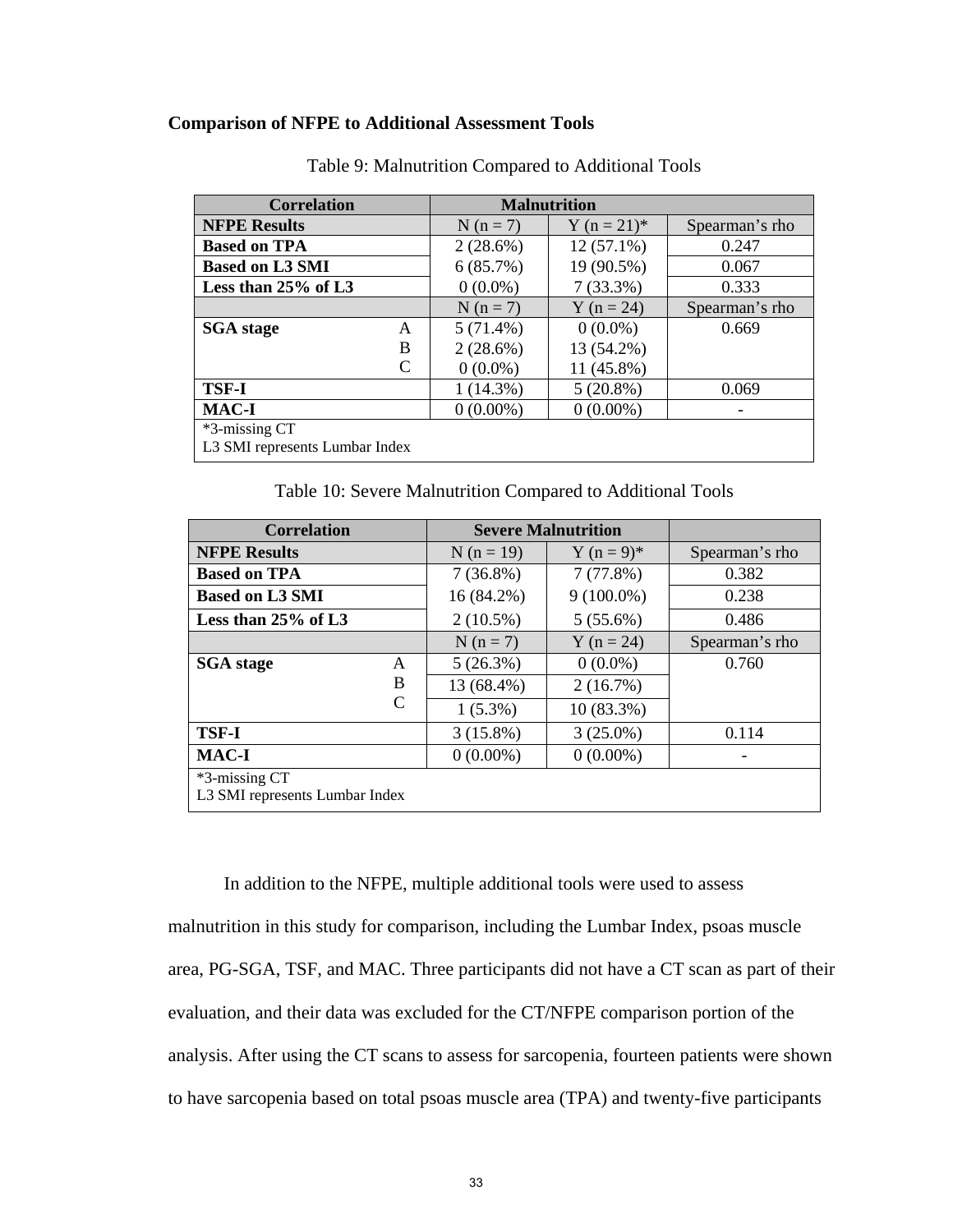were found to have sarcopenia using the Lumbar Index. There were six participants who had a TSF below normal limits, which was considered malnourished. All participants had a MAC that was found to be within normal limits, and therefore considered without malnutrition. Out of the thirty-one participants, twenty-six participants were found to have some degree of malnutrition (Stage B or C) based off of the PG-SGA, and eleven of those participants were found to have severe malnutrition (Stage C). Tables 9 and 10 shows how each of the malnutrition assessment tools compared to the NFPE results.

 A Spearman's rho test (*r*s) was used to assess strength and direction of correlation between each of these tools and the NFPE. A diagnosis of malnutrition versus no malnutrition using the NFPE, was compared against whether or not malnutrition was found using the TPA, L3 SMI, TSF, PG-SGA, and MAC. An additional analysis was run comparing patients who had severe malnutrition using the NFPE, to the lowest quartile measurements of TPA, L3 SMI, and TSF and Stage C of the PG-SGA. There was a strong, positive correlation ( $r_s = 0.669$ ) between NFPE malnutrition and PG-SGA classified malnutrition. This correlation was increased ( $r_s = 0.760$ ) when comparing severe malnutrition using the NFPE to PG-SGA classified severe malnutrition (Stage C). When comparing TPA and L3 SMI to NFPE classified malnutrition, there was a very weak correlation between each test, except when comparing the bottom 25% quartile of the L3 SMI to severe malnutrition using the NFPE. This resulted in a moderate correlation ( $r_s = 0.486$ ) between the two measures. An additional test was completed to compare L3 SMI measurements to NFPE malnutrition diagnosis. Table 11 reflects these results. There was a significant ( $p = 0.027$ ) association between L3 SMI and NFPE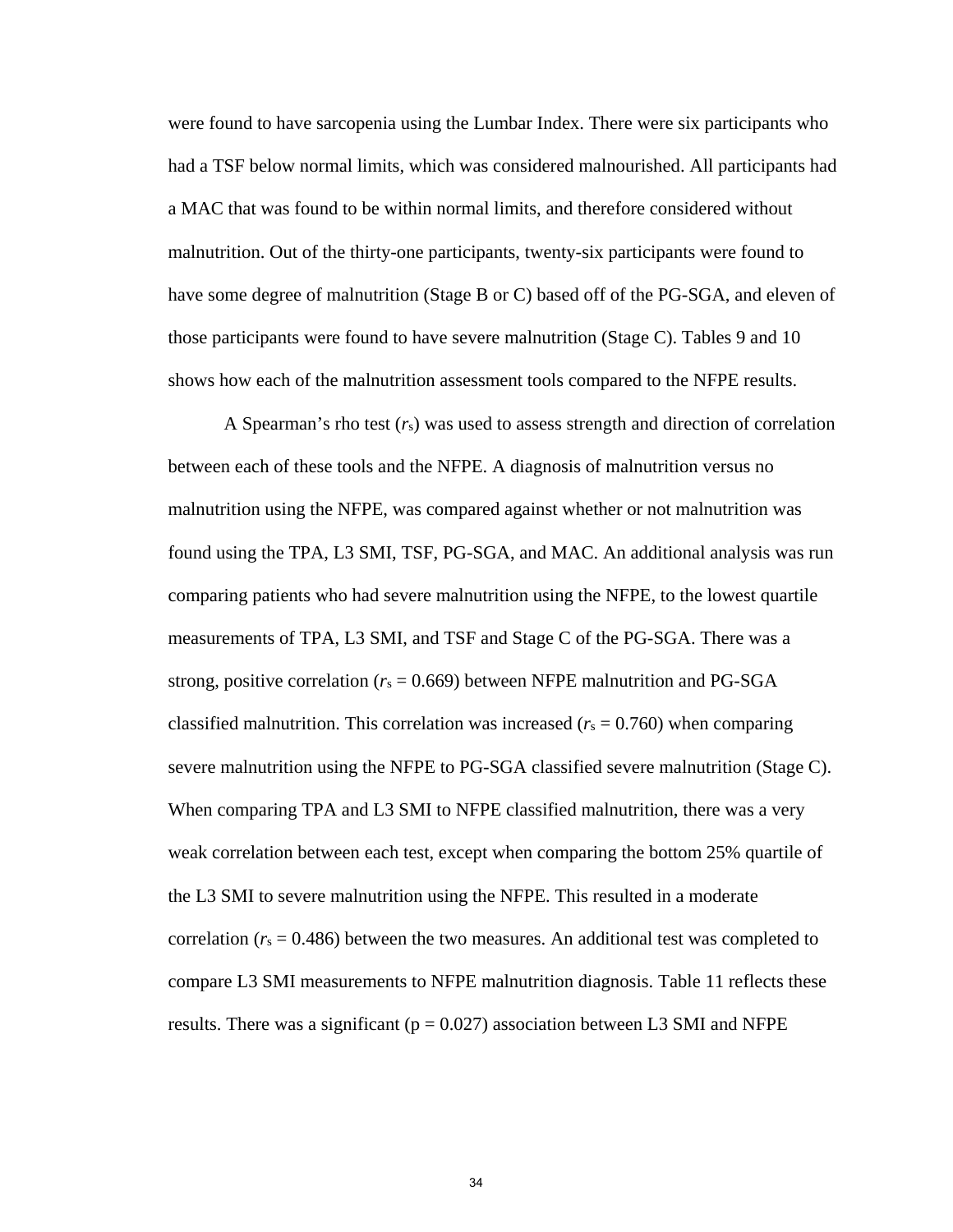diagnosis of malnutrition. However, there was no correlation seen between L3 SMI and severe malnutrition.

| L3 SMI $\text{(cm}^2\text{/m}^2)$ |                            |                      |          |  |  |  |  |  |
|-----------------------------------|----------------------------|----------------------|----------|--|--|--|--|--|
| <b>Malnutrition</b>               |                            |                      |          |  |  |  |  |  |
|                                   | $N(n=7)$                   | Y ( $n = 21$ )†      | p-value  |  |  |  |  |  |
| Mean $\pm$ S.D.                   | $45.01 \pm 10.25$          | $34.29 \pm 10.23$    | $0.027*$ |  |  |  |  |  |
| Median $(Q1, Q3)$                 | 46.72 (36.82, 48.99)       | 35.80 (29.78, 39.83) | 0.385    |  |  |  |  |  |
|                                   | <b>Severe Malnutrition</b> |                      |          |  |  |  |  |  |
|                                   | $N(n = 19)$                | $Y(n = 9)$ †         | p-value  |  |  |  |  |  |
| Mean $\pm$ S.D.                   | $38.91 \pm 8.48$           | $32.87 \pm 15.04$    | 0.357    |  |  |  |  |  |
| Median $(Q1, Q3)$                 | 37.57 (32.29, 43.16)       | 31.46 (24.73, 45.69) | 1.000    |  |  |  |  |  |
| $\uparrow$ 3-missing CT           |                            |                      |          |  |  |  |  |  |

# Table 11: L3 SMI and NFPE Malnutrition Diagnosis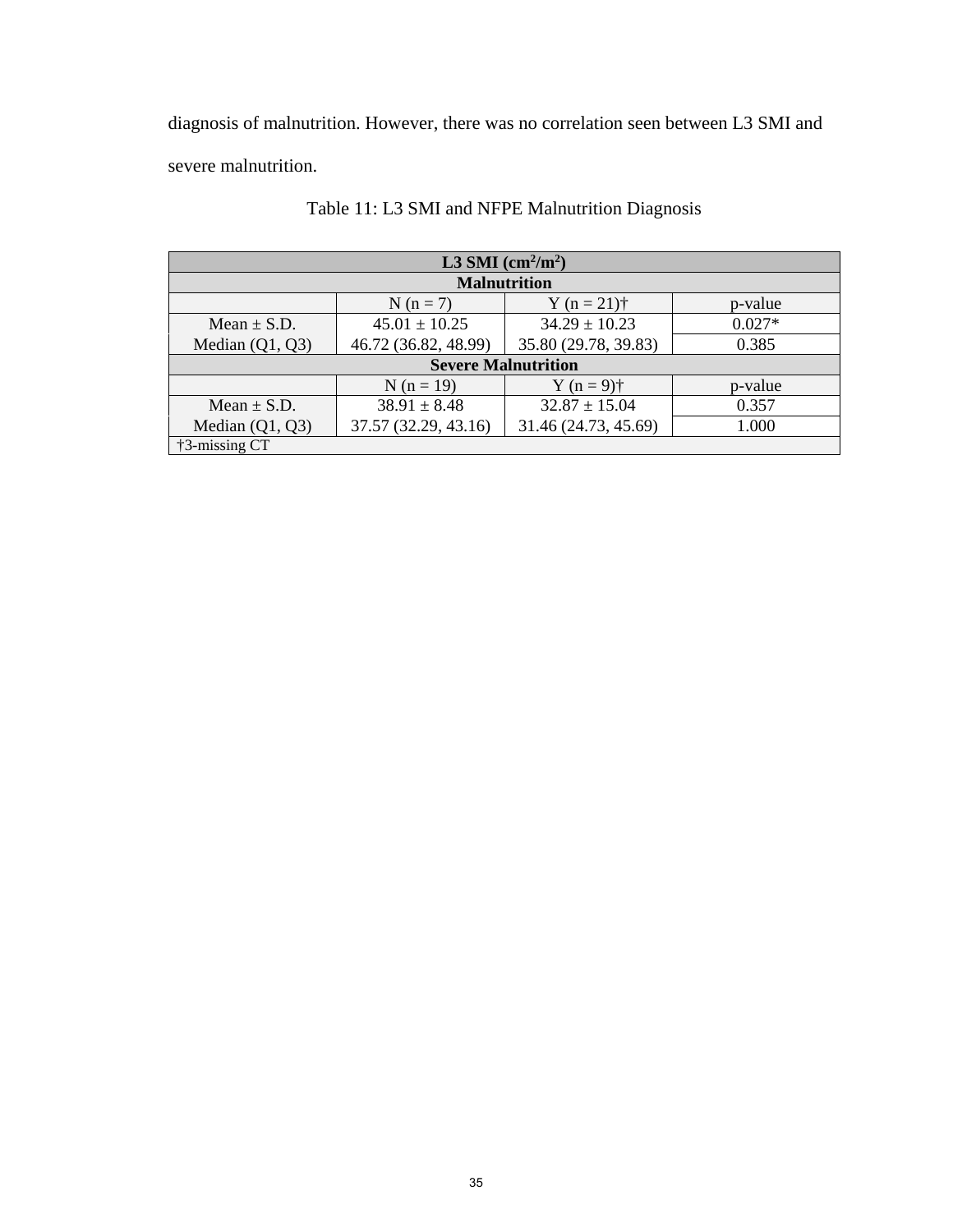#### **Chapter 5: Discussion**

 Malnutrition is a very common medical condition that is seen in a variety of settings. It can greatly affect patient outcomes and is often hard to diagnosis and assess. This is mainly due to the wide variety of methods and techniques available, many of which are often unreliable or inconsistent.[12] In 2012, the NFPE was developed for dietitians to aid physicians in a nutrition-based diagnosis of malnutrition. Since its development, there have been very few research studies using the NFPE.[13]

One particular setting that assessment of malnutrition is increasingly difficult, is in patients with cirrhosis or ESLD. These patients are at high risk for developing malnutrition due to a variety of disease-related side effects such as ascites, nutritional deficiencies, and increased metabolic demand. The quest for a reliable and valid tool for assessing malnutrition in ESLD, is an ever-growing topic in research.[4-10, 15, 17, 18, 22, 25, 28, 29] The purpose of this study was to assess malnutrition in ESLD patients being evaluated for transplant. It is important to assess malnutrition in this patient population because of the effect malnutrition has on mortality and pre/post-transplant outcomes. ESLD patients have an increased of developing malnutrition and aggressive nutrition intervention can greatly affect patient outcomes. This study assessed malnutrition using a variety of tools and methods such as NFPE, Lumbar Index, TPA, MAC, and TSF. The NFPE is advantageous over other tools because of how simple, quick, and inexpensive the tool is compared to others and can be easily repeated. In addition, the NFPE can be especially beneficial in this patient population since other previously studied tools either were too expensive or unreliable in ESLD patients.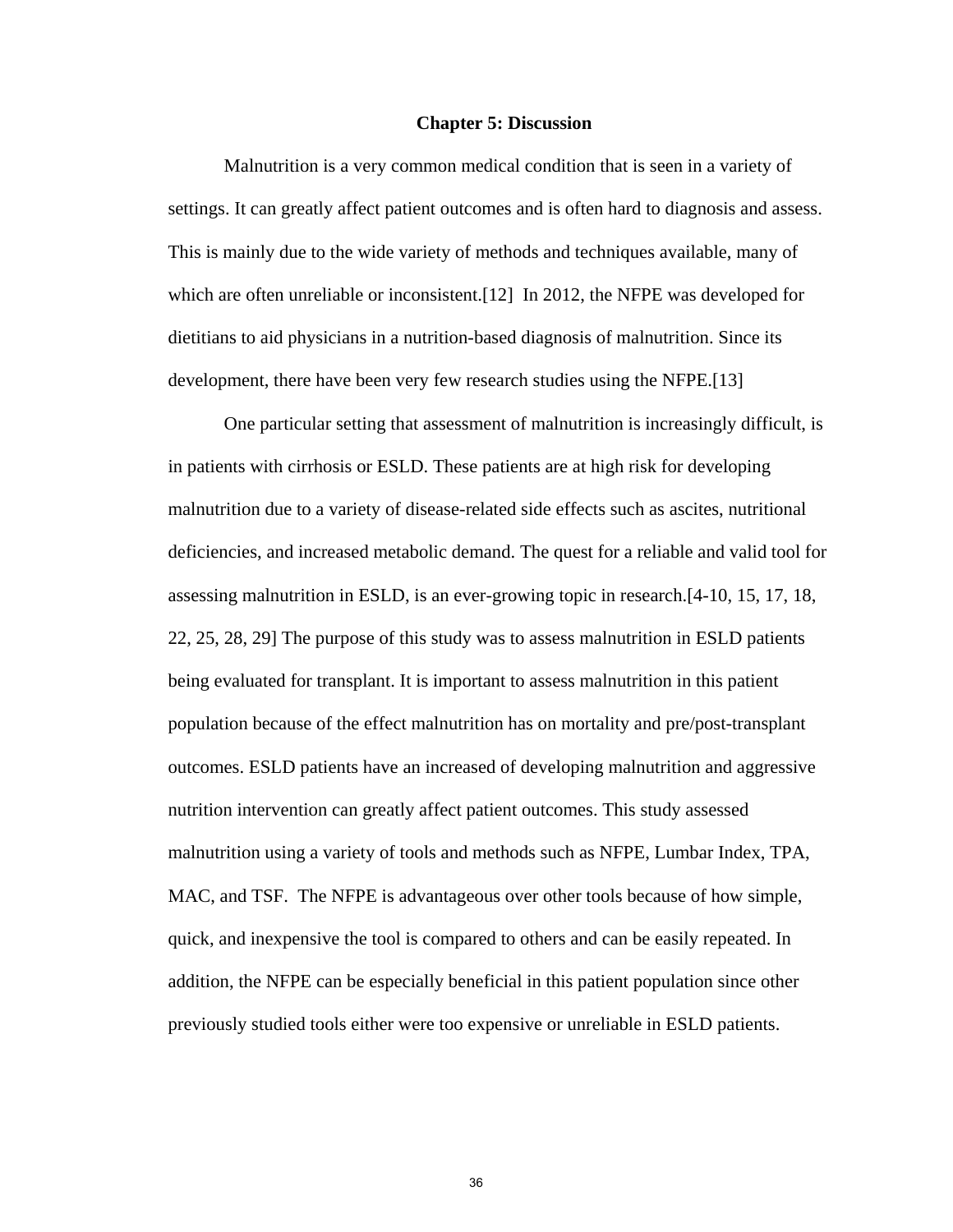Malnutrition was also examined in its relation to ESLD diagnosis, MELD, decompensation, patient outcomes, and lab values.

#### **Malnutrition Prevalence**

Malnutrition was found in 77% of this patient population using the NFPE, in comparison to 84% using PG-SGA, 19.3% using TSF, 50% using TPA, and 89.3% using L3 SMI. These results reflect the high incidence of malnutrition in this patient population and the wide variability in malnutrition diagnosis, mainly due to the lack of a standardized, all-encompassing tool. However, many of these tools were correlated with each other in determining malnutrition. These relationships will be further discussed in the following sections.

Appetite changes and weight loss was also found in the majority of participants. Both are risks factor for developing malnutrition. In comparison, less than half of these patients were using protein supplements to supplement their decreased intake, and over a quarter of this population had never had a previous diet education. This is alarming considering the overwhelming occurrence of malnutrition in this patient population and the prevalence of factors like decompensation that can greatly affect nutritional intake. Especially since poor nutritional status is linked to poor outcomes before and after transplant.[4-6, 8, 9] This indicates a need for earlier nutrition intervention to assist with symptom management and proper nutrition therapy for ESLD patients.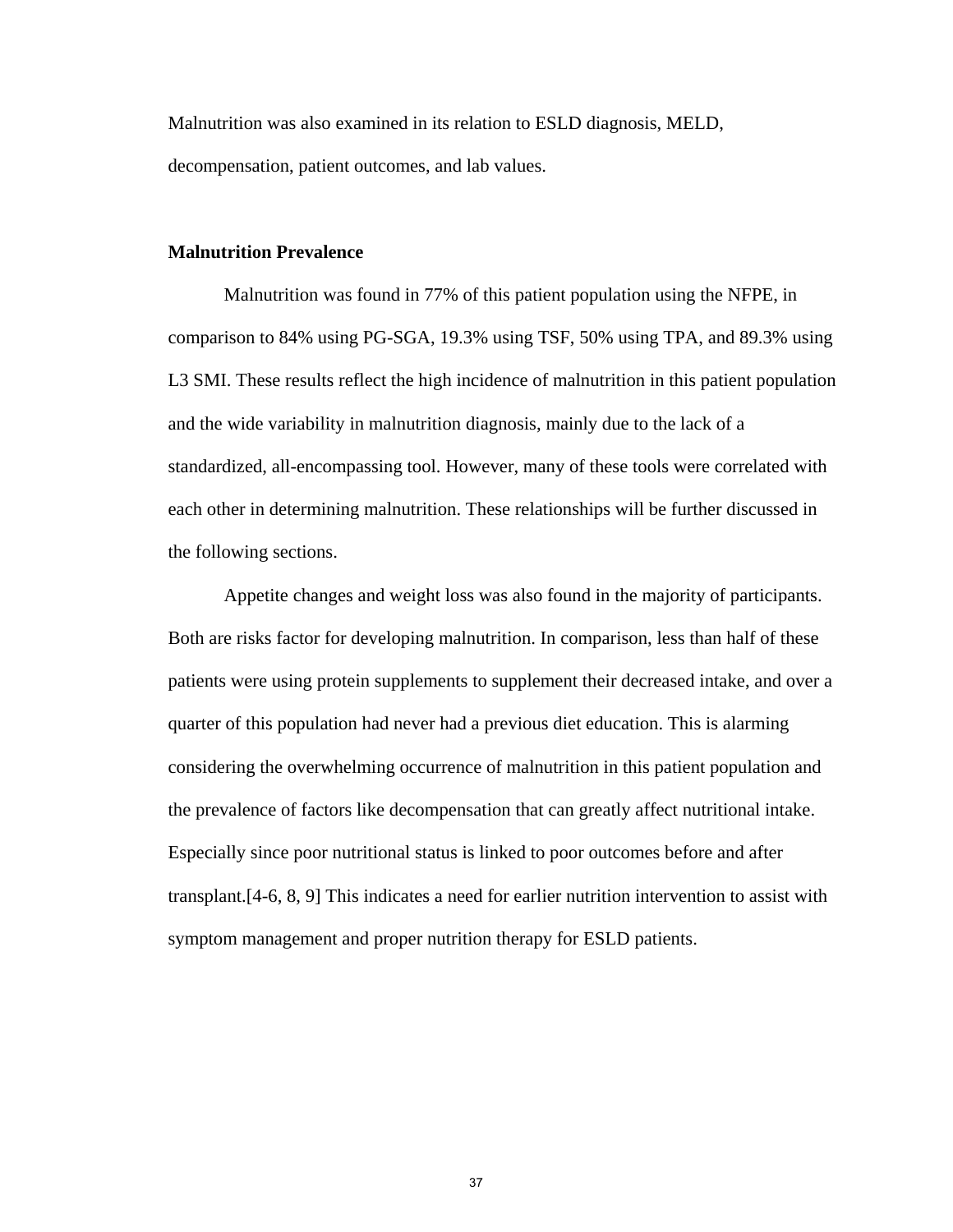#### **Malnutrition and Liver Disease**

 The relationship between the NFPE diagnosed malnutrition and ESLD diagnosis, decompensation, and patient outcomes was also examined in this study. ESLD diagnosis was found the be significantly associated with malnutrition diagnosis in this patient population. There were not enough participants to determine which diagnosis was linked to an increased risk of malnutrition. A larger sample size may further examine if certain ESLD diagnoses increases the risk of developing malnutrition.

Although there was a significant association between ESLD diagnosis and malnutrition, there were no decompensation characteristics that were linked to development of malnutrition. However, a larger sample size may find an association between specific decompensation symptoms and incidence of malnutrition.

Additionally, albumin levels, a common tool used to previously diagnose malnutrition, had no significant correlation with the NFPE malnutrition diagnosis. While median albumin levels were found to be higher in non-malnourished patients, there were still a wide variation in albumin levels for each malnutrition categories. Albumin is not a reliable indicator of nutritional status, which is also reflected in these results.

Similar to the albumin results, higher median MELD scores were shown in those with malnutrition versus. those without. This could reflect the increased risk of developing malnutrition as ESLD worsens or the possibility that the presence of malnutrition worsens ESLD. While MELD has been found to be a good tool to predict mortality in ESLD patients, it does not reflect additional factors that affect mortality such as malnutrition. Possible future studies using a MELD score with a malnutrition component should be considered.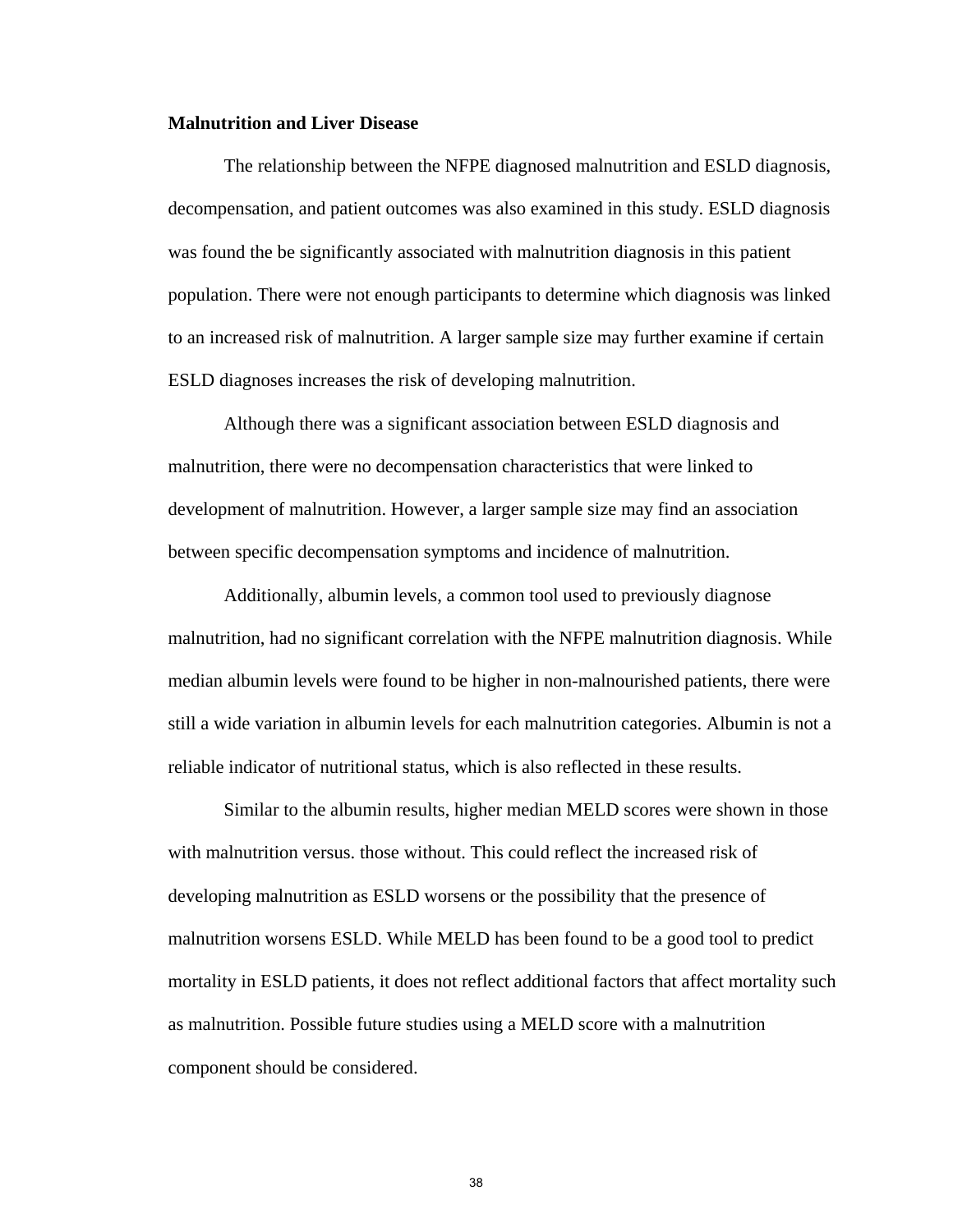Malnutrition using the NFPE was also compared to patient outcomes such as transplant listing, decompensation, hospital admission, transplant, and death. Only hospital admissions were found to be correlated with a malnutrition diagnosis. There was also an extremely high odds-ratio for hospital admission, which increased with the severity of malnutrition. Patients with a diagnosis of malnutrition were roughly 1,400% more likely to be admitted to the hospital, and roughly 1,900% more likely with a diagnosis of severe malnutrition. However, due to the small patient population, this data is limiting. More research will need to be conducted to evaluate this relationship. If similar results are found in future studies, this could signify the importance of an earlier nutrition intervention, including the RD screening for malnutrition and more aggressive nutrition care, to prevent negative patient outcomes such as hospital admissions.

#### **PG-SGA**

Previous studies have used SGA to assess malnutrition in cirrhosis patients with positive results. While the SGA and PG-SGA are not the exact same tool, the PG-SGA is an expanded version of the SGA. In this study, the NFPE was found to be strongly correlated with the PG-SGA in both diagnoses of malnutrition and severity of malnutrition. In addition, the PG-SGA in this study, provided similar results to those that were seen with the SGA in cirrhotic patients in other studies. [6, 15] In these previous studies, malnutrition determined by the SGA, was also associated with poor patient outcomes. This study found similar results when examining the role of NFPE identified malnutrition and hospital admissions.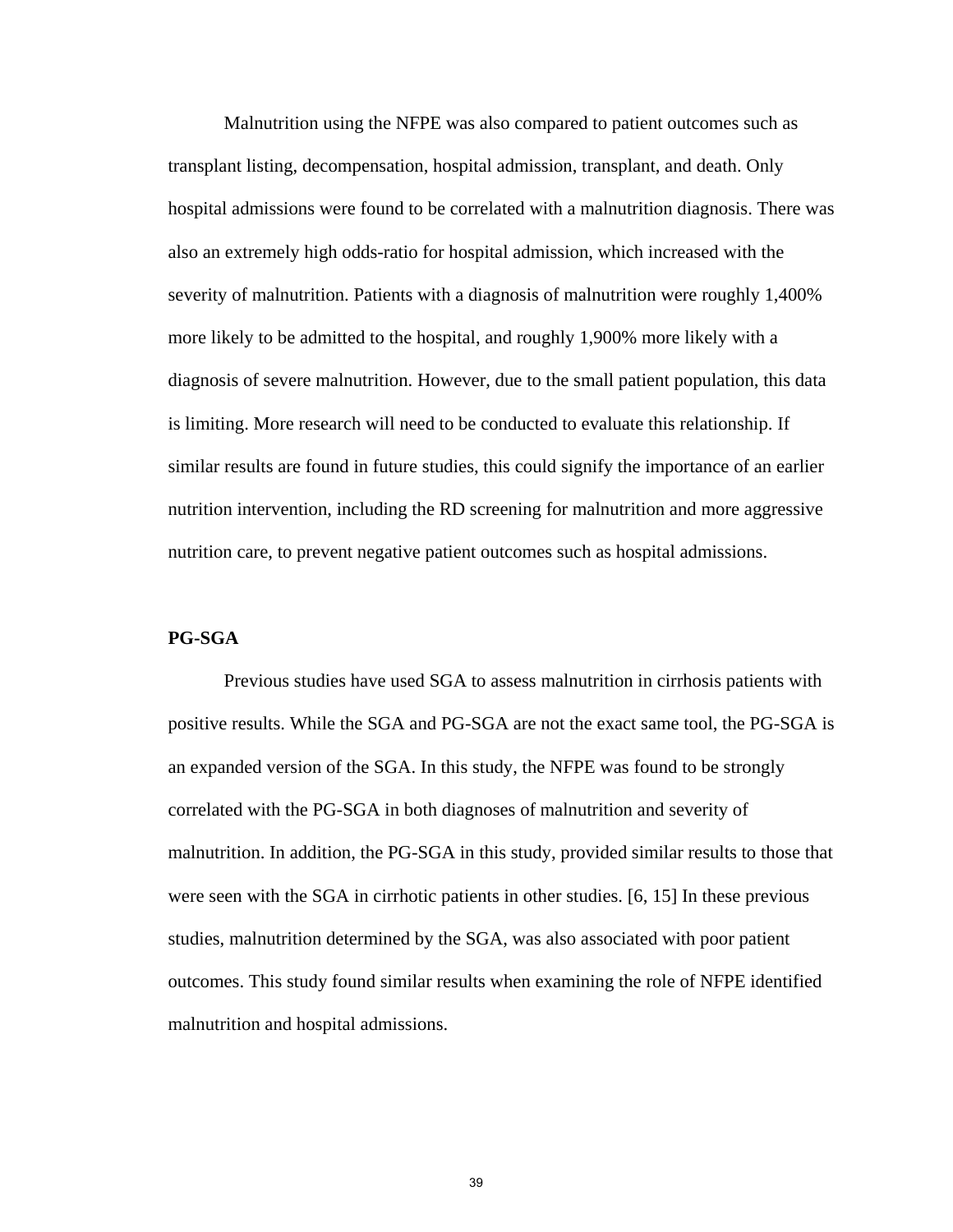These results strengthen the NFPE as a valid tool to assess malnutrition in ESLD patients. Additionally, the NFPE is a quick, simple tool compared to the PG-SGA and can be conducted in a variety of settings. The PG-SGA relies heavily on patient recall which could possibly skew results and could be inaccurate depending on literacy level or patient understanding. In comparison, the NFPE is completed by a trained RD and patient recall is only a small portion of the exam. The NFPE also relies heavily on the physical exam, while the physical exam is only a small part of the PG-SGA. More research will need to be conducted with the NFPE to study its validity.

#### **TSF and MAC**

 TSF and MAC are standardized tools that have been used to assess malnutrition in many studies involving cirrhotic patients. In this study, there were no patients that had a MAC below normal limits to indicate malnutrition. Malnutrition was indicated in six patients using TSF parameters. Both of these tools under-diagnosed malnutrition compared to the NFPE and PG-SGA. This indicates that the TSF and MAC may not be reliable tools to assess malnutrition in ESLD patients. The majority of this population were overweight or obese, likely skewing the effectiveness of these tools. A larger sample size may collaborate these results.

#### **L3 SMI and TPA**

 Overall, sarcopenia was found in the majority of the patients in this study after examining the TPA and L3 SMI. In comparison to the NFPE, there was a poor correlation between most of the studies and the NFPE diagnosed malnutrition. However,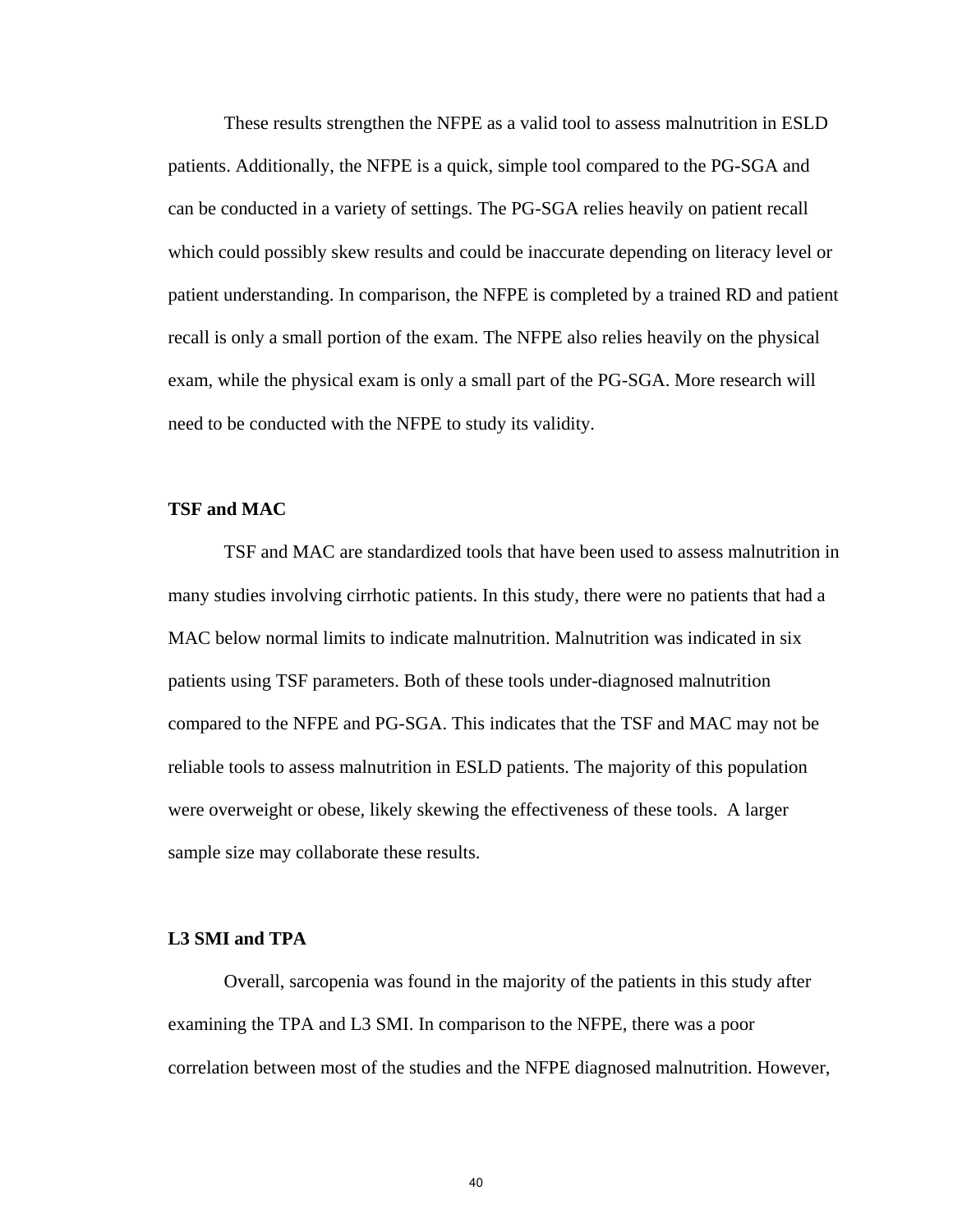moderate correlation was found between severe malnutrition using the NFPE and the lowest quartile of the L3 SMI. It is likely that the correlation between these tests would increase with a larger sample size. The mean L3 SMI was also found to be significantly associated with malnutrition diagnosis. These are promising results. If the NFPE is found to be a valid tool to measure sarcopenia, the ability to diagnose malnutrition in this patient population would be substantially altered. Since sarcopenia is often masked in these patients due to ascites and edema this would be of great benefit to those making assessments. As with the previously discussed tools, future studies with larger sample sizes, will need to be conducted.

#### **Conclusion**

 In conclusion, malnutrition is a consistent problem in most patient populations. There have been numerous tools used over the years used to diagnose malnutrition, but many of these tools have been found to be unreliable and inconsistent. The need for a standardized tool that encompasses a variety of measures and can be used in all patient populations, has been ever-growing. In 2012, the NFPE was developed for dietitians to aid physicians in a nutrition-focused malnutrition diagnosis. However, there have been very few research studies using this NFPE to assess malnutrition.

Based on the results of this study, the validity of this tool is very promising. The validity of the NFPE was examined by comparing its results to other malnutrition tools. The NFPE has been shown to correlate with other tools such as the invasive L3 SMI measure for sarcopenia and the PG-SGA/SGA, which has been validated in other studies. In addition, the NFPE diagnosed malnutrition was found to be significantly associated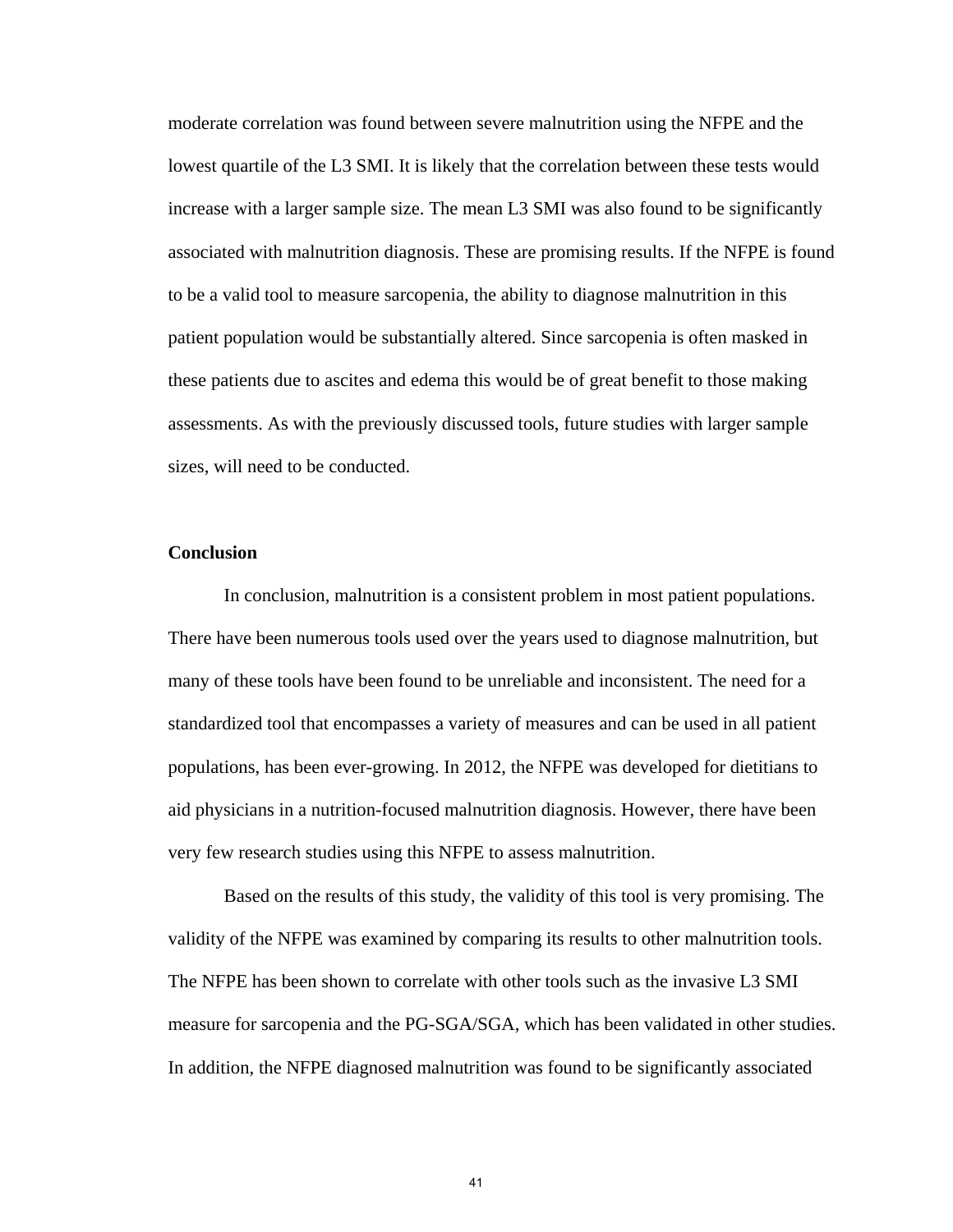with hospital admissions. Due to the small patient population of this study, more research will need to be conducted to support these results.

Sample size and number of patients without malnutrition were limitations to this study. The majority of the patients examined were white and males, therefore limiting the generalizability of the results. The NFPE was also limited in this study from inability to collect data on all physical locations due to ascites, clothing, or injury. There was also likely inaccuracy in assessing weight status and energy intake due to patient recall. While there were many limitations in this study, the use of multiple malnutrition tools for comparison was a strength in this study. These tools were comprised of both objective and subjective tools which was another strength. Additionally, inclusion/exclusion criteria and patient randomization between RDs limited possible biases. Lastly, comparing NFPE-diagnosis to patient outcomes showed the benefits of using this tool.

These preliminary results reinforce the significance of the NFPE and the need for additional studies using this tool. The NFPE also stresses the importance of the RD in the medical field, and how an earlier dietitian screening and intervention could improve patient outcomes, such as reduced hospital admissions, reduced incidence and severity of malnutrition, and decreased risk of mortality, especially in patients with ESLD. Furthermore, using MELD score to predict mortality in ESLD patients needs to be reevaluated. As compared to previous research, MELD is not associated with liver disease diagnosis or incidence of malnutrition. However, adding a nutritional component to MELD scoring could potentially improve the accuracy of mortality risk and prioritization of transplant patients on the wait list. More research using the NFPE will need to be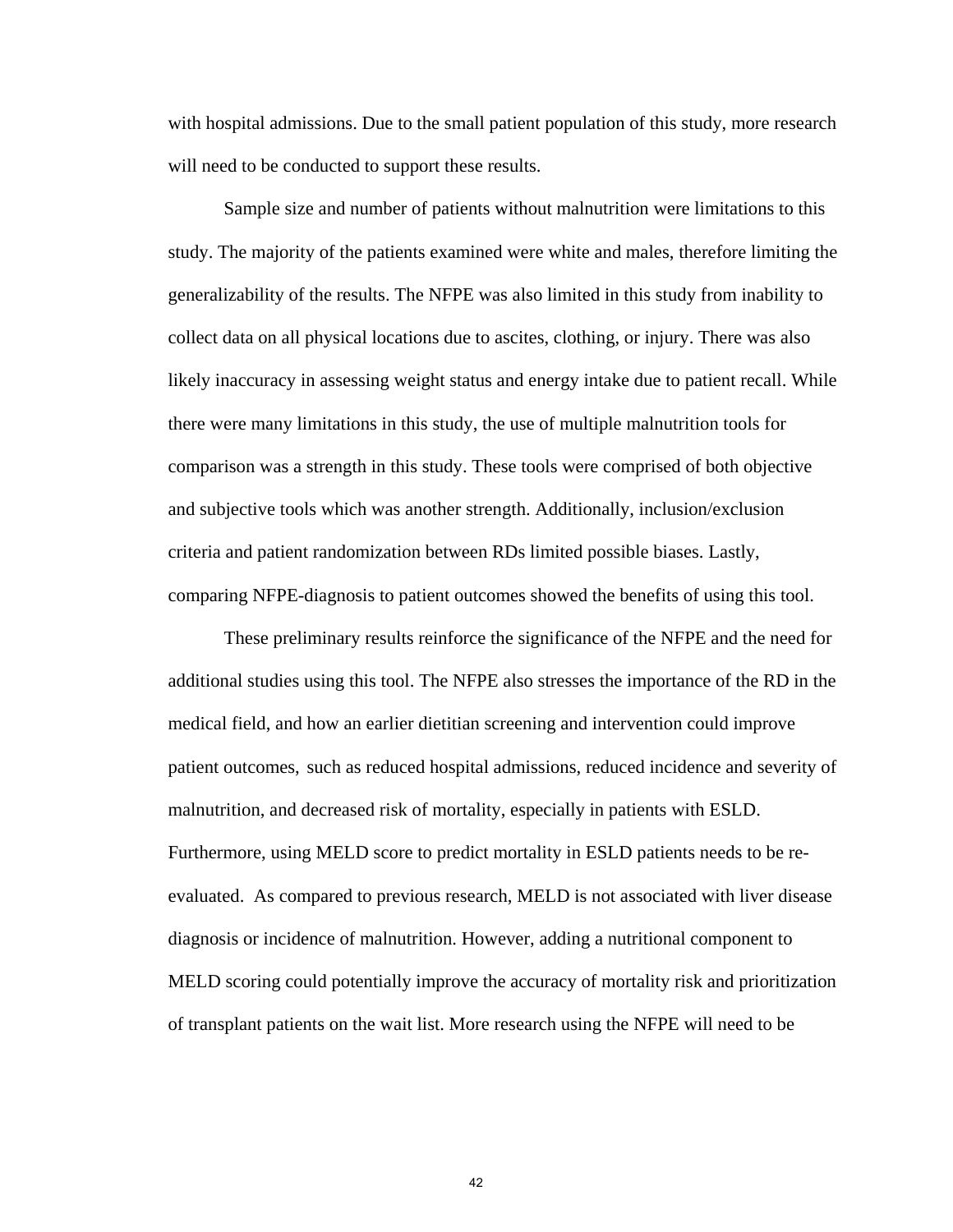conducted in not only ESLD patients, but other patient populations, before the NFPE can be considered the "gold standard" for diagnosing malnutrition.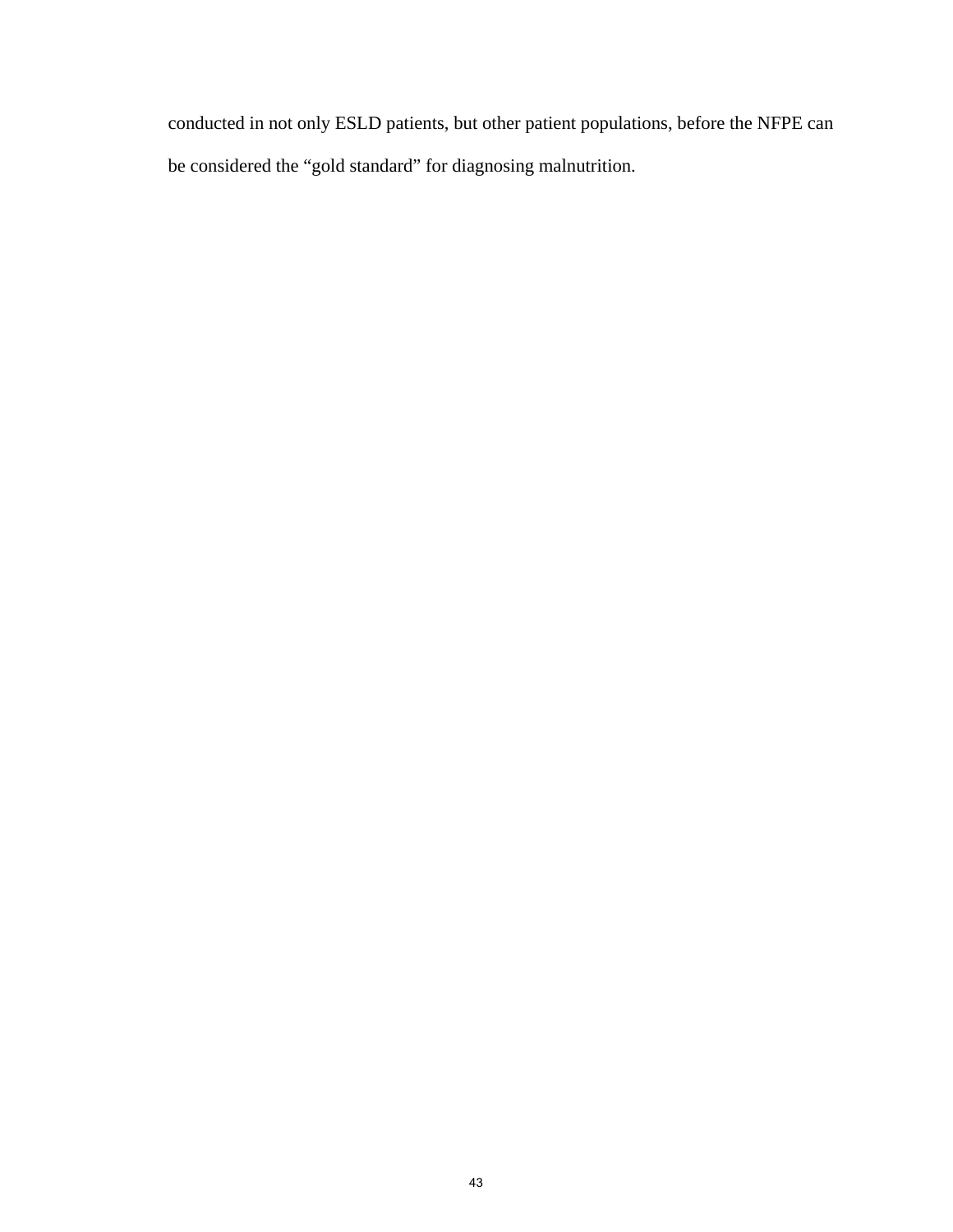# Appendix A: List of Abbreviations

| Abbreviation | Explanation                                           |
|--------------|-------------------------------------------------------|
| <b>AND</b>   | Academy of Nutrition and Dietetics                    |
| <b>ASPEN</b> | American Society for Parenteral and Enteral Nutrition |
| <b>CTP</b>   | Child-Turcotte-Pugh Score                             |
| <b>ESLD</b>  | <b>End Stage Liver Disease</b>                        |
| EV           | <b>Esophageal Varices</b>                             |
| <b>HCC</b>   | Hepatocellular Carcinoma                              |
| HE           | Hepatic Encephalopathy                                |
| <b>HRS</b>   | <b>Hepatorenal Syndrome</b>                           |
| L3 PMI       | Lumbar Psoas Muscle Index                             |
| L3 SMI       | Lumbar Index                                          |
| <b>LVP</b>   | Large Volume Paracentesis                             |
| <b>MAC</b>   | Mid-Arm Circumference                                 |
| <b>MAMC</b>  | Mid-Arm Muscle Circumference                          |
| <b>MELD</b>  | Model for End Stage Liver Disease                     |
| <b>NAFLD</b> | Non-Alcoholic Fatty Liver Disease                     |
| <b>NASH</b>  | Non-Alcoholic Steatohepatitis                         |
| <b>NFPE</b>  | <b>Nutrition Focused Physical Exam</b>                |
| PG-SGA       | Patient Generated-Subjective Global Assessment        |
| RFH-GA       | Royal Free Hospital Global Assessment                 |
| RD           | <b>Registered Dietitian</b>                           |
| <b>SBP</b>   | Spontaneous Bacterial Peritonitis                     |
| <b>SGA</b>   | Subjective Global Assessment                          |
| <b>TIPS</b>  | Transjugular Intrahepatic Portosystemic Shunt         |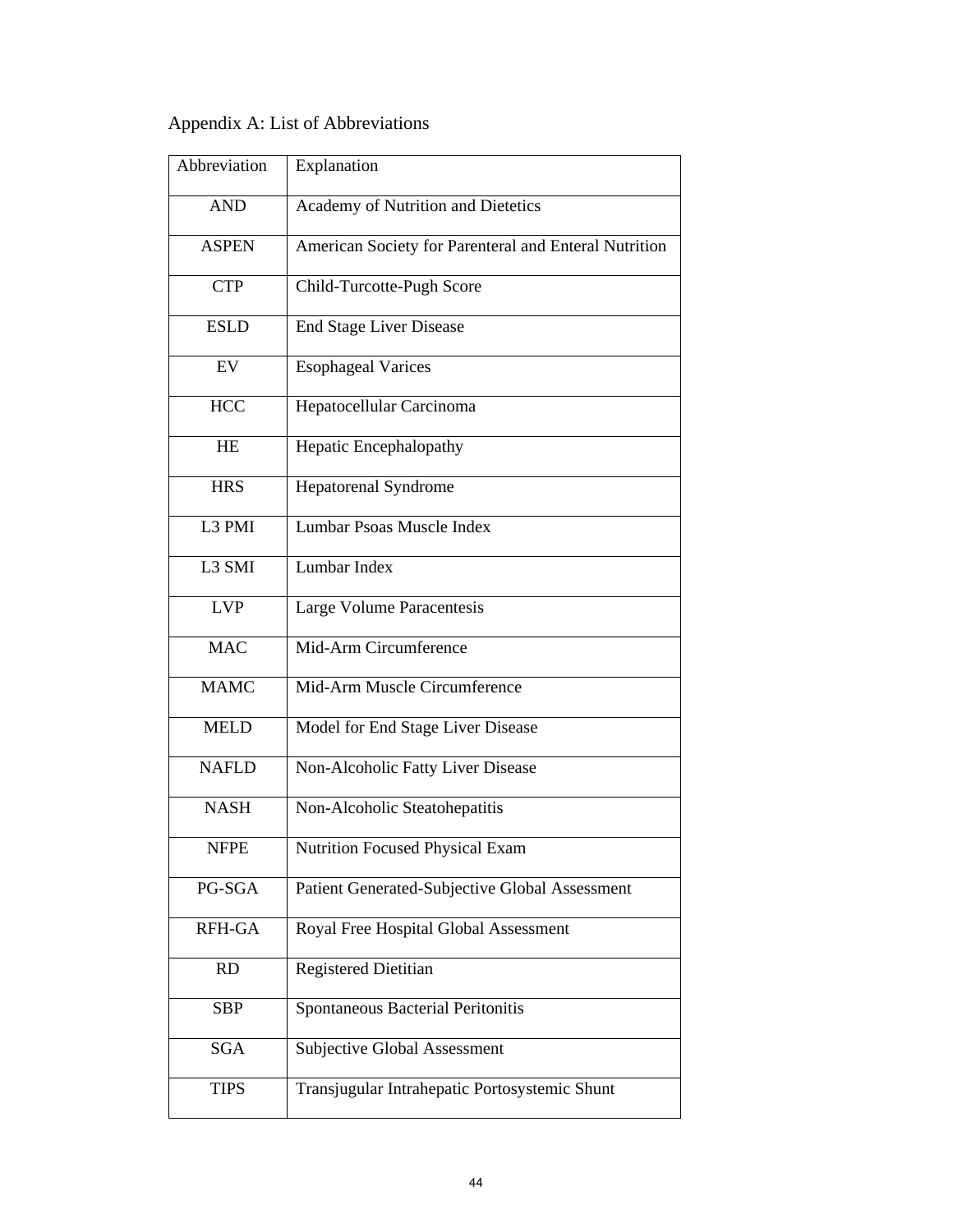| TSF         | Triceps Skin Folds               |
|-------------|----------------------------------|
| <b>UNOS</b> | United Network for Organ Sharing |

# Appendix B: NFPE: Clinical Characteristics to Identify and Support a Diagnosis of

## Malnutrition[26]

| Clinical<br>Characteristic  |         | Malnutrition in the context of<br>acute illness or injury           |                       |                                                                       | Malnutrition in the context<br>of chronic illness                          |                          |                                                                    |                        | Malnutrition in the context of<br>social or environmental<br>circumstances  |                        |                                                                           |                        |
|-----------------------------|---------|---------------------------------------------------------------------|-----------------------|-----------------------------------------------------------------------|----------------------------------------------------------------------------|--------------------------|--------------------------------------------------------------------|------------------------|-----------------------------------------------------------------------------|------------------------|---------------------------------------------------------------------------|------------------------|
|                             |         | Non-severe<br>(moderate)<br>malnutrition                            |                       | Severe<br>Malnutrition                                                | Non-severe<br>(moderate)<br>malnutrition                                   |                          | Severe<br>Malnutrition                                             |                        | Non-severe<br>(moderate)<br>malnutrition                                    |                        |                                                                           | Severe<br>Malnutrition |
| <b>Energy Intake</b>        |         | $< 75\%$ of<br>estimated<br>energy<br>requirement<br>$for > 7$ days |                       | $<$ 50% of<br>estimated<br>energy<br>requirement<br>for $\geq$ 5 days | $< 75\%$ of<br>estimated<br>energy<br>requirement<br>for $\geq 1$<br>month |                          | $< 75\%$ of<br>estimated<br>energy intake<br>for $\geq 1$<br>month |                        | $< 75\%$ of<br>estimated<br>energy<br>requirement<br>for $\geq$ 3<br>months |                        | $£50\%$ of<br>estimated<br>energy<br>requirement<br>for $\geq 1$<br>month |                        |
|                             | $\%$    | Time                                                                | $\%$                  | Time                                                                  | $\%$                                                                       | Time                     | $\%$                                                               | Time                   | $\%$                                                                        | Time                   | $\%$                                                                      | Time                   |
|                             | $1 - 2$ | 1 week                                                              | >2                    | 1 week                                                                | 5                                                                          | month                    | >5                                                                 | month                  | >5                                                                          | 1<br>month             | >5                                                                        | month                  |
| Interpretation<br>of Weight | 5       | $\mathbf{1}$<br>month                                               | >5                    | $\mathbf{1}$<br>month                                                 | 7.5                                                                        | 3<br>months              | >7.5                                                               | $\mathbf{3}$<br>months | >7.5                                                                        | $\mathbf{3}$<br>months | >7.5                                                                      | $\mathbf{3}$<br>months |
| Loss                        | 7.5     | 3<br>months                                                         | >7.5                  | $\overline{\mathcal{E}}$<br>months                                    | 10                                                                         | 6<br>months              | $>10$                                                              | 6<br>months            | >10                                                                         | 6<br>months            | >10                                                                       | 6<br>months            |
|                             |         |                                                                     |                       |                                                                       | 20                                                                         | 1 year                   | >20                                                                | 1 year                 | $>20$                                                                       | 1 year                 | >20                                                                       | 1 year                 |
|                             |         |                                                                     |                       |                                                                       |                                                                            | <b>Physical Findings</b> |                                                                    |                        |                                                                             |                        |                                                                           |                        |
| <b>Body Fat</b>             |         | Mild                                                                |                       | Moderate                                                              |                                                                            | Mild                     |                                                                    | Severe                 |                                                                             | Mild                   |                                                                           | Severe                 |
| Muscle Mass                 |         | Mild                                                                | Moderate              |                                                                       |                                                                            | Mild                     |                                                                    | Severe                 |                                                                             | Mild                   |                                                                           | Severe                 |
| Fluid<br>Accumulation       |         | Mild                                                                | Moderate to<br>Severe |                                                                       |                                                                            | Mild                     | Severe                                                             |                        | Mild                                                                        |                        |                                                                           | Severe                 |
| Reduced Grip<br>Strength    |         | N/A                                                                 |                       |                                                                       | Measurably<br>N/A<br>Reduced                                               |                          | Measurably<br>Reduced                                              |                        | N/A                                                                         |                        |                                                                           | Measurably<br>Reduced  |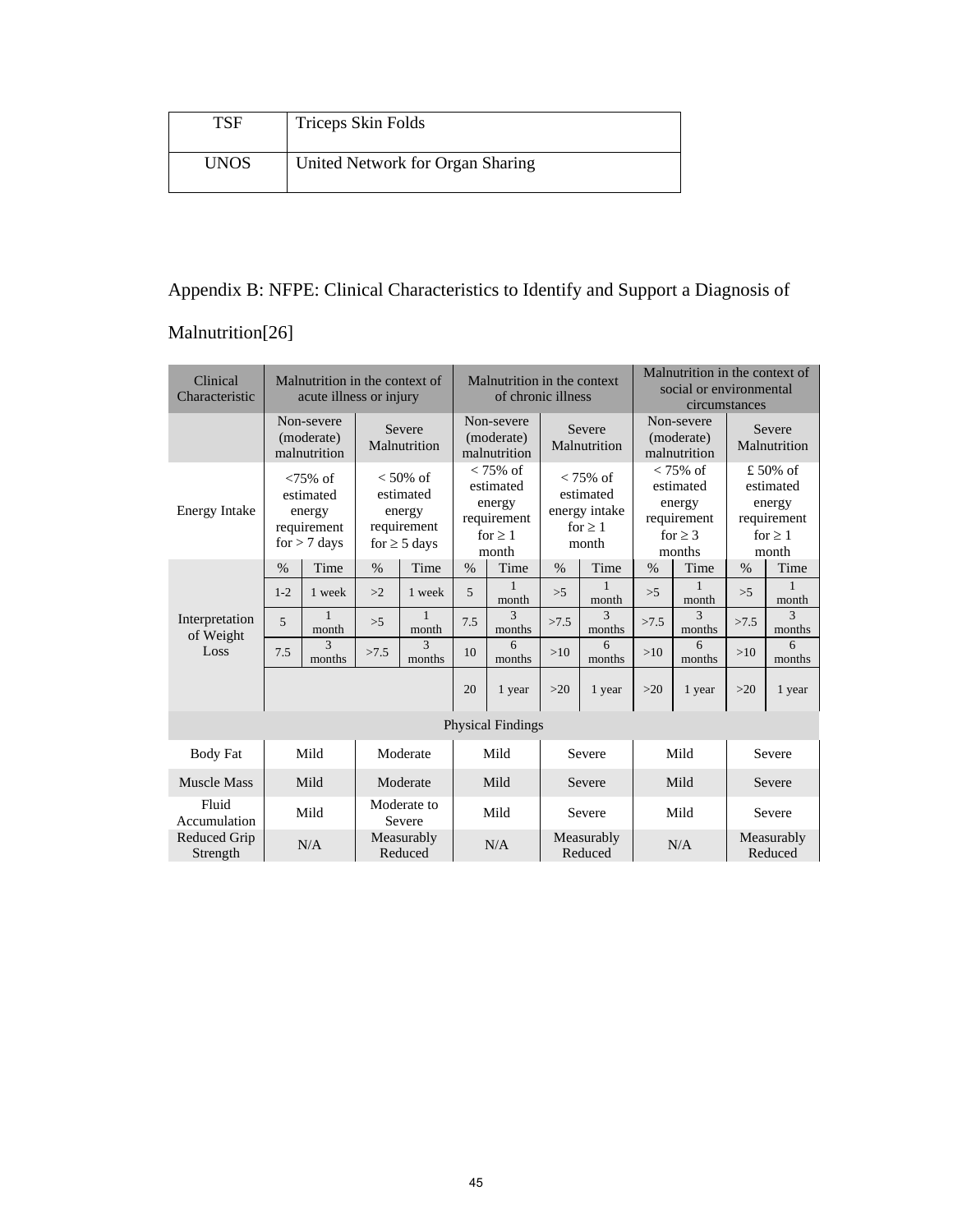| Type of Liver<br><b>Disease</b>                                        | Cause of Liver<br>Disease                                                                                                        | At Risk<br>Populations/Risk<br>Factors                                                                                                                                    | Treatment/Cure                                                                                                                                                                                                                                                                                                                                                                       |
|------------------------------------------------------------------------|----------------------------------------------------------------------------------------------------------------------------------|---------------------------------------------------------------------------------------------------------------------------------------------------------------------------|--------------------------------------------------------------------------------------------------------------------------------------------------------------------------------------------------------------------------------------------------------------------------------------------------------------------------------------------------------------------------------------|
| Hepatitis B and C                                                      | Hepatitis is a virus<br>that can be<br>transmitted through<br>bodily fluids (semen,<br>blood, and vaginal<br>secretions)         | • IV drug use<br>• Unprotected sex<br>• Body piercings<br>• Tattoos<br>• Incarceration                                                                                    | • Hepatitis can be cured spontaneously by<br>the body and through pharmaceuticals.<br>• There is currently a vaccine for<br>Hepatitis B, but not for Hepatitis C.<br>• When a patient with the hepatitis virus<br>fails treatment, or waits too long to seek<br>treatment, it can lead to liver damage and<br>ultimately liver failure. This can only be<br>treated with transplant. |
| <b>Acute Liver Failure</b>                                             | Drug overdose<br>(acetaminophen),<br>drug<br>toxicity/reaction,<br>herbal supplements,<br>viruses, cancer,<br>metabolic diseases | $\bullet$ High<br>acetaminophen<br>use<br>• Herbal use<br>• Cancers with<br>high risk of liver<br>metastasis<br>development<br>• Liver Cancer<br>• Metabolic<br>Disorders | • Medications to reverse poisoning<br>• Transplant                                                                                                                                                                                                                                                                                                                                   |
| Autoimmune<br>Hepatitis                                                | Immune system<br>attacks liver cells<br>causing inflammation<br>and damage                                                       | • Women<br>between the ages<br>$15-40$<br>• Other<br>autoimmune<br>diseases                                                                                               | • Suppress immune system with steroids<br>or other immunosuppressant drugs<br>• Transplant                                                                                                                                                                                                                                                                                           |
| Alcoholic Liver<br>Disease                                             | Alcohol abuse                                                                                                                    | • Alcoholics<br>• Those with long<br>history of<br>frequent alcohol<br>use                                                                                                | • Alcohol cessation<br>• Transplant                                                                                                                                                                                                                                                                                                                                                  |
| Nonalcoholic Fatty<br>Liver<br>Disease/Nonalcoholic<br>Steatohepatitis | Build-up of fat cells<br>in the liver                                                                                            | • Obesity<br>• Diabetes<br>· High cholesterol<br>• Unhealthy diet                                                                                                         | • Healthy diet and exercise<br>• Weight loss if overweight/obese<br>• Transplant                                                                                                                                                                                                                                                                                                     |
| Hepatocellular<br>Carcinoma                                            | Liver Cancer                                                                                                                     | • Pre-existing<br>cirrhosis<br>• Long term<br>hepatitis virus                                                                                                             | • Resection<br>• Chemoembolization<br>• Ablation<br>• Treatment of hepatitis or underlying<br>cirrhosis<br>• Transplant                                                                                                                                                                                                                                                              |

# Appendix C: Summary of Common Liver Disease Diagnoses[2, 3]

| Destruction of<br>Primary Biliary<br>intrahepatic bile<br>Cirrhosis<br>ducts leads to build | $\bullet$ Women<br>• Middle age | • Symptom management with<br>medications<br>$\bullet$ Transplant |
|---------------------------------------------------------------------------------------------|---------------------------------|------------------------------------------------------------------|
|---------------------------------------------------------------------------------------------|---------------------------------|------------------------------------------------------------------|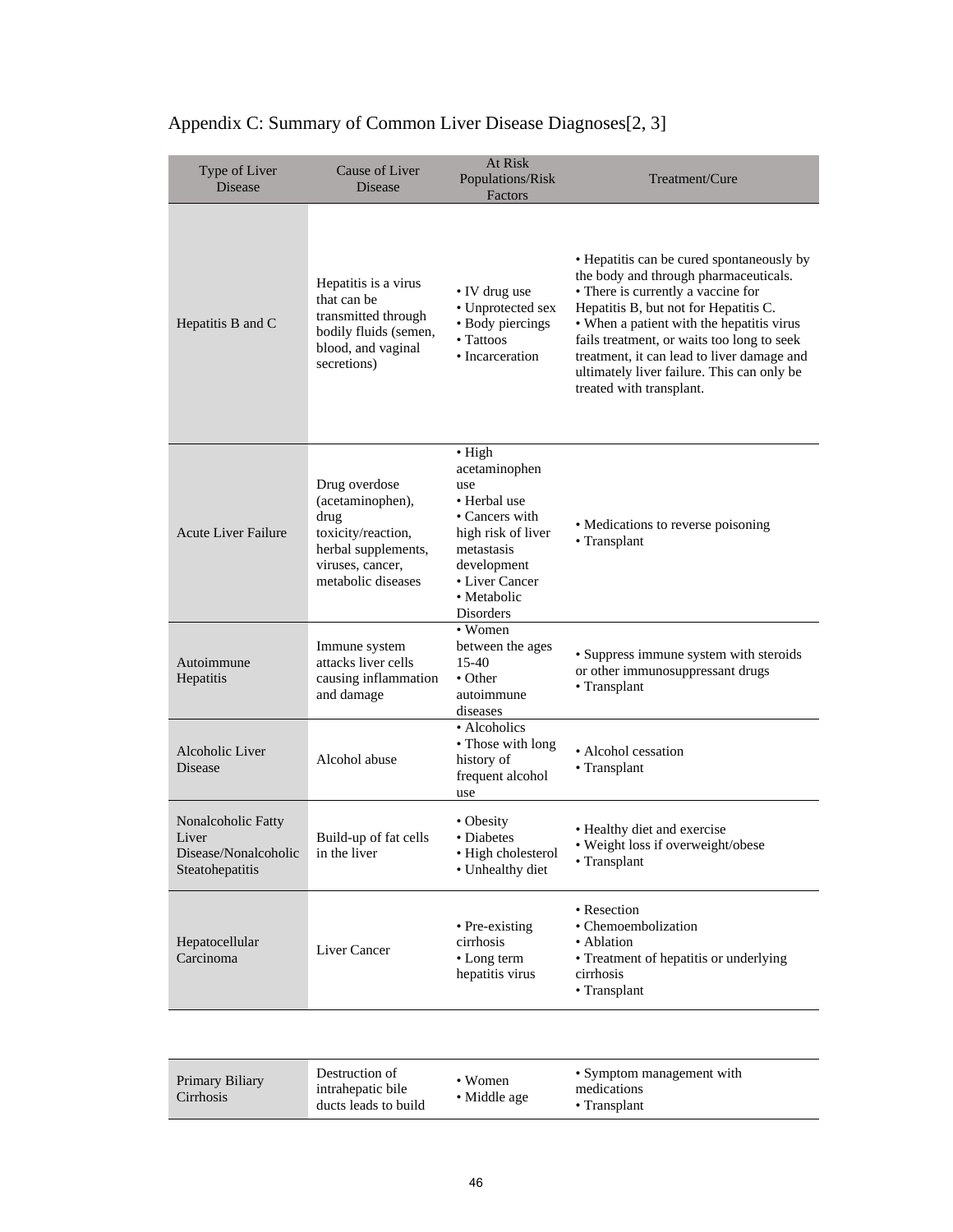|                                         | up of bile and scar<br>tissue, damaging the<br>liver.                                                                                                                                                                  | adults<br>• Genetics      |                                                     |
|-----------------------------------------|------------------------------------------------------------------------------------------------------------------------------------------------------------------------------------------------------------------------|---------------------------|-----------------------------------------------------|
| <b>Primary Sclerosis</b><br>Cholangitis | Blocked bile ducts<br>$\bullet$ Men<br>due to scar tissue and<br>• Genetics<br>inflammation leads to<br>medications and surgery<br>• Exact cause<br>• Transplant<br>buildup of bile,<br>unknown<br>damaging the liver. |                           | • Symptom management with                           |
| Other (less common)                     | Wilson's Disease,<br>Hemochromatosis.<br>Alpha-1<br>Anti-trypsin<br>Deficiency,<br>Undetermined cause,<br>etc.                                                                                                         | • Genetics<br>• Lifestyle | • Treatment based on disease.<br>$\cdot$ Transplant |

Appendix D: Age, Sex, Race, MELD, BMI, and Albumin Characteristics of Study

Sample

|             |                  | $\boldsymbol{n}$ | %     | Median                       | <b>Std. Deviation</b> | Min  | Max  |
|-------------|------------------|------------------|-------|------------------------------|-----------------------|------|------|
| Age         |                  |                  |       | 54                           | 9.9                   | 29   | 69   |
| <b>Sex</b>  | Male             | 24               | 77.4% | $\overline{\phantom{a}}$     |                       |      |      |
|             | Female           | 7                | 22.6% | $\qquad \qquad \blacksquare$ |                       |      |      |
| Race        | Caucasian        | 30               | 96.8% | ۰                            |                       |      |      |
|             | African-American |                  | 3.2%  | -                            |                       |      |      |
| <b>MELD</b> |                  |                  | ۰     | 18                           | 6.63                  |      | 34   |
| <b>BMI</b>  |                  |                  | ۰     | 28.8                         | 6.62                  | 15.8 | 43.9 |
|             | Albumin $(g/dL)$ |                  | -     | 2.7                          | 0.73                  | 1.3  | 4.0  |
|             |                  |                  |       |                              |                       |      |      |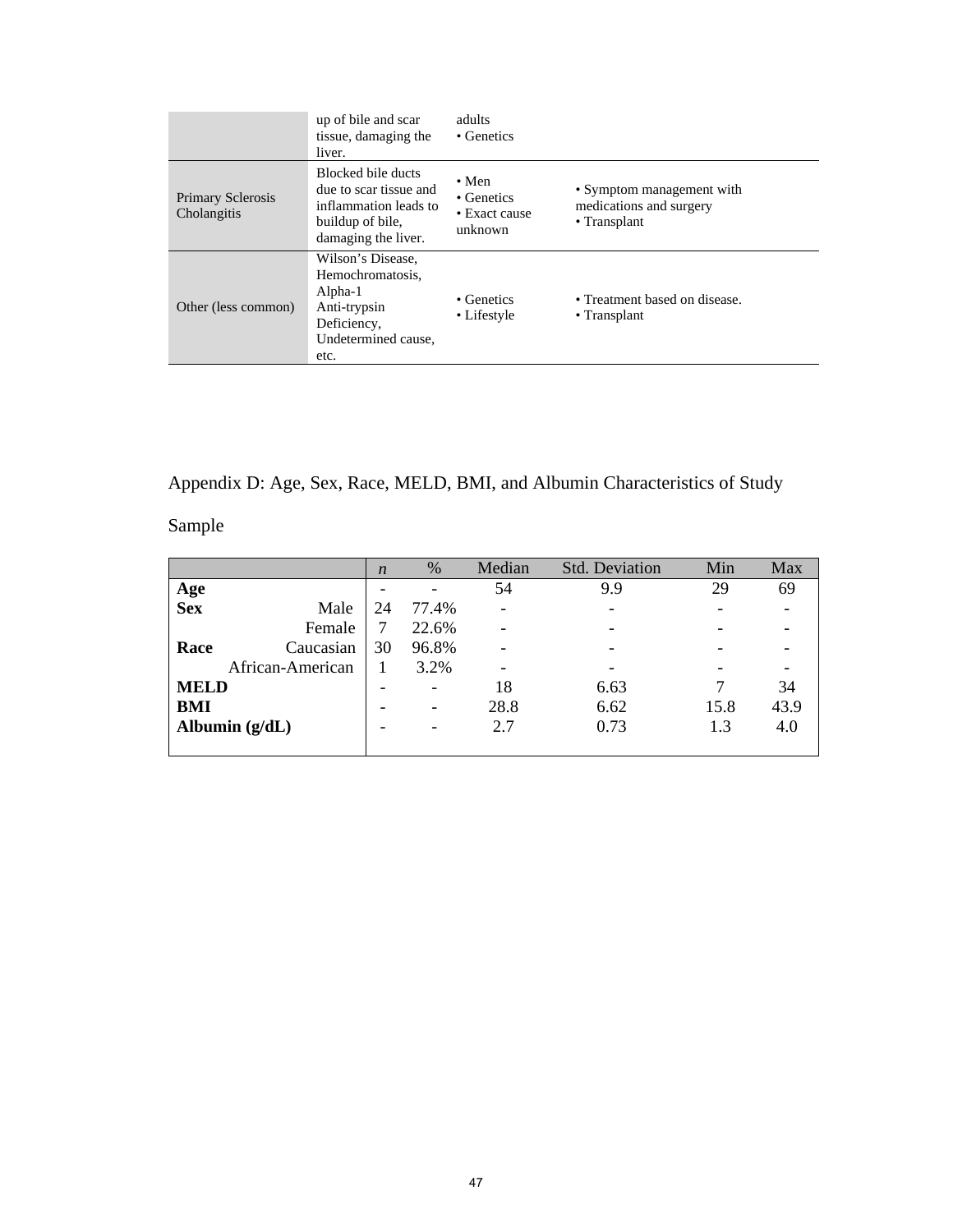### Bibliography

- 1. United Network for Organ Sharing. *UNOS*. [cited 2018; Available from: http://www.unos.org.
- 2. Qamar, A.A., *Liver Transplantation*, in *Current Diagnosis and Treatment: Gastroenterology, Hematology, and Endoscopy*. 2016, McGraw-Hill Education: United States.
- 3. American Liver Foundation. *Liver Disease Information*. 2018 [cited 2018; Available from: http://www.liverfoundation.org.
- 4. Anastácio, L.R. and M.I.T.D. Correia, *Nutrition therapy: Integral part of liver transplant care.* World journal of gastroenterology, 2016. **22**(4): p. 1513.
- 5. DiMartini, A., et al., *Muscle mass predicts outcomes following liver transplantation.* Liver Transplantation, 2013. **19**(11): p. 1172-1180.
- 6. Stephenson, G.R., et al., *Malnutrition in liver transplant patients: preoperative subjective global assessment is predictive of outcome after liver transplantation.* Transplantation, 2001. **72**(4): p. 666-670.
- 7. Ferreira, L.G., et al., *Assessment of nutritional status of patients waiting for liver transplantation.* Clinical transplantation, 2011. **25**(2): p. 248-254.
- 8. Kalafateli, M., et al., *Malnutrition and sarcopenia predict post*‐*liver transplantation outcomes independently of the Model for End*‐*stage Liver Disease score.* Journal of cachexia, sarcopenia and muscle, 2017. **8**(1): p. 113-121.
- 9. Merli, M., et al., *Nutritional status and liver transplantation.* Journal of clinical and experimental hepatology, 2011. **1**(3): p. 190-198.
- 10. Johnson, T.M., et al., *Nutrition assessment and management in advanced liver disease.* Nutrition in Clinical Practice, 2013. **28**(1): p. 15-29.
- 11. Jensen, G.L., et al., *Recognizing malnutrition in adults: definitions and characteristics, screening, assessment, and team approach.* Journal of Parenteral and Enteral Nutrition, 2013. **37**(6): p. 802-807.
- 12. White, J.V., et al., *Consensus statement of the Academy of Nutrition and Dietetics/American Society for Parenteral and Enteral Nutrition: characteristics recommended for the identification and documentation of adult malnutrition (undernutrition).* Journal of the Academy of Nutrition and Dietetics, 2012. **112**(5): p. 730-738.
- 13. Mulasi, U., et al., *Malnutrition identified by the Academy of Nutrition and Dietetics and American Society for parenteral and enteral nutrition consensus criteria and other bedside tools is highly prevalent in a sample of individuals undergoing treatment for head and neck cancer.* Journal of Parenteral and Enteral Nutrition, 2018. **42**(1): p. 139-147.
- 14. Strasser, S.I. and H. Vidot, *Nutritional considerations in end-stage liver disease.* Journal of gastroenterology and hepatology, 2011. **26**(9): p. 1346-1348.
- 15. da Silveira, T.R., *Comparison between handgrip strength, subjective global assessment, and prognostic nutritional index in assessing malnutrition and predicting clinical outcome in cirrhotic outpatients.* Nutrition, 2005. **21**(2): p. 113-117.
- 16. Leise, M.D., W.R. Kim, and P.S. Kamath, *Issues in Transplantation of Patients with Chronic Liver Failure*, in *Chronic Liver Failure*. 2011, Springer. p. 521-539.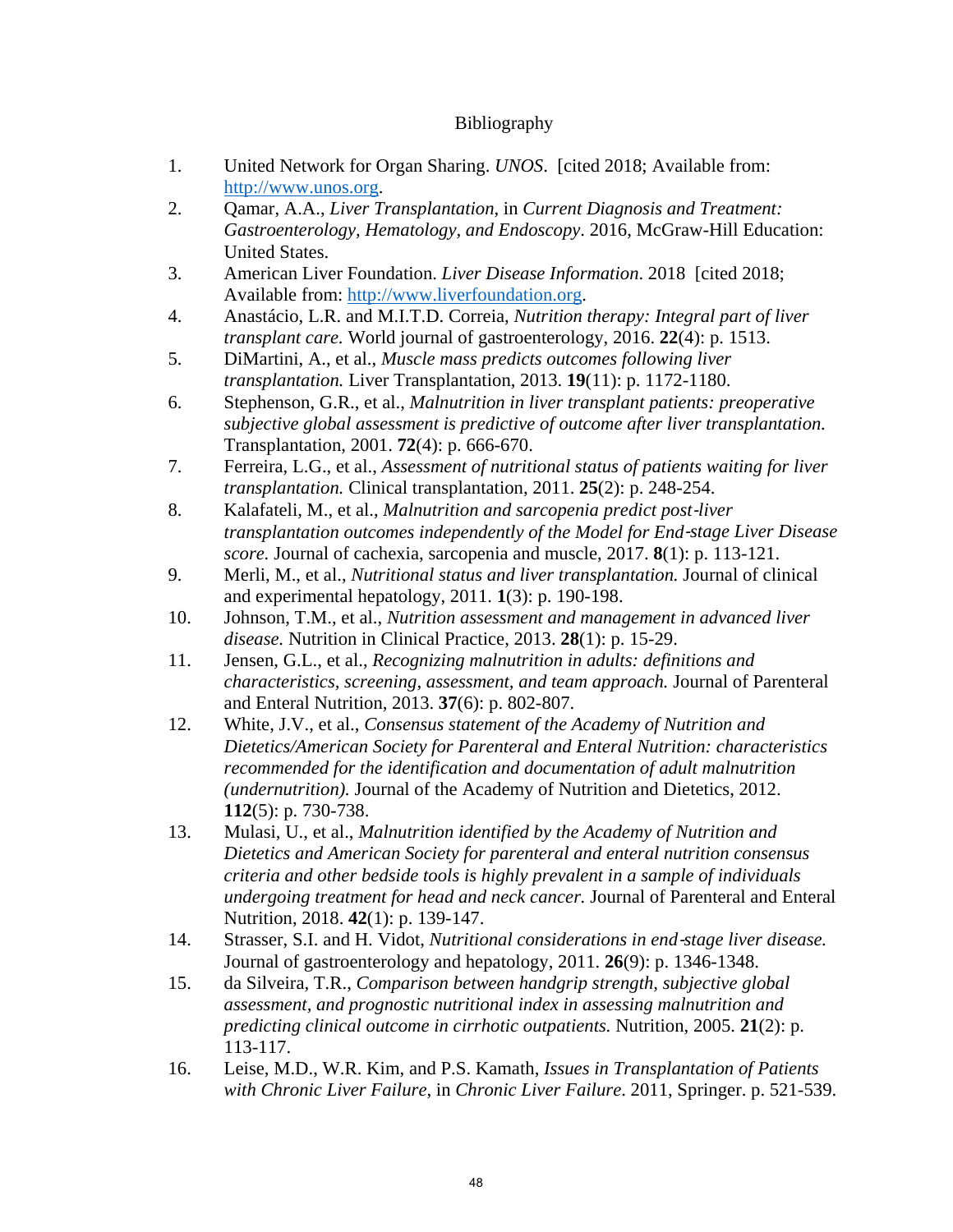- 17. Tsiaousi, E.T., et al., *Malnutrition in end stage liver disease: recommendations and nutritional support.* Journal of gastroenterology and hepatology, 2008. **23**(4): p. 527-533.
- 18. Tandon, P., et al., *Severe muscle depletion in patients on the liver transplant wait list: its prevalence and independent prognostic value.* Liver Transplantation, 2012. **18**(10): p. 1209-1216.
- 19. Malinchoc, M., et al., *A model to predict poor survival in patients undergoing transjugular intrahepatic portosystemic shunts.* Hepatology, 2000. **31**(4): p. 864- 871.
- 20. Ahmad, J., et al., *Impact of the MELD score on waiting time and disease severity in liver transplantation in United States veterans.* Liver Transplantation, 2007. **13**(11): p. 1564-1569.
- 21. United Network for Organ Sharing, *Liver Allocation*, United Network for Organ Sharing, Editor. 2017: Richmond, VA.
- 22. Montano–Loza, A.J., et al., *Muscle wasting is associated with mortality in patients with cirrhosis.* Clinical Gastroenterology and Hepatology, 2012. **10**(2): p. 166-173. e1.
- 23. Cabral, C.M. and D.L. Burns, *Low-protein diets for hepatic encephalopathy debunked: let them eat steak.* Nutrition in Clinical Practice, 2011. **26**(2): p. 155- 159.
- 24. Córdoba, J., et al., *Normal protein diet for episodic hepatic encephalopathy: results of a randomized study.* Journal of hepatology, 2004. **41**(1): p. 38-43.
- 25. Durand, F., et al., *Prognostic value of muscle atrophy in cirrhosis using psoas muscle thickness on computed tomography.* Journal of hepatology, 2014. **60**(6): p. 1151-1157.
- 26. Mordarski, B., *Nutrition Focused Physical Exam Pocket Guide*. 2015: Academy of Nutrition and Dietetics.
- 27. Timby, B.K., *Fundamental nursing skills and concepts*. 2009: Lippincott Williams & Wilkins.
- 28. Carvalho, L. and E.R. Parise, *Evaluation of nutritional status of nonhospitalized patients with liver cirrhosis.* Arquivos de gastroenterologia, 2006. **43**(4): p. 269- 274.
- 29. Plauth, M., et al., *ESPEN guidelines on enteral nutrition: liver disease.* Clinical nutrition, 2006. **25**(2): p. 285-294.